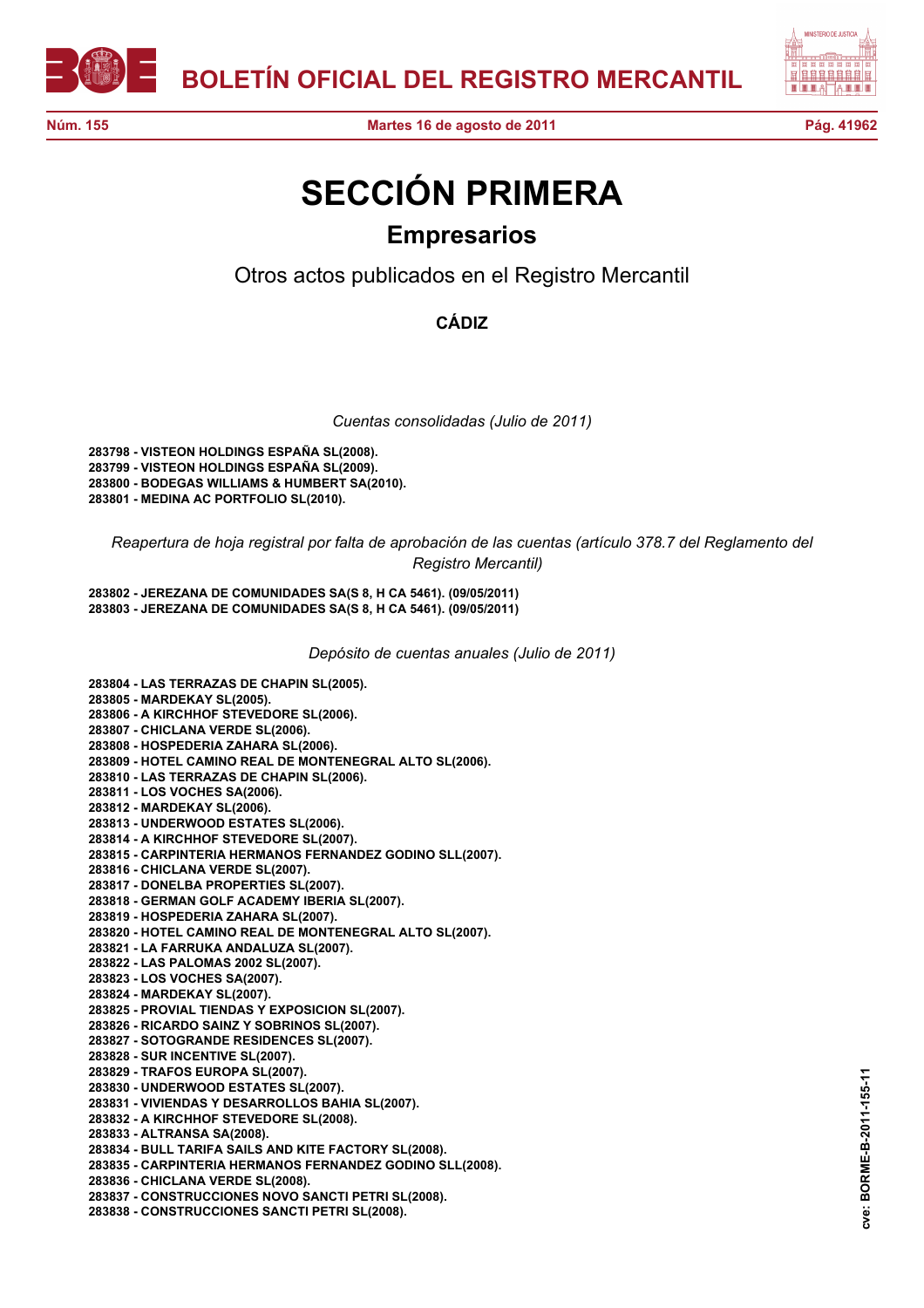



**283839 - DONELBA PROPERTIES SL(2008). 283840 - FISIOMEDINA SL(2008). 283841 - FRONTERA REPARACIONES SL(2008). 283842 - GABRIEL CAR-RENT A CAR SL(2008). 283843 - GERMAN GOLF ACADEMY IBERIA SL(2008). 283844 - GRUPO FUXIONA ALGEMAR SL(2008). 283845 - GRUPO SERICHOL SL(2008). 283846 - HOSPEDERIA ZAHARA SL(2008). 283847 - ITELLIGENT INFORMATION TECHNOLOGIES SL(2008). 283848 - JOAQUIN BOLAÑOS SL(2008). 283849 - JUAN LUIS VILLAVERDE SL(2008). 283850 - LA FARRUKA ANDALUZA SL(2008). 283851 - LAS PALOMAS 2002 SL(2008). 283852 - LOS CUATRO LUCEROS SL(2008). 283853 - LOS VOCHES SA(2008). 283854 - LOZAC OBRAS Y SERVICIOS SL(2008). 283855 - MARDEKAY SL(2008). 283856 - OZ REAL ESTATE SL(2008). 283857 - PANADERIA COHOLLERO SL(2008). 283858 - PRIMERA INSPIRATO SL(2008). 283859 - PROMOCIONES Y SERVICIOS INMOBILIARIOS CUMBRES Y BAHIA DE CADIZ SL(2008). 283860 - PROVIAL TIENDAS Y EXPOSICION SL(2008). 283861 - PROYECTOS Y EJECUCIONES TECNICAS UNIDAS SL(2008). 283862 - RESIDENCIAL LAGO DE ARCOS SL(2008). 283863 - RICARDO SAINZ Y SOBRINOS SL(2008). 283864 - ROTULART CAMPO DE GIBRALTAR SL(2008).**

- **283865 SALVADOMINGUEZ SL(2008).**
- **283866 SANMORI PROMOTORES CADIZ SA(2008).**
- **283867 SOCIEDAD ANONIMA DEPORTIVA SOTOGRANDE SA(2008).**
- **283868 SOLUCIONES INMOBILIARIAS RUSTICAS SL(2008).**
- **283869 SOTOGRANDE RESIDENCES SL(2008).**
- **283870 SUR INCENTIVE SL(2008).**
- **283871 TRAFOS EUROPA SL(2008).**
- **283872 UNDERWOOD ESTATES SL(2008).**
- **283873 VISTEON HOLDINGS ESPAÑA SL(2008).**
- **283874 XTREM TARIFA SL(2008).**

*Depósito de cuentas anuales (Julio de 2010)*

**283875 - EMPRESA MUNICIPAL DE LA VIVIENDA DE JEREZ SA(2009).**

*Depósito de cuentas anuales (Julio de 2011)*

- **283876 A KIRCHHOF STEVEDORE SL(2009). 283877 - AGROPECUARIA DEL ESTE SA(2009). 283878 - ALGUAS SL(2009). 283879 - ALONSO CLARKE E HIJOS SA(2009). 283880 - ALTRANSA SA(2009). 283881 - ASISTENCIA ASESORAMIENTO Y TASACIONES TOSSO SL(2009). 283882 - BABEL TARIFA PROJECTS SL(2009). 283883 - BARTOLA DENTAL SLP(2009). 283884 - BODEGAS COLLADO SL(2009). 283885 - BOUGHAZ EXPRESS SL(2009). 283886 - BUFETE ROMERO & MONGE SL(2009). 283887 - CARCABA ALGECIRAS SL(2009). 283888 - CARPINTERIA HERMANOS FERNANDEZ GODINO SLL(2009). 283889 - CERRAJERIA EL LELE SL(2009). 283890 - CHICLANA VERDE SL(2009). 283891 - CONGELADOS Y CONSERVAS MARATLANTIS SL(2009). 283892 - CONSTRUCCIONES REAL VEJER SL(2009). 283893 - CONSTRUCCIONES SANCTI PETRI SL(2009).**
- **283894 CORTIJO FONTANILLA SL(2009).**
- **283895 DONELBA PROPERTIES SL(2009).**
- **283896 EMPRESA MUNICIPAL DE APARCAMIENTOS SA(2009).**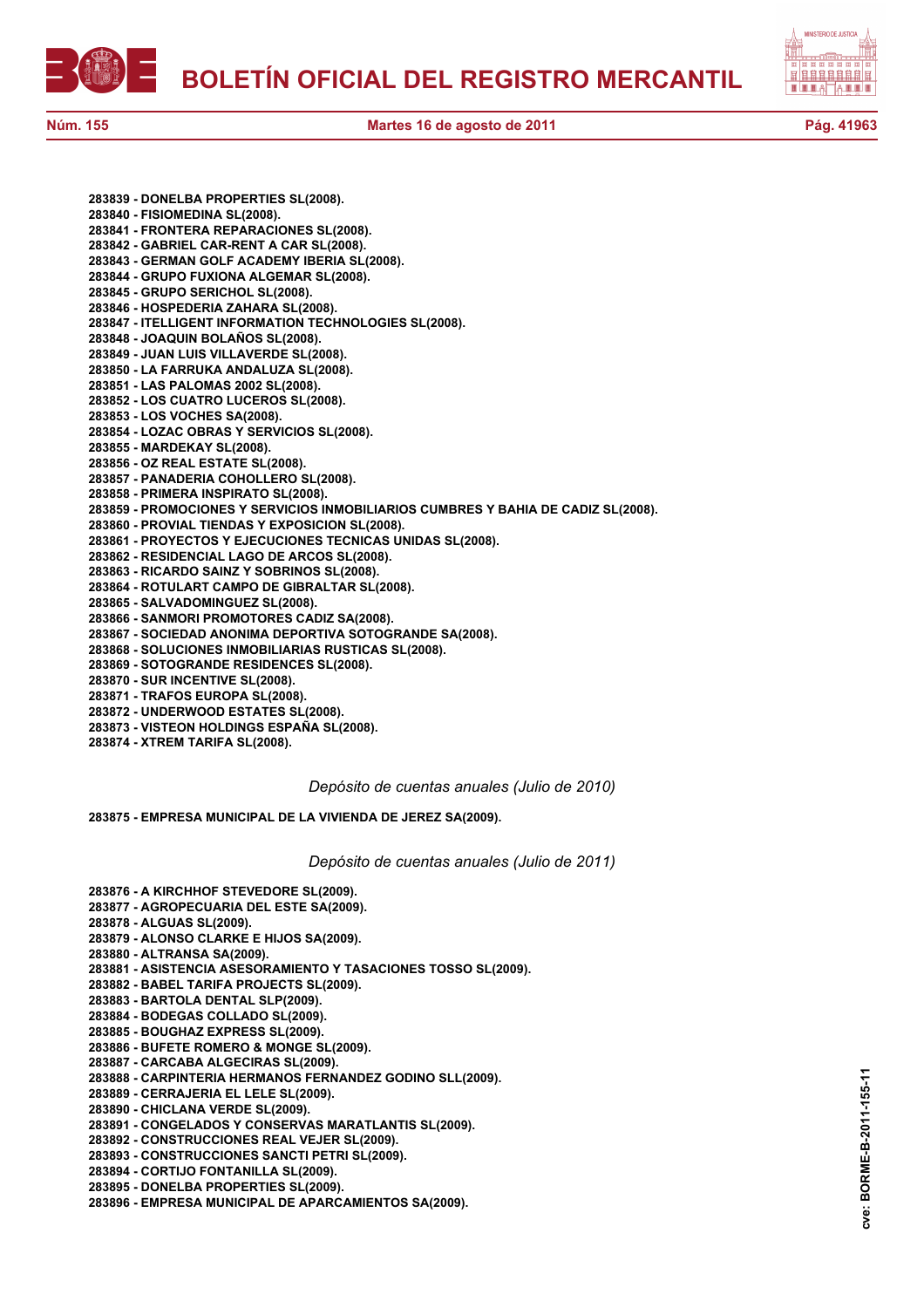

**cve: BORME-B-2011-155-11**

cve:

BORME-B-2011-155-11

**283897 - ESQUIVEL Y TORVISCAL SL(2009). 283898 - ESYEPER 2003 SL(2009). 283899 - FISIOMEDINA SL(2009). 283900 - FOMENTO Y DESARROLLO PATRIMONIAL SL(2009). 283901 - GABRIEL CAR-RENT A CAR SL(2009). 283902 - GERMAN GOLF ACADEMY IBERIA SL(2009). 283903 - GRF CONSULTING SL(2009). 283904 - GRUPO FUXIONA ALGEMAR SL(2009). 283905 - GRUPO SERICHOL SL(2009). 283906 - HARAS DEL SUR SL(2009). 283907 - HOSPEDERIA ZAHARA SL(2009). 283908 - ITELLIGENT INFORMATION TECHNOLOGIES SL(2009). 283909 - JOAQUIN BOLAÑOS SL(2009). 283910 - LA FARRUKA ANDALUZA SL(2009). 283911 - LAS PALOMAS 2002 SL(2009). 283912 - LOS CUATRO LUCEROS SL(2009). 283913 - LOS VOCHES SA(2009). 283914 - LOZAC OBRAS Y SERVICIOS SL(2009). 283915 - LULE ROOM SL(2009). 283916 - MARDEKAY SL(2009). 283917 - MEDINA TRAVEL BUS SL(2009). 283918 - MERKUM ENERGETICA 2010 SL(2009). 283919 - NIARI SL(2009). 283920 - OZ REAL ESTATE SL(2009). 283921 - PANADERIA COHOLLERO SL(2009). 283922 - PELAYO PRODUCCIONES SL(2009). 283923 - PETRALBA 74 SL(2009). 283924 - PINO FLORIDO SL(2009). 283925 - PRIMERA INSPIRATO SL(2009). 283926 - PROMOCIONES Y SERVICIOS INMOBILIARIOS CUMBRES Y BAHIA DE CADIZ SL(2009). 283927 - PROYECTOS Y EJECUCIONES TECNICAS UNIDAS SL(2009). 283928 - PUBLICACIONES DEL SUR SA(2009). 283929 - RESERVAS PESQUERAS 2000 SA(2009). 283930 - RESIDENCIAL LAGO DE ARCOS SL(2009). 283931 - RICARDO SAINZ Y SOBRINOS SL(2009). 283932 - SANMORI PROMOTORES CADIZ SA(2009). 283933 - SOCIEDAD ANONIMA DEPORTIVA SOTOGRANDE SA(2009). 283934 - SOTOGRANDE RESIDENCES SL(2009). 283935 - SOTOPROPERTIES SL(2009). 283936 - TERRYSARO SL(2009). 283937 - TRAFOS EUROPA SL(2009). 283938 - UNDERWOOD ESTATES SL(2009). 283939 - VISTEON HOLDINGS ESPAÑA SL(2009). 283940 - XTREM TARIFA SL(2009). 283941 - A B L MEDIADORES DE SEGUROS SLL(2010). 283942 - A C S I ASESORES SL(2010). 283943 - A TUS PIES 2108 SL(2010). 283944 - ABALARIOS DEL SUR SL(2010). 283945 - ABAQUE HOTELERA SA(2010). 283946 - ABMA 2007 SL(2010). 283947 - ABSOLUTE EUROPE SL(2010). 283948 - ACADEMIA PRADOVENTURA SLL(2010). 283949 - ACFOR 2000 GESPRODE ACCIONES FORMATIVAS Y PROYECTOS PARA EL DESARROLLO DE EMPRESAS PRIVADAS SL(2010). 283950 - ACORN LEATHER GROUP SL(2010). 283951 - ACTIVIDADES SANCHEZ IGLESIAS SL(2010). 283952 - ACTUA CNES SL(2010). 283953 - ACTUA GOLD SL(2010). 283954 - ADAMAREX SL(2010). 283955 - ADARTIA INVESTMENT ENTERPRISE SL(2010). 283956 - ADHARA GESTION SL(2010). 283957 - ADMINISTRACION ADFINSUR SLL(2010). 283958 - ADMINISTRADORES DE LA BAHIA SLP(2010). 283959 - ADNOVA ASESORES SL(2010). 283960 - AFIMEDON SL(2010). 283961 - AFORAND SL(2010).**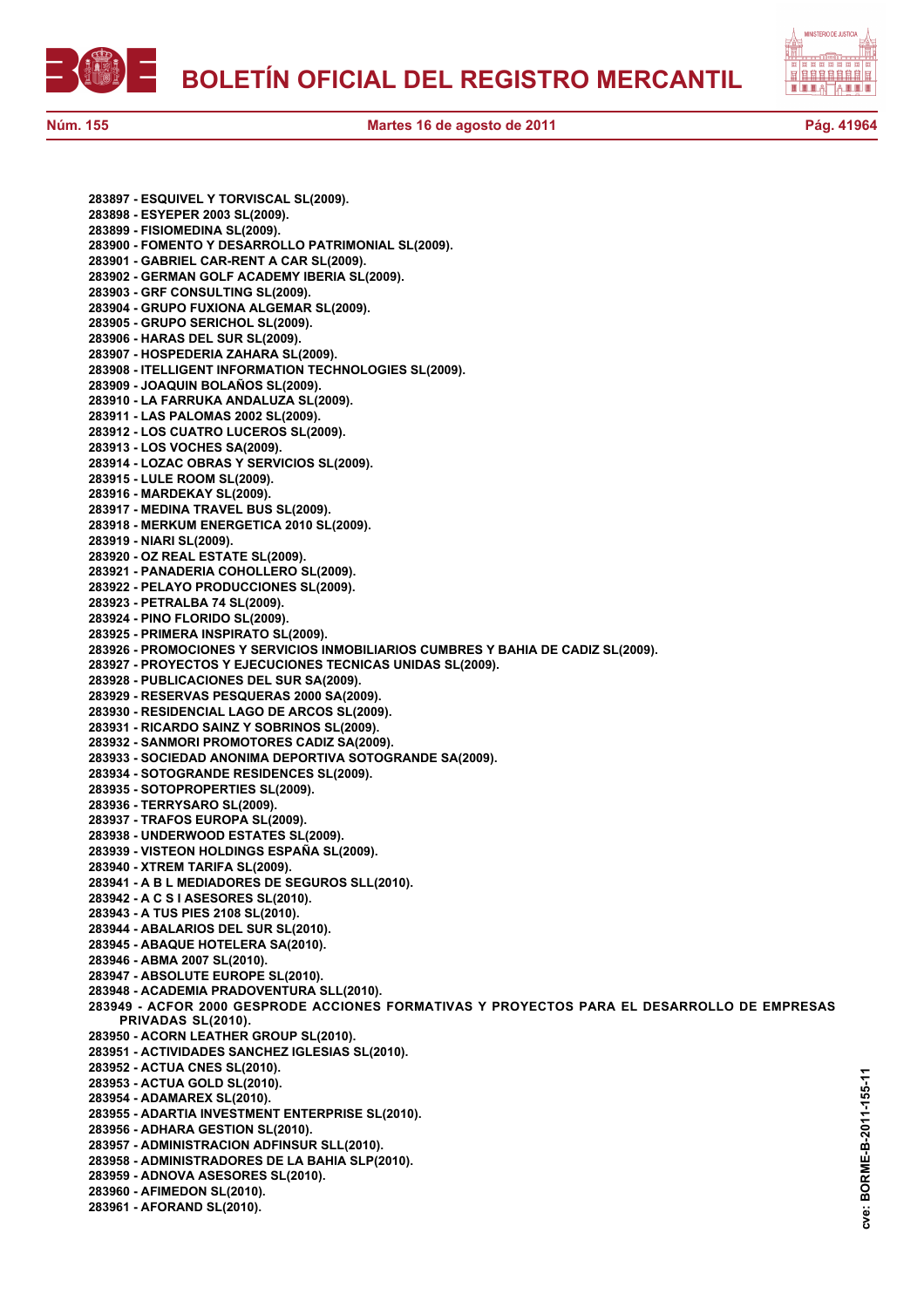

**283962 - AGD OSSER SPORT, SL(2010). 283963 - AGENCIA DE VIAJES CARTEYA SL(2010). 283964 - AGENCIA INTER-ANDALUZA SL(2010). 283965 - AGLOMERADOS ANDALUCES SL(2010). 283966 - AGRICENTRO NAVE NO 1 SL(2010). 283967 - AGRICOLA DE JEDULA SL(2010). 283968 - AGRICOLA GUEMO SL(2010). 283969 - AGRICOLA INDUSTRIAL LAS MONTAÑAS SL(2010). 283970 - AGRICOLA INVERNALIA SL(2010). 283971 - AGRICOLAS DEL TORNO SL(2010). 283972 - AGRIVI SL(2010). 283973 - AGROMISA SL(2010). 283974 - AGRONEVA ROTA SL(2010). 283975 - AGROPECUARIA CORTES SL(2010). 283976 - AGROPECUARIA EL ROBLEDILLO SL(2010). 283977 - AGROPECUARIA LA INA SL(2010). 283978 - AGROPECUARIA LOS HUERTOS SL(2010). 283979 - AGROTRACTOR JEREZ SL(2010). 283980 - AGROVALMA SL(2010). 283981 - AGROVARELA SL(2010). 283982 - AGUAS DE ROTA EMPRESA MUNICIPAL SA(2010). 283983 - AGUILAR INOXIDABLES SL(2010). 283984 - AGUILAR SL(2010). 283985 - AHI TE QUIERO VER SL(2010). 283986 - AIPORA INSTALACIONES SL(2010). 283987 - ALARIA RESIDENCIAL SL(2010). 283988 - ALBA PUENTE VERDE SL(2010). 283989 - ALBARIZAS DEL PUERTO SL(2010). 283990 - ALBERO DE LA BAHIA SA(2010). 283991 - ALDIMIENKA SL(2010). 283992 - ALEA 2007 SL(2010). 283993 - ALEJANDRO SANCHEZ RAMIREZ E HIJOS SL(2010). 283994 - ALFASHIP BACOMAR SL(2010). 283995 - ALFIJO-METAL SL(2010). 283996 - ALFONSO SEGUNDO E HIJOS SL(2010). 283997 - ALGECOM 2004 SL(2010). 283998 - ALIJOCA SPORTS SL(2010). 283999 - ALIMENTACION EL TOMILLAR SL(2010). 284000 - ALIMENTACION HERMANAS RAMOS SL(2010). 284001 - ALMACEN DE INDUSTRIA Y AUTOMOCION SA(2010). 284002 - ALMACEN DE SUMINISTROS INDUSTRIALES BAHIA SL(2010). 284003 - ALMACENES BAHIA SA(2010). 284004 - ALMACENES ELECTRICOS DEL SUR SOCIEDAD ANONIMA(2010). 284005 - ALMAJAR SL(2010). 284006 - ALMENARA EQUIPAMIENTOS SLL(2010). 284007 - ALMENARA GABINETE JURIDICO SL(2010). 284008 - ALMONTE NUMERO 1 SL(2010). 284009 - ALPADAN MAR SL(2010). 284010 - ALQUILERES DE MAQUINARIAS MOCHILA SL(2010). 284011 - ALQUILERES GALAN SL(2010). 284012 - ALQUILERES GALVAN SL(2010). 284013 - ALQUILERES LA PAZ SL(2010). 284014 - ALQUIOBRAS JEREZ SL(2010). 284015 - ALROMASA SL(2010). 284016 - ALTAMIRA DE SOTOGRANDE SL(2010). 284017 - ALTERNATIVA HOSTELERA SL(2010). 284018 - ALTRANSA SA(2010). 284019 - ALUCRISTAL MENDOZA SL(2010). 284020 - ALUMIBAR SL(2010). 284021 - ALUMINIOS BARGON SL(2010). 284022 - ALUMINIOS JAYRO SL(2010). 284023 - ALUMINIOS JUANMA SL(2010). 284024 - ALUMINIOS PLACIDO SL(2010). 284025 - ALUTRIVI SL(2010). 284026 - ALVAMAUR INVERSIONES SL(2010). 284027 - AMERICA KM0 SL(2010).**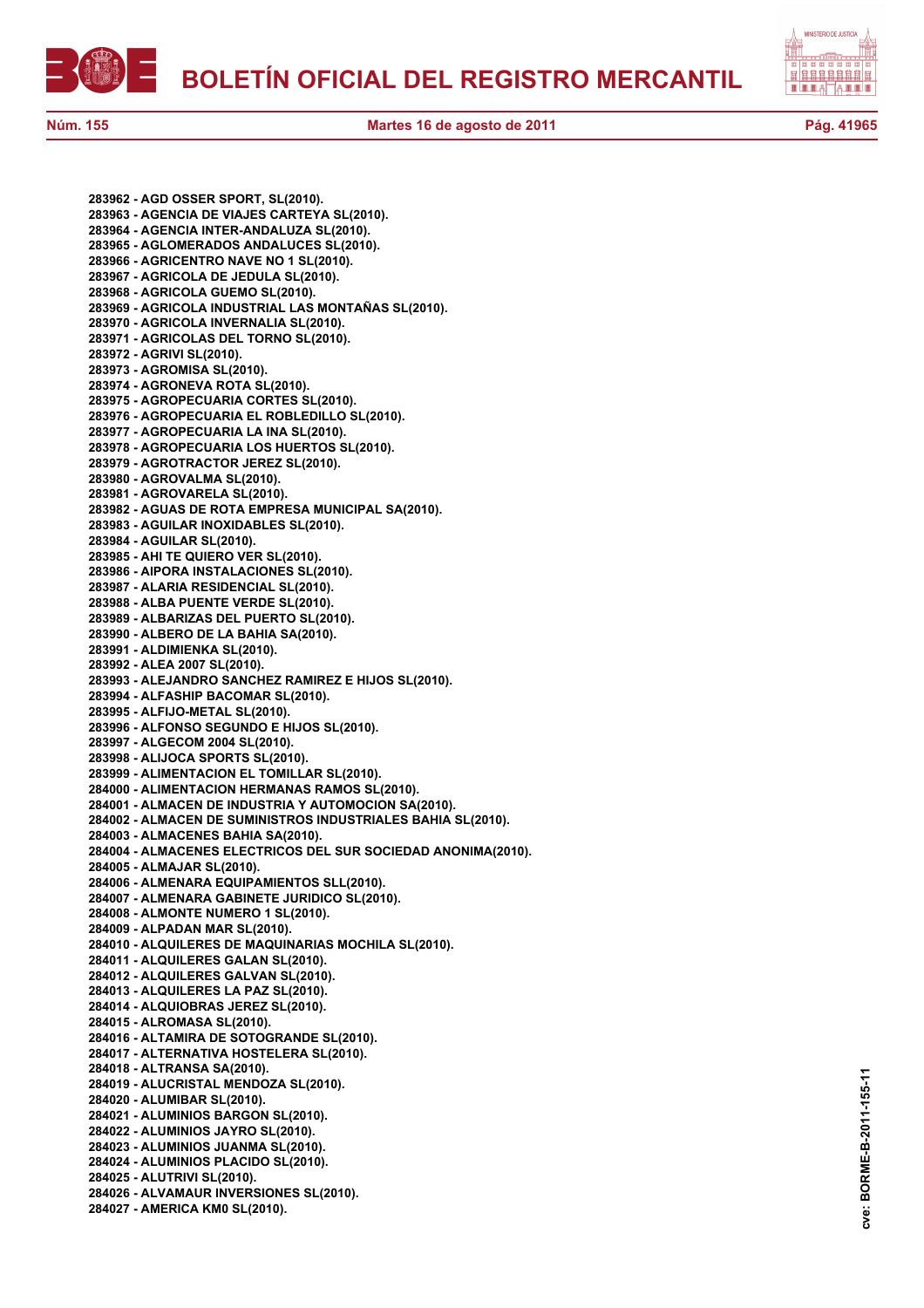



**284028 - AMONGUS TARIFA SL(2010). 284029 - AMORTIGUADORES VILOITA SL(2010). 284030 - AMT SOLAR FUNDS SL(2010). 284031 - ANALGAVI SL(2010). 284032 - ANALISIS Y TECNICAS SANITARIAS SL(2010). 284033 - ANDALUCES OPTICOS FARMACEUTICOS SL(2010). 284034 - ANDALUCIA SALUD SLL(2010). 284035 - ANDALUCIAN ADVENTURE SPORTS SL(2010). 284036 - ANDALUZA DE ESPECIAS EL PANETO SL(2010). 284037 - ANDALUZA DE INSTALACIONES Y OBRAS SA(2010). 284038 - ANDALUZA DE TRATAMIENTO DOCUMENTAL SL(2010). 284039 - ANDALUZA GESTORA DE CONSTRUCCION Y DIRECCION DE OBRAS SL(2010). 284040 - ANDRE ROMAN SOLDADURAS ESPECIALES SL(2010). 284041 - ANERIMA J. M. SL(2010). 284042 - ANFEREL PIELES SL(2010). 284043 - ANGUSTIAS Y SOL SL(2010). 284044 - ANIBE IMAGEN PERSONAL SL(2010). 284045 - ANICETA FORNELL SL(2010). 284046 - ANMANUMAN CDZ SL(2010). 284047 - ANOFIS SL(2010). 284048 - ANOVA XXI SL(2010). 284049 - ANSAGARE 2001 SL(2010). 284050 - ANTEQUERA STONE SL(2010). 284051 - ANTIANUS SL(2010). 284052 - ANTONIO CARMONA JOYERO SL(2010). 284053 - ANTONIO MARTIN GONZALEZ SL(2010). 284054 - ANTONIO PULIDO SL(2010). 284055 - ANTRA BAHIA CONSTRUCCIONES SLL(2010). 284056 - APARICIO RODRIGUEZ SL(2010). 284057 - API TOFER JEREZ SL(2010). 284058 - APICOLA PAYAN SL(2010). 284059 - APOFISIS SL(2010). 284060 - APPOSITUS GADES SL(2010). 284061 - APTO PRISMA SL(2010). 284062 - AR L BORNOS 2005 CONSTRUCCIONES SL(2010). 284063 - ARABREN SL(2010). 284064 - ARANA CENTRO HOSTELERIA SL(2010). 284065 - ARANA HOSTELERIA DE CADIZ SL(2010). 284066 - ARANCE CADIZ SOCIEDAD ANONIMA(2010). 284067 - ARCHIVOS DEL SUR SL(2010). 284068 - ARCOMATIC SL(2010). 284069 - ARCOS ESTRUCTURAS CUATRO SLL(2010). 284070 - ARCOSIERRA SERVICIOS Y OBRAS SL(2010). 284071 - AREA RELAX SL(2010). 284072 - ARENAS DEL RETIN SL(2010). 284073 - ARESUR ARIDOS SL(2010). 284074 - ARIDOS CARVHOL SL(2010). 284075 - ARINADENT SL(2010). 284076 - ARKYRIS SL(2010). 284077 - ARO DESARROLLO URBANISTICO SL(2010). 284078 - ARO PROYECTOS E INGENIERIA SL(2010). 284079 - AROCAMA SL(2010). 284080 - AROMAS DE JEREZ SL(2010). 284081 - ARPASA ASESORES SL(2010). 284082 - ARQUESUR PREFABRICADOS SL(2010). 284083 - ARQUILLO GRUPO INMOBILIARIO SL(2010). 284084 - ARQUITECTURA CONTROL SERVICIOS TECNICOS PARA LA EDIFICACION SLP(2010). 284085 - ARQUITECTURA OLMO SLP(2010). 284086 - ARRAIJANOSA SL(2010). 284087 - ARRENDAMIENTOS LA LAGUNA SL(2010). 284088 - ARRENDAMIENTOS MARIÑAS SL(2010). 284089 - ARRENDAMIENTOS PUERTO REAL SL(2010). 284090 - ARROYAL MILLAN SEGUROS SL(2010). 284091 - ARROYO RETAMILLA SL(2010). 284092 - ARROZ LA JANDA SL(2010). 284093 - ARRUMBADOR INMOBILIARIA SL(2010).**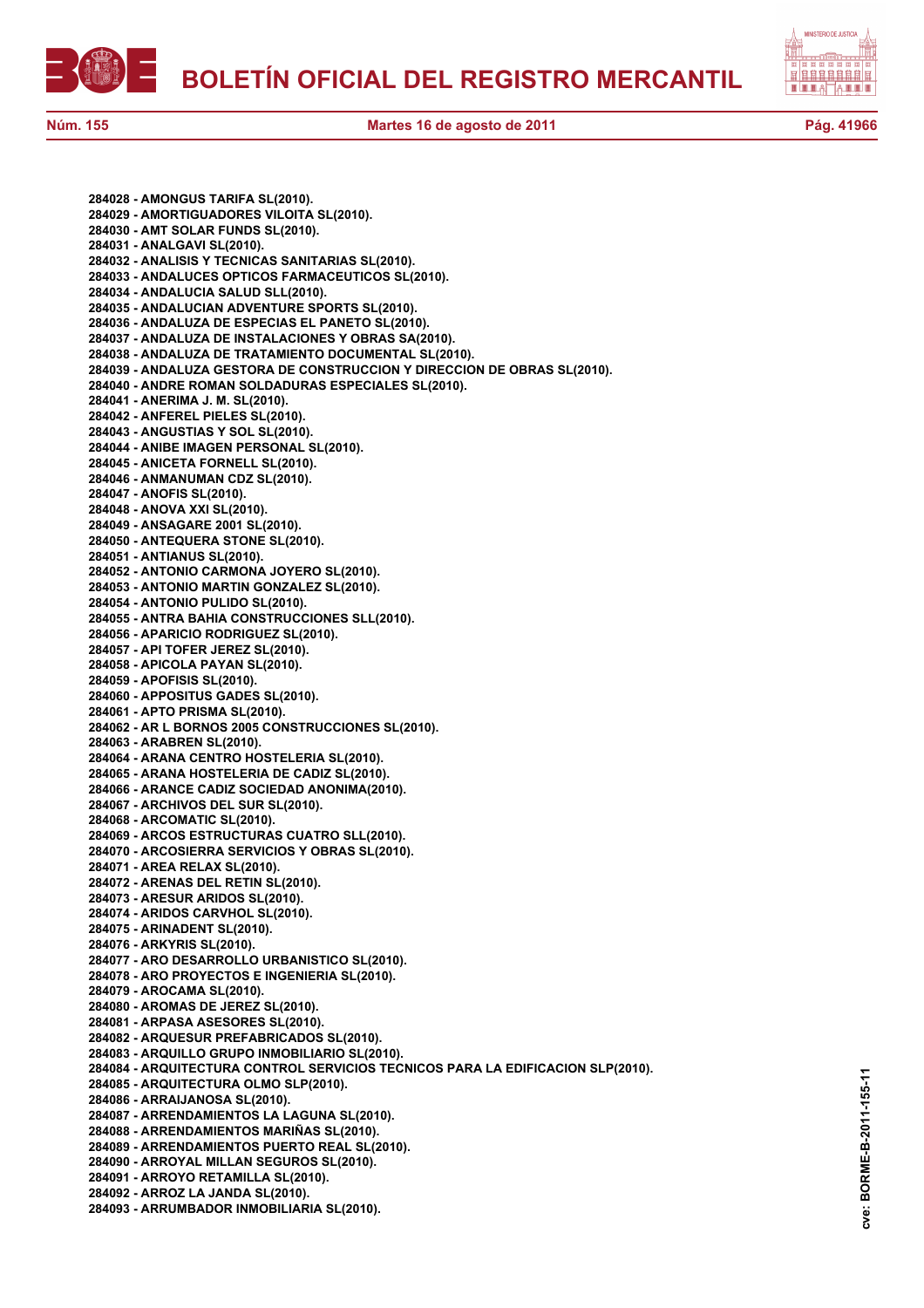

**284094 - ARTE MARMOL CHICLANA SLL(2010). 284095 - ARTE. GALERIA Y EXPOSICION SL(2010). 284096 - ARTESANIA Y FORJA PACO FERNANDEZ SL(2010). 284097 - ARTESANIAS MADOPIEL SL(2010). 284098 - ARTIGAS COTTON SL(2010). 284099 - ARTIGAS HOLDERS SL(2010). 284100 - ARTYKA FACTORIA SL(2010). 284101 - ARVISION PUBLICIDAD SL(2010). 284102 - AS M PROMOCIONES INMOBILIARIAS SL(2010). 284103 - ASERLOGIC SL(2010). 284104 - ASESORAMIENTO INTEGRAL CONSULTORES SL(2010). 284105 - ASESORAMIENTO PRODUCTO MAR SL(2010). 284106 - ASESORAMIENTOS TURISTICO JURIDICO MELLARIA SL(2010). 284107 - ASESORIA INTEGRAL SEVILLA 34 SL(2010). 284108 - ASESORIA JEREZ SL(2010). 284109 - ASESORIA JIMENEZ TORO SL(2010). 284110 - ASESORIA RAFAEL FERNANDEZ SL(2010). 284111 - ASETRIBUT SL(2010). 284112 - ASISUR INFORMATICA SL(2010). 284113 - ASISYARD SL(2010). 284114 - ASL SOPORTE HARDWARE SL(2010). 284115 - ASTA NOVA SL(2010). 284116 - ASTARTE CONSTRUCCIONES EN GENERAL,SL(2010). 284117 - ASTECNAVAL SL(2010). 284118 - ASTONSUR SL(2010). 284119 - ASURVAL MONTAJES SL(2010). 284120 - AT INVERSIONES Y GESTION INMOBILIARIA SL(2010). 284121 - ATENEA NAVEGA SL(2010). 284122 - ATISOL CAMPO DE GIBRALTAR SL(2010). 284123 - ATLANTICA DE CHORRO SL(2010). 284124 - ATLANTICO OCCIDENTAL 2010 SL(2010). 284125 - ATRERA DE SANTA MARIA SL(2010). 284126 - ATUN DEL ATLANTICO SL(2010). 284127 - AUDITARIA ANALISIS DE INVERSION SL(2010). 284128 - AUDITSUR AUDITORES SLP(2010). 284129 - AUTO ESCUELA CARLOS DE JEREZ SL(2010). 284130 - AUTO REPUESTO CALDERON SL(2010). 284131 - AUTOBOMBAS DEL SUR SL(2010). 284132 - AUTOBUSES RICO SA(2010). 284133 - AUTOCARES MORENO SA(2010). 284134 - AUTOCARES RICO SA(2010). 284135 - AUTOCARES Y SERVICIOS SA(2010). 284136 - AUTOESCUELA ROTA SL(2010). 284137 - AUTOESCUELA SAN SEVERIANO SL(2010). 284138 - AUTOESCUELA TIRADO SAN JUAN SL(2010). 284139 - AUTOFRENOS TOCINO CALCIS SLNE(2010). 284140 - AUTOMATICOS B Y B SL(2010). 284141 - AUTOMATISMO ROTA SL(2010). 284142 - AUTORECAMBIOS JEYCO SL(2010). 284143 - AUTORECAMBIOS PEDRO E HIJOS SL(2010). 284144 - AUTORECAMBIOS PEDRO SL(2010). 284145 - AUTOS RICO RENT A CAR SL(2010). 284146 - AUTOSERVICIO PIÑA SLL(2010). 284147 - AUTOSERVICIOS MARIA SL(2010). 284148 - AUTOTALLERES M SERRANO SL(2010). 284149 - AUXHORMI SL(2010). 284150 - AVANTIA BAHIA DE CADIZ SL(2010). 284151 - AVENIDA 101. MONTEQUINTO SL(2010). 284152 - AVILAGOMEZ INVERSIONES SL(2010). 284153 - AVOCETA SL(2010). 284154 - AYUDA EN LA NOCHE DE CADIZ SL(2010). 284155 - AZNAREZ Y CLAVIJO SL(2010). 284156 - AZOR PUERTO SL(2010). 284157 - AZUL OCEANICO I SL(2010). 284158 - B. BRAUN AVITUM ANDALUCIA SL(2010). 284159 - BABIEL LANGUAGE SOLUTIONS SL(2010).**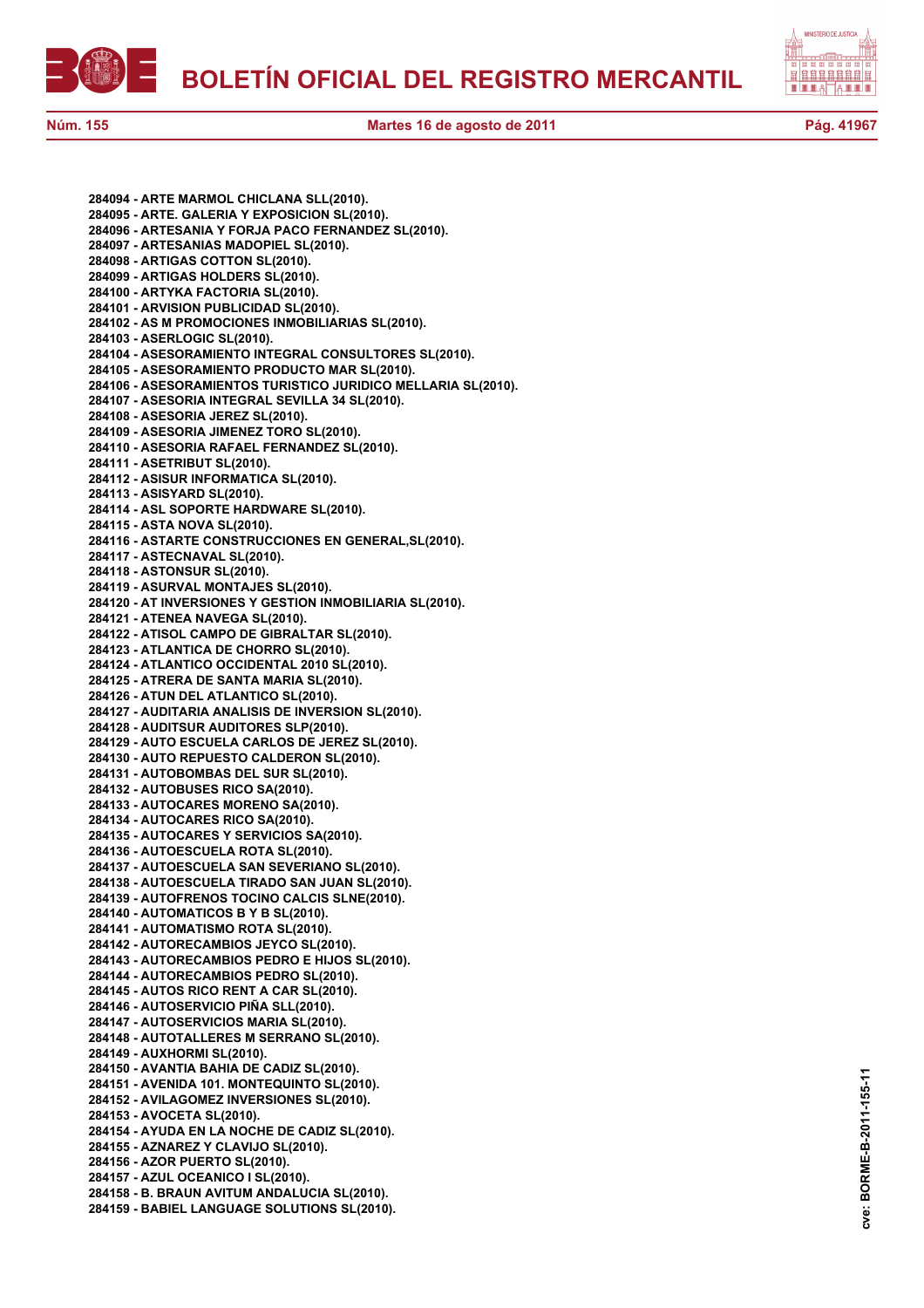

自自自自自自自自 A E E E

**cve: BORME-B-2011-155-11**

cve:

BORME-B-2011-155-11

**284160 - BAHIAMAIL SL(2010). 284161 - BALBAHIA CADIZ SL(2010). 284162 - BALEN PIEL 2000 SL(2010). 284163 - BALUARTE 12 SL(2010). 284164 - BANDERA AMARILLA IBERICA SL(2010). 284165 - BAR EL SITIO SL(2010). 284166 - BARBERA MORENO SL(2010). 284167 - BARC AGRO SL(2010). 284168 - BARNIZADOS Y RESTAURACIONES RUIZ BENITEZ SLL(2010). 284169 - BARRAMEDA BAR SL(2010). 284170 - BARRANCO ALAMBIQUE SA(2010). 284171 - BARREIROPESCA SL(2010). 284172 - BARTOLA DENTAL SLP(2010). 284173 - BARTOLOME CANTO SL(2010). 284174 - BASER BUSINESS SL(2010). 284175 - BASERRI MAITEA DECO SL(2010). 284176 - BASTO GESTION SL(2010). 284177 - BATELES CONIL SL(2010). 284178 - BAUSER SL(2010). 284179 - BAUTISTA Y RIVERA SL(2010). 284180 - BAZAR HONG KONG TIENDAS SL(2010). 284181 - BECERRA Y LOPEZ SL(2010). 284182 - BELCON OBRAS Y SERVICIOS SL(2010). 284183 - BENITEZ MOTOR SL(2010). 284184 - BERNABE RODRIGUEZ ARAGON E HIJOS SL(2010). 284185 - BEROTTO SA(2010). 284186 - BERTONNE ANDALUZA SL(2010). 284187 - BIFRIO LA LINEA SL(2010). 284188 - BISAN GESTION SL(2010). 284189 - BITATALE SL(2010). 284190 - BLUE ENERGY INTELLIGENT SERVICES SL(2010). 284191 - BM SERVICIO Y MANTENIMIENTO DE REDES SLL(2010). 284192 - BODEGAS MARIANA GALLARDO SL(2010). 284193 - BODEGAS OSBORNE SA(2010). 284194 - BODEGAS WILLIAMS & HUMBERT SA(2010). 284195 - BOHARRANZ ROMERO ELECTRICAS DE CADIZ SL(2010). 284196 - BOHORQUEZ 1918 SL(2010). 284197 - BOLCAR SA(2010). 284198 - BOLSOS PEDRO DE LA CRUZ SL(2010). 284199 - BOMBEOS CHICLANA SL(2010). 284200 - BOMBEOS INDALICOS SL(2010). 284201 - BORREGO NORTE SA(2010). 284202 - BOSTROPORTO SL(2010). 284203 - BRANDJES SL(2010). 284204 - BRAZA GALLO Y BARRIOS AUDITORES SL(2010). 284205 - BRICOLAGE CRUZ SL(2010). 284206 - BRILLOSUR SERVICIOS DE LIMPIEZA SL(2010). 284207 - BRIOLE HOGAR SL(2010). 284208 - BRIOLE SL(2010). 284209 - BRIOPINO SL(2010). 284210 - BUCEFOR SL(2010). 284211 - BUFETE MANUEL MONTAÑO MONGE Y ASOCIADOS SL(2010). 284212 - BUTRON ORTIZ MANUEL 002085702L SLNE(2010). 284213 - C I S NEPTUNO SL(2010). 284214 - C R FISIOPUERTO SA(2010). 284215 - CABALLERO CUBERO GRUPO SL(2010). 284216 - CABELLO MOTOR SL(2010). 284217 - CABEZUELA LOGISTICA SL(2010). 284218 - CABSYS SL(2010). 284219 - CADIZ ENTREPOT SL EN LIQUIDACION(2010). 284220 - CADIZ SIGLO XXI SL(2010). 284221 - CADIZ VIAJE SL(2010). 284222 - CAETARIA SL(2010). 284223 - CAFETERIA CAMACHO LECHUGA SL(2010). 284224 - CAFETERIA PK2 SL(2010). 284225 - CAFETERIA Y PASTELERIA NUESTRA SEÑORA DEL ROCIO SL(2010).**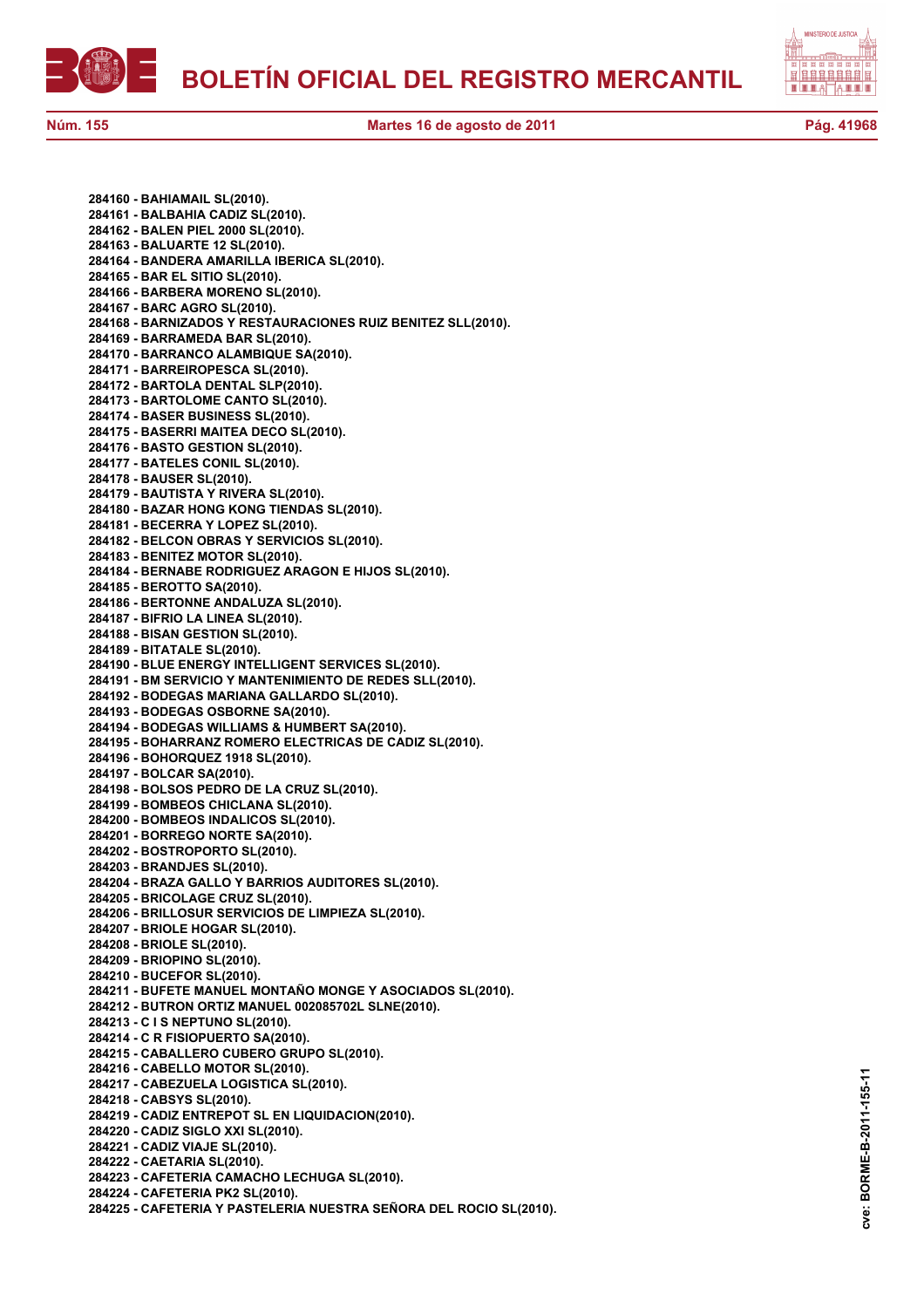

**284226 - CALCULOS DE INGENIERIA SL(2010).**

**284227 - CALDERETONES SL(2010). 284228 - CALIFA GOURMET SL(2010). 284229 - CALPE INSTITUTE OF TECHNOLOGY SL(2010). 284230 - CALZADOS SIERRA SL(2010). 284231 - CAMINOS CANALES Y PUERTOS SA(2010). 284232 - CAMPING EL PALMAR SL(2010). 284233 - CAMPO-COSSIO GARCIA HERMANOS SL(2010). 284234 - CAMPOMATIC SL(2010). 284235 - CANALIZACIONES FRAMSA SL(2010). 284236 - CANO CORTES Y MILLAN ARQUITECTOS SAP(2010). 284237 - CANOVAS 7 SL(2010). 284238 - CANTEROS ARTESANOS ALMENARA SL(2010). 284239 - CAPITAL AUDITORES DE CUENTAS SL(2010). 284240 - CAPITAL SIGLO XXI AIE(2010). 284241 - CAPITEL HISPANIA SL(2010). 284242 - CAPITEL IV INVERSIONES SL(2010). 284243 - CARCABA ALGECIRAS SL(2010). 284244 - CARDES HOTELES SL(2010). 284245 - CARISSA AURELIA SL(2010). 284246 - CARLITO'S WAY SL(2010). 284247 - CARLOPE SL(2010). 284248 - CARLOS FERNANDEZ ALGECIRAS Y ASOCIADOS SLP(2010). 284249 - CARMONA MORENO ARQUITECTOS SLP(2010). 284250 - CARPINTERIA DE ALUMINIO BROGAL SL(2010). 284251 - CARPINTERIA GUERRERO & JURADO SLL(2010). 284252 - CARPINTERIA HERMANOS TINAJERO SL(2010). 284253 - CARPINTERIA LA GRANJA SL(2010). 284254 - CARPINTERIA MACIAS E HIJOS SL(2010). 284255 - CARPINTERIA METALICA EST PICHACO SL(2010). 284256 - CARPINTERIA METALICA FERRO BAHIA SL(2010). 284257 - CARPINTERIA METALICA MURILLO SL(2010). 284258 - CARPINTERIA RUBIALES DE JEREZ SL(2010). 284259 - CARPINTERIA VARSAN SL(2010). 284260 - CARREMAN ALQUILERES SL(2010). 284261 - CARREMAN SL(2010). 284262 - CARRETILLAS ROMEGAL HIJOS SL(2010). 284263 - CARRILES ANIMACION Y AVENTURA SLL(2010). 284264 - CARTEYA RENTING SL(2010). 284265 - CARTUPARDO SL(2010). 284266 - CAÑOMEC AGENCIA DE SEGUROS SL(2010). 284267 - CASA AMBAR SL(2010). 284268 - CASA DE LOS VIENTOS PLOT 98 SL(2010). 284269 - CASA MARIA NATURAL SL(2010). 284270 - CASA PEREZ QUERO SL(2010). 284271 - CASACAULINA SL(2010). 284272 - CASAS DEL MARQUES SL(2010). 284273 - CASEMA INVERSIONES SL(2010). 284274 - CASH BABEL SL(2010). 284275 - CASTELAR CAMPO DE GIBRALTAR SL(2010). 284276 - CASTELCLIMA SL(2010). 284277 - CASTILLO DE SAN MARCOS SL(2010). 284278 - CATERING EL FARO SL(2010). 284279 - CEACHE CONFORT DE HOGAR SL(2010). 284280 - CECOMSA ANDALUCIA SL(2010). 284281 - CEMENTOS CALPE SL(2010). 284282 - CENTRADI JEREZ SL(2010). 284283 - CENTRO COMERCIAL CREVILLET SL(2010). 284284 - CENTRO DE DESCANSO HERCULES SLL(2010). 284285 - CENTRO DE ESTUDIOS PROGRESO CONIL SL(2010). 284286 - CENTRO DE ESTUDIOS SOCRATES SL(2010). 284287 - CENTRO DE INVESTIGACION Y DESARROLLO DE ALTA TECNOLOGIA SL(2010). 284288 - CENTRO DE MANIPULACION DE PRODUCTOS DE LA PESCA ANDALUZ SL(2010). 284289 - CENTRO DE PROFESIONALES DEL PUERTO DE SANTA MARIA SL(2010). 284290 - CENTRO DE PSICOLOGIA Y DESARROLLO SL(2010). 284291 - CENTRO DE SALUD ARTEMISA SL(2010).**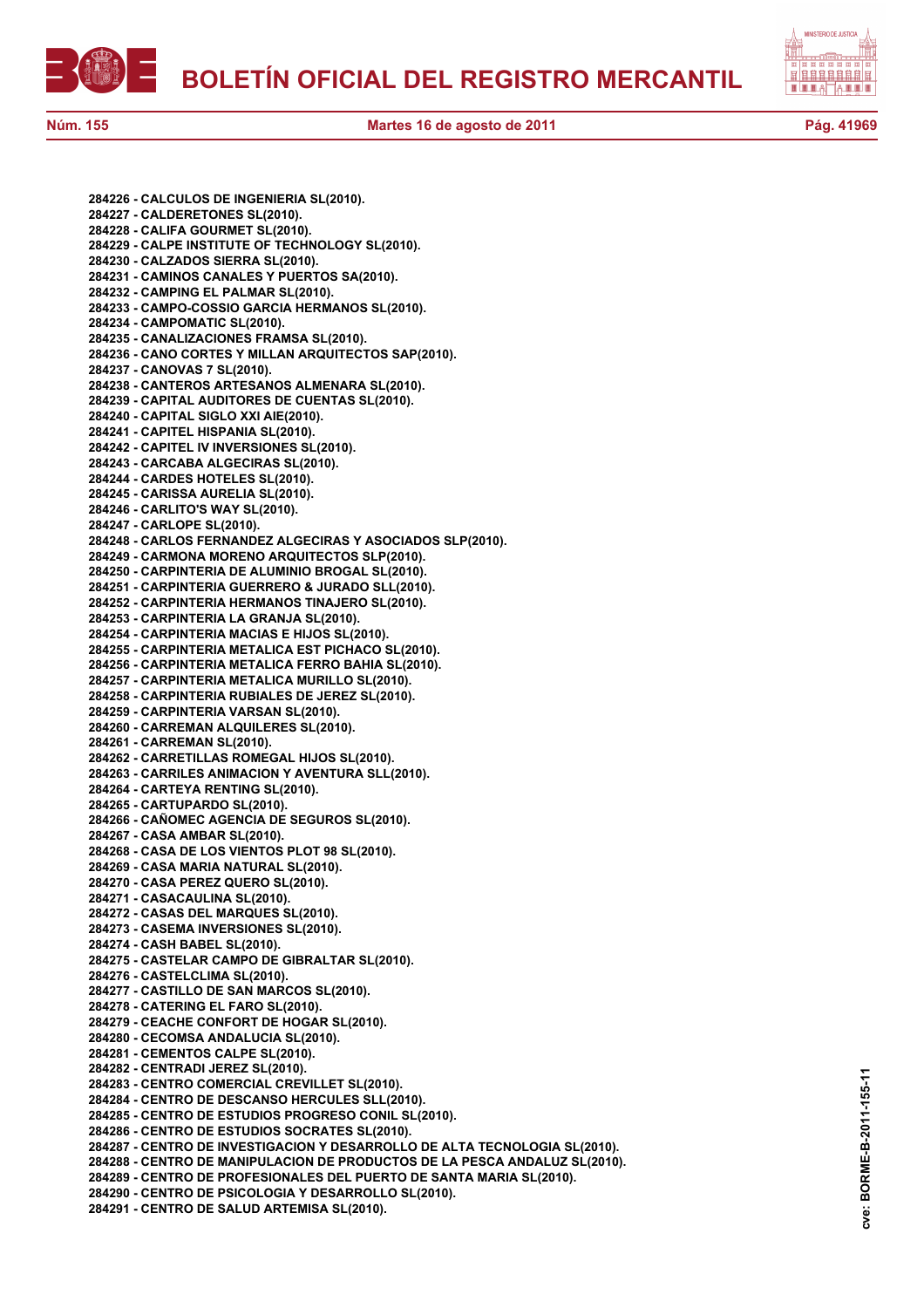



**284292 - CENTRO DENTAL PALOMEQUE SL(2010). 284293 - CENTRO DEPORTIVO AYJE SL(2010). 284294 - CENTRO ESPECIAL DE EMPLEO TORRE DE LA MERCED SL(2010). 284295 - CENTRO MEDICO BAHIA DE CADIZ SL(2010). 284296 - CENTRO MEDICO LANSYS SL(2010). 284297 - CENTRO OFTALMOLOGICO ANDALUZ SLP(2010). 284298 - CENTRO PARA LA INVESTIGACION DE LA EROSION DEL SUELO SL(2010). 284299 - CENTRO PSICOLOGIA ALTEA SL(2010). 284300 - CENTRO PSICOLOGICO COSTA CADIZ SL(2010). 284301 - CERCO Y JARETA SL(2010). 284302 - CEREALES LA JARA SL(2010). 284303 - CEREBEDA MGG SL(2010). 284304 - CERET SL(2010). 284305 - CERRAJERIA EL LELE SL(2010). 284306 - CERRAJERIA GUADALQUEÑA SL(2010). 284307 - CERRAJERIA PACO MARQUEZ SL(2010). 284308 - CERRAJERIA ROSALES LOPEZ SL(2010). 284309 - CERRAJERIA Y ESTRUCTURAS FERROGAR SL(2010). 284310 - CHAPIBEASS SL(2010). 284311 - CHECK-CONTROL SL(2010). 284312 - CHICLANATECNI SL(2010). 284313 - CHICLANERA DE MARMOLES Y GRANITOS SL(2010). 284314 - CHICONCOLOR SL(2010). 284315 - CHIMENEAS DUNIA SL(2010). 284316 - CHLODE LEATHER SL(2010). 284317 - CHUKY POOL SL(2010). 284318 - CIGALES ROMERO SL(2010). 284319 - CINPABOL TODO PARA EL EMBALAJE SL(2010). 284320 - CITRICSAN SL(2010). 284321 - CITTA DI PINTA SL(2010). 284322 - CIUDAD DE BARBATE SL(2010). 284323 - CIULLA AND ROBILOTTA SL(2010). 284324 - CIULLA SL(2010). 284325 - CLARES DIGITAL SL(2010). 284326 - CLIMACADIZ SL(2010). 284327 - CLINICA ANESTESICA COSTA OESTE SL(2010). 284328 - CLINICA DENTAL BAHIA BLANCA SL(2010). 284329 - CLINICA DOCTOR MARTIN INFANTE SL(2010). 284330 - CLINICA GARCIA-GRAF SL(2010). 284331 - CLINICA NOVO SANCTI PETRI SL(2010). 284332 - CLINICAS DE NUTRICION Y DIETETICA DOCTORA MARIN SL(2010). 284333 - CLUB PADEL PUERTA TIERRA SL(2010). 284334 - COARA SL(2010). 284335 - COBELECTRIC SL(2010). 284336 - COBOS Y ROMAN SL(2010). 284337 - COCINAS LUIS COSTAS SL(2010). 284338 - CODENET SL(2010). 284339 - COEDENT SL(2010). 284340 - COELECTRO ELECTRIFICACIONES SL(2010). 284341 - COELLO VILLANEGO SL(2010). 284342 - COGOROJAS SL(2010). 284343 - COJEZAUTO SL(2010). 284344 - COLADA MENOR LA MIMBRE SL(2010). 284345 - COLCHONERIAS KOALA SL(2010). 284346 - COLEGIO ARGANTONIO SL(2010). 284347 - COLUMELA 30 SLL(2010). 284348 - COLUZAL SL(2010). 284349 - COMERCIAL DOS TAZAS SL(2010). 284350 - COMERCIAL FRANJOSE SL(2010). 284351 - COMERCIAL GADITANA MAQUINAS RECREATIVAS S.L.(2010). 284352 - COMERCIAL MILA SL(2010). 284353 - COMERCIAL VIVEROS HERRERA SL(2010). 284354 - COMERCIAL Y DISTRIBUIDORA KIEL SL(2010). 284355 - COMERCIALIZADORA ELECTRICA DE CADIZ SA(2010). 284356 - COMERCIALIZADORA SAN MATEO SL(2010). 284357 - COMOMIN DE TUBERIAS SL(2010).**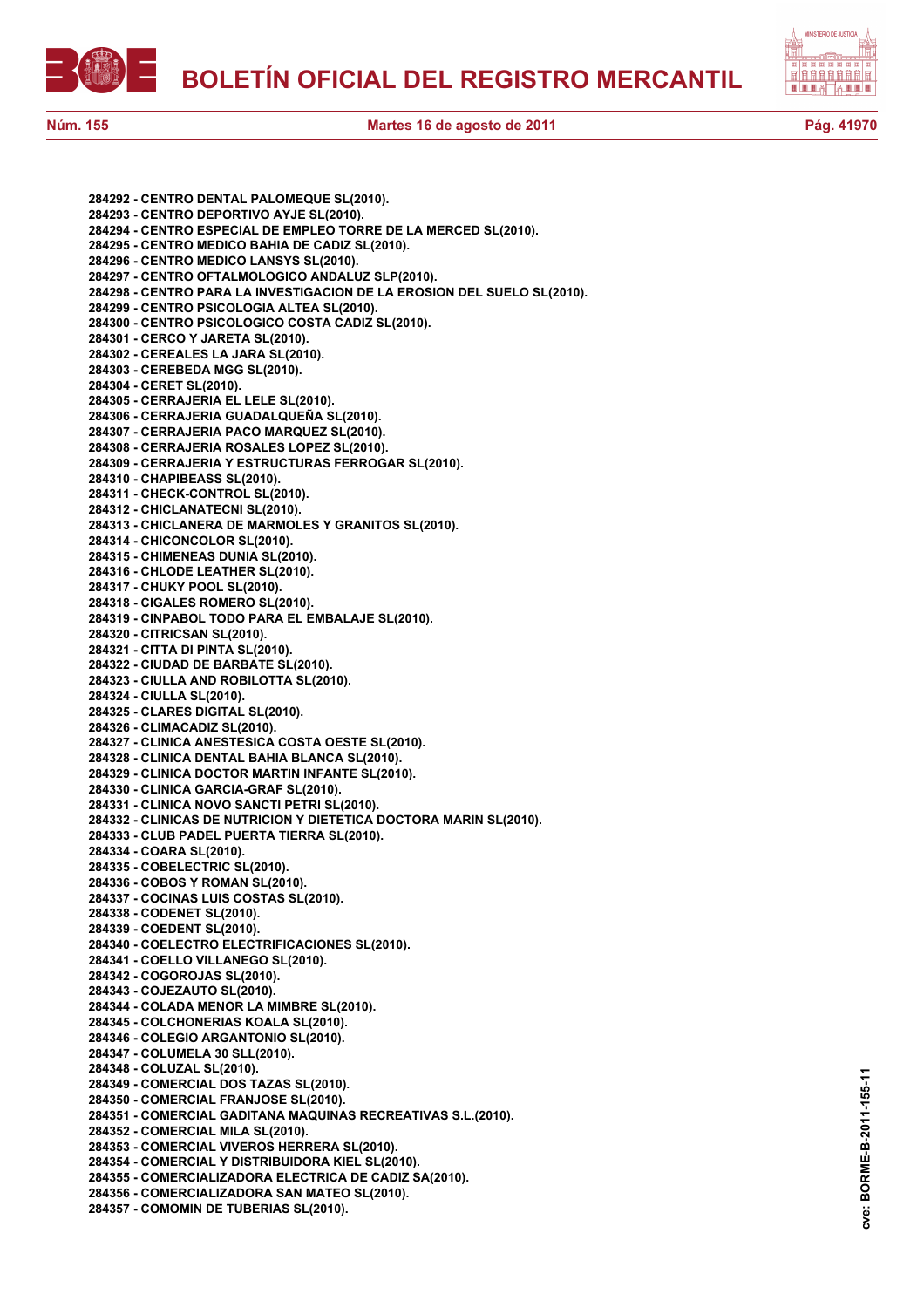



**Núm. 155 Martes 16 de agosto de 2011 Pág. 41971**

| 284358 - COMPACTACIONES Y NIVELACIONES MASEGOSA SL(2010).                       |
|---------------------------------------------------------------------------------|
| 284359 - COMPAÑIA GADITANA DE CONTENEDORES SA(2010).                            |
|                                                                                 |
| 284360 - COMPLEJO ATLANTICO SA(2010).                                           |
| 284361 - COMPLEJOS LAS QUINTAS SL(2010).                                        |
| 284362 - COMUNICACION PARA INSTITUCIONES PRIVADAS EMPRESAS Y NEGOCIOS SL(2010). |
| 284363 - COMUNIDADES DEL SUR SL(2010).                                          |
| 284364 - CONDRINA DENT SL(2010).                                                |
| 284365 - CONESA Y CARRIL SL(2010).                                              |
| 284366 - CONGELADOS DISEL SL(2010).                                             |
| 284367 - CONGELADOS GONZALO SL(2010).                                           |
| 284368 - CONGELADOS MERCAFRISA SL(2010).                                        |
| 284369 - CONJUL SL(2010).                                                       |
|                                                                                 |
| 284370 - CONSAR ARQUITECTURA CONSTRUCCIONES Y REFORMAS SL(2010).                |
| 284371 - CONSORCIO LOPEZ VALENZUELA SRLL(2010).                                 |
| 284372 - CONSTRU ROTA JMN SL(2010).                                             |
| 284373 - CONSTRUARCOS SA(2010).                                                 |
| 284374 - CONSTRUCCIONES ALCANTARILLA Y FUENTES SL(2010).                        |
| 284375 - CONSTRUCCIONES ARCOS ALDAY SLL(2010).                                  |
| 284376 - CONSTRUCCIONES BERMUDEZ CALDERON SL(2010).                             |
| 284377 - CONSTRUCCIONES CHICLANA MUGALAY SL(2010).                              |
| 284378 - CONSTRUCCIONES CIVILES GADITANAS SL(2010).                             |
| 284379 - CONSTRUCCIONES DE BARCO DEL SUR SL(2010).                              |
|                                                                                 |
| 284380 - CONSTRUCCIONES ENRI CHICLANA SL(2010).                                 |
| 284381 - CONSTRUCCIONES FERNANDEZ CHAMIZO SL(2010).                             |
| 284382 - CONSTRUCCIONES FLORIDO CHIPIONA SL(2010).                              |
| 284383 - CONSTRUCCIONES GALVIN FRESNO SL(2010).                                 |
| 284384 - CONSTRUCCIONES GARMOSE SL(2010).                                       |
| 284385 - CONSTRUCCIONES JEANPE SL(2010).                                        |
| 284386 - CONSTRUCCIONES JEGHOL SL(2010).                                        |
| 284387 - CONSTRUCCIONES JOSAME SL(2010).                                        |
| 284388 - CONSTRUCCIONES LEOPOLDO SL(2010).                                      |
| 284389 - CONSTRUCCIONES LUDO GIL SL(2010).                                      |
| 284390 - CONSTRUCCIONES MANUEL JURADO MIRANDA SL(2010).                         |
|                                                                                 |
| 284391 - CONSTRUCCIONES MATEOS BELTRAN SL(2010).                                |
| 284392 - CONSTRUCCIONES MENGO SL(2010).                                         |
| 284393 - CONSTRUCCIONES NEOCRISAL SL(2010).                                     |
| 284394 - CONSTRUCCIONES OISIS SL(2010).                                         |
| 284395 - CONSTRUCCIONES OLANA CONIL SL(2010).                                   |
| 284396 - CONSTRUCCIONES ORELLANA SALADO SL(2010).                               |
| 284397 - CONSTRUCCIONES RAFAEL MORENO GALLEGO SL(2010).                         |
| 284398 - CONSTRUCCIONES REAL VEJER SL(2010).                                    |
| 284399 - CONSTRUCCIONES REPARACIONES Y MONTURAS BAHIA DE CADIZ SL(2010).        |
| 284400 - CONSTRUCCIONES ROJAS CARRILLO SL(2010).                                |
| 284401 - CONSTRUCCIONES ROMEROLOP SLL(2010).                                    |
|                                                                                 |
| 284402 - CONSTRUCCIONES ROTWEN SL(2010).                                        |
| 284403 - CONSTRUCCIONES RUANO CASTILLO SL(2010).                                |
| 284404 - CONSTRUCCIONES SANCTI PETRI SL(2010).                                  |
| 284405 - CONSTRUCCIONES SUEIRAS SL(2010).                                       |
| 284406 - CONSTRUCCIONES SUR LEVANTE SL(2010).                                   |
| 284407 - CONSTRUCCIONES Y ENCOFRADOS CAMPO DE GIBRALTAR SL(2010).               |
| 284408 - CONSTRUCCIONES Y ESTRUCTURA COFRAN SL(2010).                           |
| 284409 - CONSTRUCCIONES Y MANTENIMIENTOS SOSTELIA SL(2010).                     |
| 284410 - CONSTRUCCIONES Y OBRAS GALINDO GUTIERREZ SL(2010).                     |
| 284411 - CONSTRUCCIONES Y PROMOCIONES A RAMOS CONIL SL(2010).                   |
|                                                                                 |
| 284412 - CONSTRUCCIONES Y REFORMAS JUMYAL ROTA SL(2010).                        |
| 284413 - CONSTRUCCIONES Y REFORMAS MORGAN SL(2010).                             |
| 284414 - CONSTRUCCIONES Y REPARACIONES CONSAMARE SL(2010).                      |
| 284415 - CONSTRUCTORA COSTAS SHERRY SL(2010).                                   |
| 284416 - CONSTRUCTORA XINEF SL(2010).                                           |
| 284417 - CONSULTING INMOBILIARIO JEREZ SL(2010).                                |
| 284418 - CONSULTORES DE FORMACION PARA PYMES DE ANDALUCIA HP2010 SL(2010).      |
| 284419 - CONSULTORES DE INVERSION ASESORES LEGALES SL(2010).                    |
| 284420 - CONSULTORIA ANDALUZA 2010 SL(2010).                                    |
|                                                                                 |
| 284421 - CONSULTRIBUT SUR SL(2010).                                             |
| 284422 - CONTADORES DEL PUERTO SL(2010).                                        |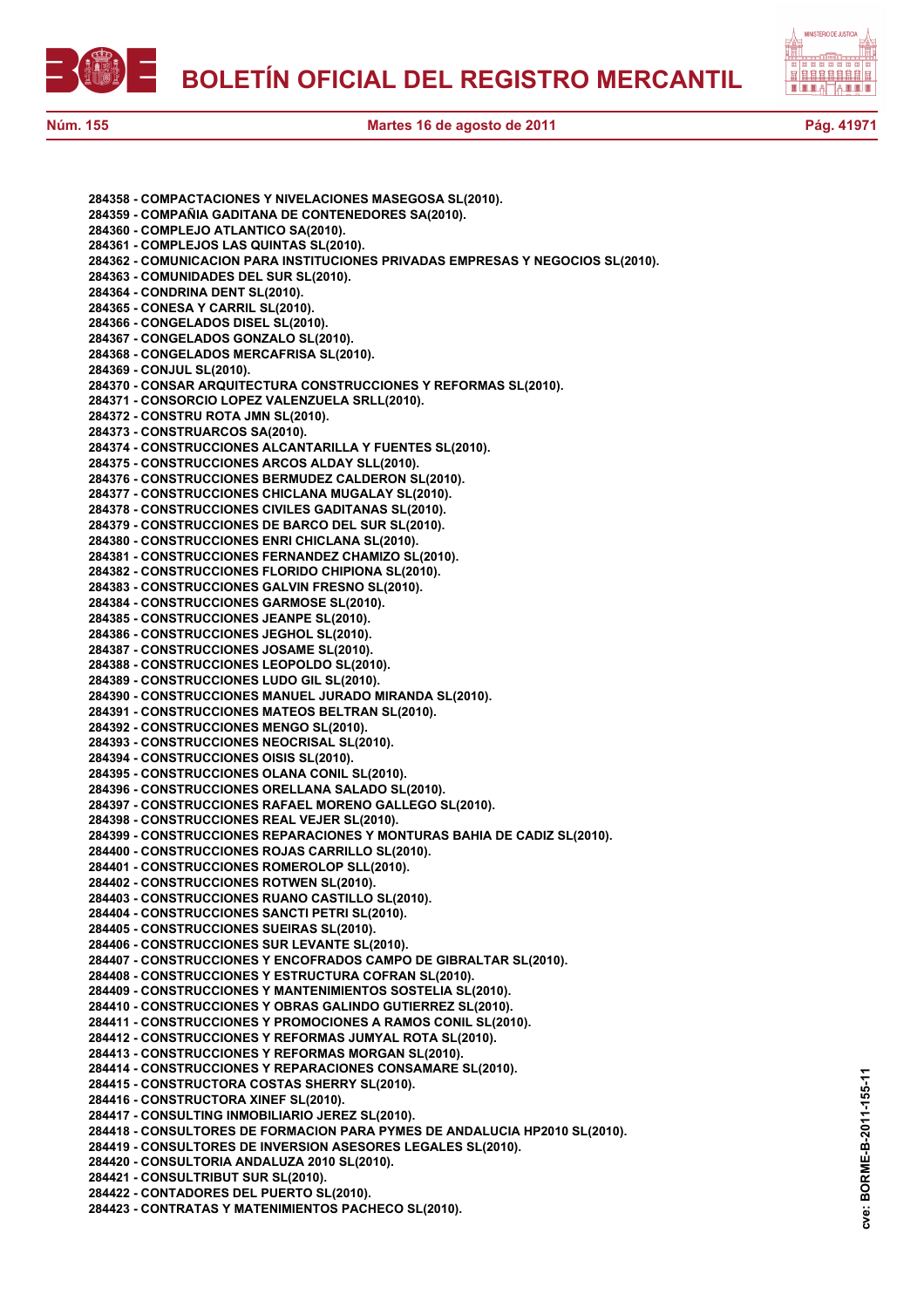

自自自自自自自自 a e e ie

**Núm. 155 Martes 16 de agosto de 2011 Pág. 41972**

**284424 - CONTROL MEDICO SAN BENITO SL(2010). 284425 - COPILEJO SL(2010). 284426 - COPITECNIC SL(2010). 284427 - COPLAGA CAMPO DE GIBRALTAR SL(2010). 284428 - COPMON SAN FERNANDO SL(2010). 284429 - CORPORACION DE INVERSIONES R. L. C. SL(2010). 284430 - CORTADURA SA(2010). 284431 - CORTIJO EL GALAPAGO SL(2010). 284432 - CORTIJO FONTANILLA SL(2010). 284433 - CORYGA SL(2010). 284434 - COSTA BALLENA SL(2010). 284435 - CPLASTICOS, CENTRO INTEGRAL DE CIRUJIA ESTETICA SL(2010). 284436 - CREACIONES EMPRESARIALES DEL SUR SL(2010). 284437 - CREADORES 2009 CG SL(2010). 284438 - CRISMON 19 SL(2010). 284439 - CRISTALBEN SL(2010). 284440 - CRISTALERIA LA PERLA DE VEJER SL(2010). 284441 - CRISTALERIA SAN RAFAEL LOS BARRIOS SL(2010). 284442 - CRISTI Y DORY SL(2010). 284443 - CRISTIRENE SL(2010). 284444 - CRISTOBAL PEREZ POLANCO SL(2010). 284445 - CRUCEROS SANCTI PETRI SL(2010). 284446 - CUADROS MUÑOZ SL(2010). 284447 - CUESTA Y BEDOYA ASESORIA INMOBILIARIA SL(2010). 284448 - CUEVAS SISTEMAS DE SEGURIDAD SL(2010). 284449 - CUGADIS SL(2010). 284450 - CUGARUHE SLL(2010). 284451 - CULTIVOS MARINOS TORREGORDA SL(2010). 284452 - CULTIVOS VARIOS SA(2010). 284453 - CUREÑA SL(2010). 284454 - CURRO BERNAL SL(2010). 284455 - CURTIDOS CABEZAS SL(2010). 284456 - CURTISUR 2000 SL(2010). 284457 - CYESUR GUEMAN SL(2010). 284458 - D C PUSHONG SL(2010). 284459 - DAFONTE Y LEDESMA SA(2010). 284460 - DAMIVID SL(2010). 284461 - DANIANA SL(2010). 284462 - DANUBIO BEBE SL(2010). 284463 - DAPEAL CORREDURIA DE SEGUROS SL(2010). 284464 - DAURE MOVADO SL(2010). 284465 - DE LA CALLE PIÑERO SL(2010). 284466 - DE LUQUE SL(2010). 284467 - DECOJARDIN LA ROCALLA SLL(2010). 284468 - DECORACION DOÑANA SL(2010). 284469 - DECORALUZ LAMPARAS SL(2010). 284470 - DEDOSPRI SL(2010). 284471 - DELKA MAQUINARIA DE HOSTELERIA SL(2010). 284472 - DELNIZ SL(2010). 284473 - DELTA MEDICA JEREZANA SL(2010). 284474 - DELTANET FORMACION SL(2010). 284475 - DEMO MOVIMIENTOS DE TIERRAS SL(2010). 284476 - DEMO URBANIZACIONES SL(2010). 284477 - DEMODERRIBOS SL(2010). 284478 - DEPOLIMP BAHIA SRL(2010). 284479 - DERCAN COMERCIAL DE GRASAS SL(2010). 284480 - DERMATOLASER CADIZ SL(2010). 284481 - DERMATOLASER CAMPO DE GIBRALTAR SL(2010). 284482 - DERMATOLASER SEVILLA SL(2010). 284483 - DERRIBOS ARAGON SL(2010). 284484 - DESARROLLOS Y MANTENIMIENTOS NELEDA SL(2010). 284485 - DESATASCOS EL CATALAN SL(2010). 284486 - DESGUACES Y RECICLAJES DE LA BAHIA SL(2010). 284487 - DESING 3 SL(2010). 284488 - DESMONTES OLIVAS SLL(2010). 284489 - DESPASOL NOVO SL(2010).**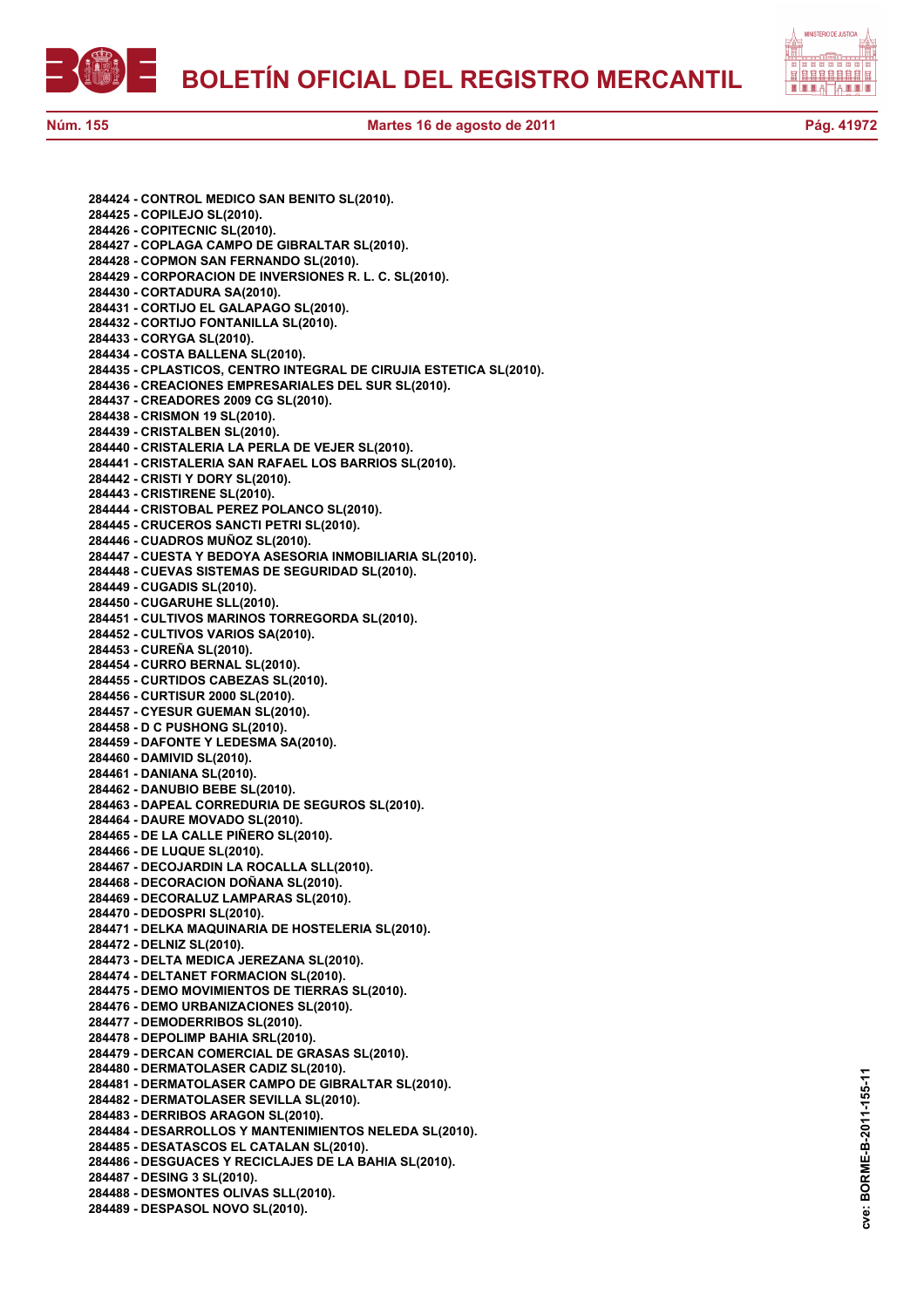

**284490 - DEUX CLINICA MEDICA SL(2010). 284491 - DIBAMA SL(2010). 284492 - DICTAMENTRES SL(2010). 284493 - DIEGO OLIVA SL(2010). 284494 - DIEGO RAMOS BARRERA SL(2010). 284495 - DIEGO TAMAYO SL(2010). 284496 - DIGAVAL ALQUILERES SL(2010). 284497 - DILOS SOCIEDAD LIMITADA(2010). 284498 - DIMASA EQUIPAMIENTOS SL(2010). 284499 - DIMASA F D M SL(2010). 284500 - DIMUPAN SL(2010). 284501 - DISENTI INTERIORISMO SL(2010). 284502 - DISEÑO JEREZ SL(2010). 284503 - DISTRIBUCION DE ALIMENTOS CONGELADOS AMAR SOCIEDAD LIMITADA(2010). 284504 - DISTRIBUCIONES ISIDRO Y MANUEL SL(2010). 284505 - DISTRIBUCIONES JS ROSA SL(2010). 284506 - DISTRIBUCIONES OG OÑATE GOMEZ SL(2010). 284507 - DISTRIBUCIONES RASAMI SL(2010). 284508 - DISTRIBUIDORA ALSEMA SL(2010). 284509 - DISTRIBUIDORA DE VINOS Y BEBIDAS EXCELENTES SRL(2010). 284510 - DISTRIBUIDORA Y ALIMENTARIA MADEIRA SL(2010). 284511 - DISTRIBUIDORA Y REPRESENTACIONES DE CADIZ SL(2010). 284512 - DOBLE VERTIENTE SL(2010). 284513 - DOCUMENTOS ELECTRONICOS DIGITALES SL(2010). 284514 - DOMECQ Y GONZALEZ-CHAVES SL(2010). 284515 - DOMECQ YBARRA SL(2010). 284516 - DOMIRECHI SL(2010). 284517 - DOÑANA COSMETICS SL(2010). 284518 - DOÑANAROTULOS SL(2010). 284519 - DOS PASTORES SL(2010). 284520 - DP INGENIERIA SLP(2010). 284521 - DRAGADOS SUBMARINA SLNE(2010). 284522 - DSO IMAGINACION SL(2010). 284523 - DUEÑA ALTA SL(2010). 284524 - DUHERLINEA SL(2010). 284525 - EASA NAVAL SL(2010). 284526 - EASY RIDER SA(2010). 284527 - EBT HEALTH & SAFETY SL(2010). 284528 - ECOGADIR SA(2010). 284529 - EDIFICACIONES ROWAT SL(2010). 284530 - EDIFICACIONES Y PROYECTOS GUERRERO SANCHEZ SL(2010). 284531 - EFFUR SL(2010). 284532 - EL ALMAIZAR SL(2010). 284533 - EL CAMPITO SCHOL SL(2010). 284534 - EL CORAZON DEL PAN SL(2010). 284535 - EL ESPINO SA(2010). 284536 - EL KILO DOBLE SL(2010). 284537 - EL PINAR DEL ANCLA SL(2010). 284538 - EL VOLTIO DE QUESADA SL(2010). 284539 - EL ZARZALON SL(2010). 284540 - ELECTRA CONILENSE SL(2010). 284541 - ELECTRICAS ANTONIO BELTRAN E HIJOS SL(2010). 284542 - ELECTRIFICACIONES ALGECIRAS SL(2010). 284543 - ELECTRIFICACIONES ELENZAR SL(2010). 284544 - ELECTRIFICACIONES JEMESA SAL(2010). 284545 - ELECTRO MERIDIONAL SA(2010). 284546 - ELECTROCOCINAS ANASTASIO SL(2010). 284547 - ELECTROFRIO LA CONCHA SL(2010). 284548 - ELECTROMUEBLES ORTEGA SL(2010). 284549 - ELECTROREPARACIONES VILLAMARTIN SL(2010). 284550 - ELECTROTELE SANLUCAR SL(2010). 284551 - ELEVACIONES SAN TELMO SL(2010). 284552 - ELIAS BLANCO SL(2010). 284553 - ELITTE DISEÑO INMOBILIARIO SL(2010). 284554 - ELPA SEEDS SL(2010). 284555 - EMERCENTRAL ASISTENCIA TECNICA SL(2010).**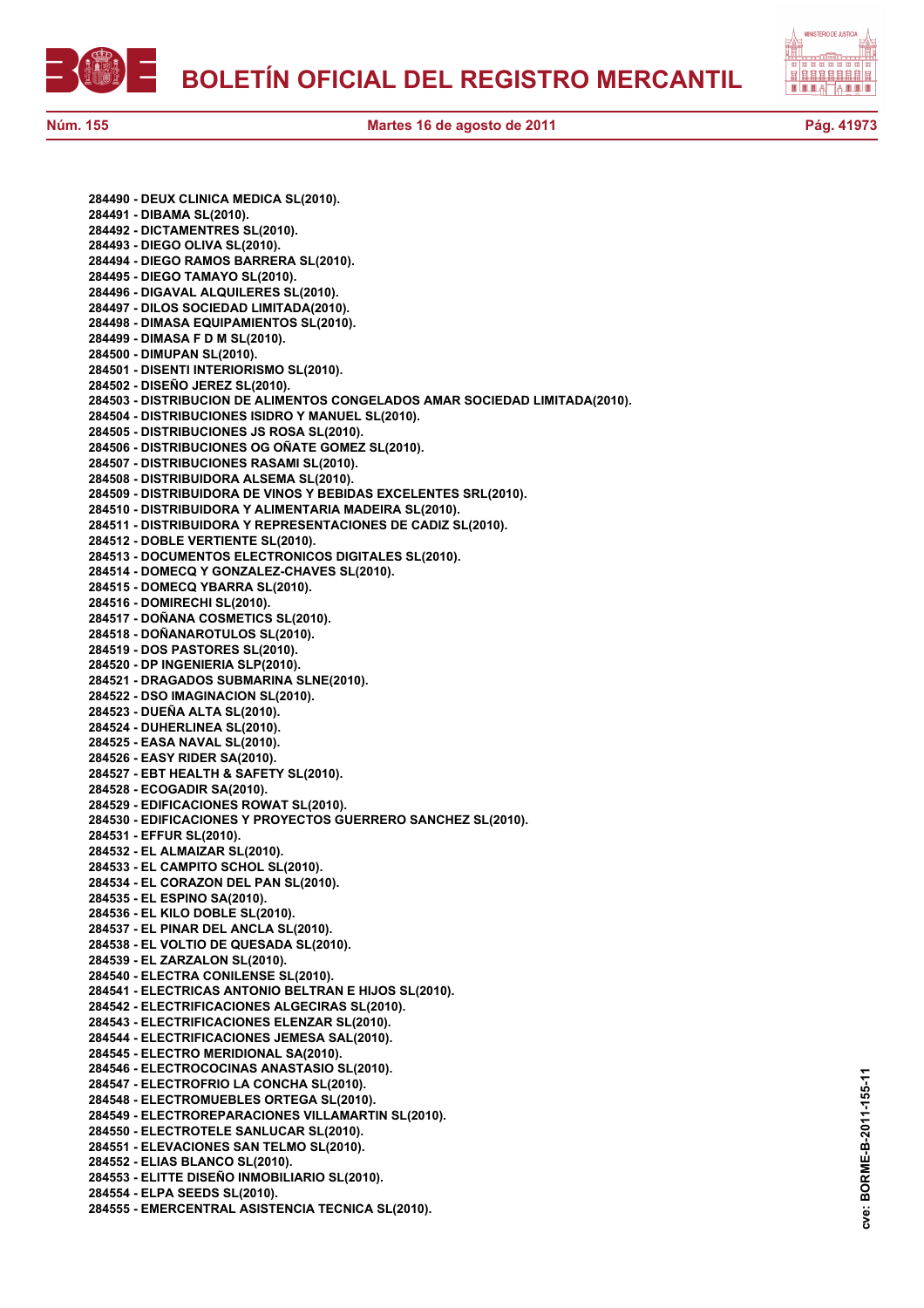



**284556 - EMILIO HUART SOCIEDAD LIMITADA(2010). 284557 - EMPRESA MUNICIPAL DE AGUAS DE CADIZ SA(2010). 284558 - EMPRESA PROVINCIAL DE VIVIENDA Y SUELO DE CADIZ SA(2010). 284559 - ENAMAN SL(2010). 284560 - ENCOFRADOS SAN JOSE 2005 SL(2010). 284561 - ENDISUR MONTAJES ELECTRICOS SL(2010). 284562 - ENEA ZUL SL(2010). 284563 - ENESTAR SL(2010). 284564 - ENYFOR CADIZ SL(2010). 284565 - EPALM INFORMATICOS SL(2010). 284566 - EQUIPAMIENTOS MORENO CONIL SL(2010). 284567 - ER CATARATA CHICLANA SL(2010). 284568 - ESAGUE SL(2010). 284569 - ESARTEC APAREJADORES SL(2010). 284570 - ESCAVACIONES Y TRANSPORTES GARFER SL(2010). 284571 - ESCAYOLA JOSE ARMARIO SL(2010). 284572 - ESCAYOLAS VILLAMARTIN SL(2010). 284573 - ESCTRUCTURAS Y CERRAJERIA VARMU SL(2010). 284574 - ESCUALO SEGURIDAD SL(2010). 284575 - ESCUELA INFANTIL LA PRADERA SL(2010). 284576 - ESCUELA PROFESIONAL DE HOSTELERIA DE JEREZ SL(2010). 284577 - ESCULIMP SL(2010). 284578 - ESPARRAGOSA DIAZ SL(2010). 284579 - ESPEGOM SL(2010). 284580 - ESQUIVEL Y TORVISCAL SL(2010). 284581 - ESTABLECIMIENTO ROGELIO GURREA SL(2010). 284582 - ESTACION DE SERVICIO LAS GALERAS SL(2010). 284583 - ESTACIONAMIENTOS ISLEÑOS SL(2010). 284584 - ESTRUCTURAS HIROCA SL(2010). 284585 - ESTRUCTURAS TREBUBAR SL(2010). 284586 - ESTUDIO DE ASESORAMIENTO INMOBILIARIO Y URBANISMO SL(2010). 284587 - ESTUDIO QUITAPENAS SL(2010). 284588 - ESTUDIOS TECNICOS DE IMPUESTOS MUNICIPALES SL(2010). 284589 - ESYEPER 2003 SL(2010). 284590 - ETERNAL BEAUTY SL(2010). 284591 - EURO SUR DE SANLUCAR SL(2010). 284592 - EUROBOX SA EN LIQUIDACION(2010). 284593 - EUROCOMERCIO Y DIFUSION S M SL(2010). 284594 - EUROHOME WORLD SL(2010). 284595 - EUROPA FERRYS SA(2010). 284596 - EUROPA INFORMACION Y TELEMARKETING SL(2010). 284597 - EUROPA ON LINE SL(2010). 284598 - EUROPEA DE EXTRUSION SL(2010). 284599 - EVENTOS TAURINOS SAN JOSE SL(2010). 284600 - EXCAVACIONES ADIRCAP BAHIA SL(2010). 284601 - EXCAVACIONES AGA SL(2010). 284602 - EXCAVACIONES BAHIA SL(2010). 284603 - EXCAVACIONES BECASA SA(2010). 284604 - EXCAVACIONES DIEGO GARCIA ROMERO SL(2010). 284605 - EXCLUSIVAS AGROTECNICA SL(2010). 284606 - EXCLUSIVAS DAYMONT SL(2010). 284607 - EXEDRA, PROYECTOS Y OBRAS SL(2010). 284608 - EXPENDESUR SL(2010). 284609 - EXPLOTACION GANADERA GANAECO SL(2010). 284610 - EXPLOTACIONES AGRICOLAS PLANTASUR SL(2010). 284611 - EXPLOTACIONES HOTELERAS CARDES SL(2010). 284612 - EXPLOTACIONES SUBSIDIARIAS DE LA AGRICULTURA SL(2010). 284613 - EXPORT GODOY SL(2010). 284614 - F PEÑA SEVILLA SL(2010). 284615 - FABRICA DE PAN SAN ANTONIO SL(2010). 284616 - FABRICACION Y ARTESANIA EN MADERA SL(2010). 284617 - FACTORIA CREATIVA SL(2010). 284618 - FADRICA PADEL SL(2010). 284619 - FAIR PLAY SPORT MANAGEMENT SL(2010). 284620 - FALARLUN SL(2010). 284621 - FALBU SL(2010).**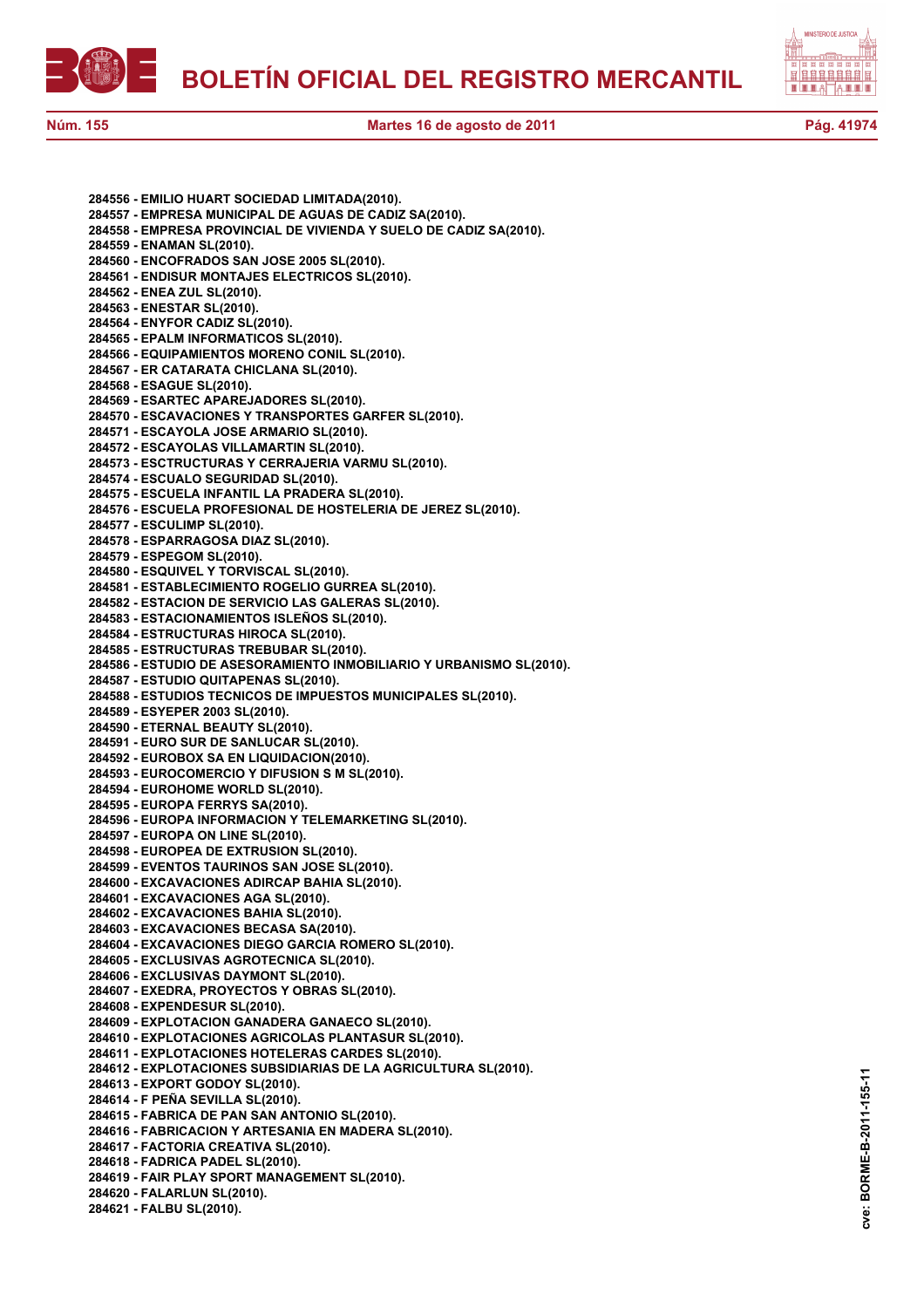



**Núm. 155 Martes 16 de agosto de 2011 Pág. 41975**

**284622 - FAMILIA BARO SL(2010). 284623 - FARO DE RESTAURACION SA(2010). 284624 - FARO 96 SL(2010). 284625 - FENICIA PROMOCIONES CADIZ SL(2010). 284626 - FEPAFLOR SL(2010). 284627 - FERMAR FROZEN FOOD TRADING SL(2010). 284628 - FERMAYJO 2005 SL(2010). 284629 - FERMEP INVERSIONES SL(2010). 284630 - FERNANDO A. DE TERRY SA(2010). 284631 - FERRALLAS HERMANOS LOBATO Y EL SOLDADO SAL(2010). 284632 - FERRETERIA MONTERO SL(2010). 284633 - FERRIS TRANSPORT SL(2010). 284634 - FERROPUERTO SL(2010). 284635 - FICONTA BROKER SL(2010). 284636 - FILEBO REAL ESTATES SL(2010). 284637 - FINANGESCA SL(2010). 284638 - FINCA LA MICONA SA(2010). 284639 - FINCA LOS CHOPOS SL(2010). 284640 - FISIOJEREZ SL(2010). 284641 - FISIOMEDINA SL(2010). 284642 - FISIOTERAPIA CHICLANA SLL(2010). 284643 - FISPUERTO ASESORES FISCALES SL(2010). 284644 - FISSA CADIZ, GESTION INTEGRAL DE SERVICIOS SL(2010). 284645 - FITOBAHIA SL(2010). 284646 - FITOSANITARIOS DEL SUR ROMERO PAZ SL(2010). 284647 - FOGOSUR SL(2010). 284648 - FONTANERIA FRANCISCO CHAVES SL(2010). 284649 - FONTANERIA Y CALEFACCION CASTAÑO SL(2010). 284650 - FONTANERIA Y SANEAMIENTOS PLEY SL(2010). 284651 - FOREMSUR INFORMATICA SL(2010). 284652 - FORNELL TOCINO SLL(2010). 284653 - FORYFRO SL(2010). 284654 - FOSTER LANE SL(2010). 284655 - FOTO OPTICAS DEL SUR SL(2010). 284656 - FRAMPE ELECTRIFICACIONES SL(2010). 284657 - FRANCISCO TORNAY ASESORES SL(2010). 284658 - FRANCISCO VIQUEZ E HIJOS SL(2010). 284659 - FRANECRI SL(2010). 284660 - FRARE Y RIVAMAR SL(2010). 284661 - FRUTAS ANTONIO LAFUENTE E HIJOS SL(2010). 284662 - FRUTAS BECQUER 1990 SL(2010). 284663 - FRUTAS Y VERDURAS A. EL CAMPA SL(2010). 284664 - FUENTES Y CASTILLA SL(2010). 284665 - FUMIGADORA SANLUQUEÑA SL(2010). 284666 - FUNERARIA EL FONTANAL S.L.(2010). 284667 - G Y V BAHIA SL(2010). 284668 - GABARRAS Y SERVICIOS SA(2010). 284669 - GABINETE DE ESTUDIOS FORESTALES Y MEDIOAMBIENTALES SL(2010). 284670 - GABINETE DE PERITACIONES ORRILLO SL(2010). 284671 - GABINPER PARODI SL(2010). 284672 - GACOSUR CONSTRUCCIONES SL(2010). 284673 - GADES AUDITORES ASOCIADOS SL(2010). 284674 - GADES CAR SL(2010). 284675 - GADES DE FORMACION SL(2010). 284676 - GADES MMXIII CADIZ 2013 SL(2010). 284677 - GADESUM SL(2010). 284678 - GADEXCASUR SL(2010). 284679 - GADIRENTA SL(2010). 284680 - GAILMAFRA SL(2010). 284681 - GALATEA PROJECT SL(2010). 284682 - GALLARDO Y SANCHEZ-VALLE CONSTRUCCIONES Y REFORMAS GENERALES SL(2010). 284683 - GALLO BUTRON SL(2010). 284684 - GALLONGA SA(2010). 284685 - GAMARCA SL(2010). 284686 - GAMO BAHIA SL(2010). 284687 - GAR PLUS DISTRIBUCION Y ASISTENCIA TECNICA SL(2010).**

BORME-B-2011-155-11 **cve: BORME-B-2011-155-11** cve: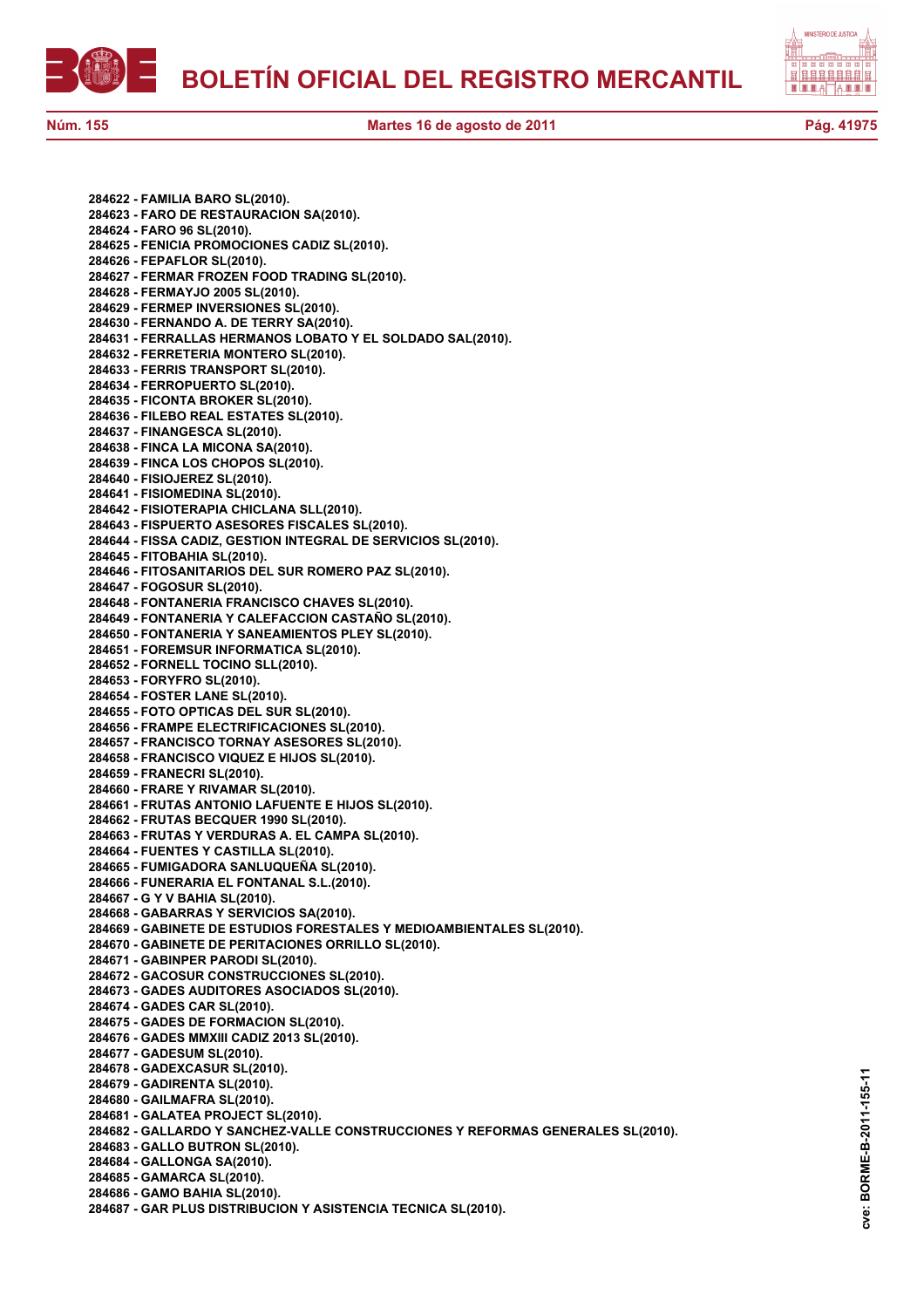



**cve: BORME-B-2011-155-11**

cve:

BORME-B-2011-155-11

**284688 - GARAGE VEA MURGUIA SL(2010). 284689 - GARBLAN ALKORTE SL(2010). 284690 - GARCIA CALDERON ADMINISTRACIONES SL(2010). 284691 - GARCIA GOMEZ ALVARO 000428315M SLNE(2010). 284692 - GARPASEGUR SL(2010). 284693 - GARRUCHENA SL(2010). 284694 - GARU SABINILLAS SL(2010). 284695 - GAS CAMPO DE GIBRALTAR SL(2010). 284696 - GASOLINERA VIRGEN DEL ROCIO SL(2010). 284697 - GASORFICO SL(2010). 284698 - GAVIGAR 2006 SL(2010). 284699 - GAZTELU GESTORES Y ASESORES SL(2010). 284700 - GELAMEDIC SLP(2010). 284701 - GELTRIM TENCA SL(2010). 284702 - GENERAL ENVIRONMENTAL AGENCY SL(2010). 284703 - GERMAN GOLF ACADEMY IBERIA SL(2010). 284704 - GESAMAT 10 SL(2010). 284705 - GESER SALUD SL(2010). 284706 - GESERTEC SL(2010). 284707 - GESINISLA SL(2010). 284708 - GESOT SL(2010). 284709 - GEST LABOR HOSTELERIA ETT SL(2010). 284710 - GESTIMASUR SA(2010). 284711 - GESTION CULTURAL DEL SUR SL(2010). 284712 - GESTION DE HOTELES Y RESTAURANTES SL(2010). 284713 - GESTION DE SERVICIOS ICANO SL(2010). 284714 - GESTION DE SERVICIOS LA CARTUJA GESSER SL(2010). 284715 - GESTION DE TIENDAS DE HOTELES SL(2010). 284716 - GESTION FINANCIERA VILLALBA SL(2010). 284717 - GESTION INMOBILIARIA CAMPOMAR SL(2010). 284718 - GESTION INMOBILIARIA CANDELA SL(2010). 284719 - GESTION INMOBILIARIA COMPLEJO ATLANTICO SL(2010). 284720 - GESTION PARQUESUR SL(2010). 284721 - GESTION Y DESARROLLO ADMARK SL(2010). 284722 - GESTION Y SERVICIOS DEL COLOR SL(2010). 284723 - GESTIONAR-TRANS ALGECIRAS SL(2010). 284724 - GESTIONES E INVERSIONES DEL SUR GESTINSUR SL(2010). 284725 - GESTORA DE SERVICIOS DEL SUR SL(2010). 284726 - GESTORIA Y ASESORIA MAYOR SL(2010). 284727 - GFG PELUQUEROS SL(2010). 284728 - GGROUP TALENT IS OUR ENGINE SL(2010). 284729 - GIANINO-GOMEZ SL(2010). 284730 - GICALSE SL(2010). 284731 - GIRASOL SA(2010). 284732 - GLOBAL CONTROL AUXILIAR DE SERVICIOS SL(2010). 284733 - GLODECA SL(2010). 284734 - GLORIA GESTION SL(2010). 284735 - GLT ANDALUCIA SL(2010). 284736 - GOARCE SL(2010). 284737 - GOFERMA SOLUCIONES SL(2010). 284738 - GOLD GADES 2010 SL(2010). 284739 - GOLF VISTA HOMES SL(2010). 284740 - GOMESAN CONSTRUCCIONES Y REFORMAS SL(2010). 284741 - GONSA SA(2010). 284742 - GONZALEZ Y RINCON SL(2010). 284743 - GRAFICAS UBRIQUEÑAS SL(2010). 284744 - GRALFER SL(2010). 284745 - GRANJA ESCUELA LAS HAZUELAS DE GRAZALEMA SL(2010). 284746 - GRANJA LAS SIERPE SL(2010). 284747 - GRASA Y LAVADO SL(2010). 284748 - GRESSIERRA CHICLANA SL(2010). 284749 - GRF CONSULTING SL(2010). 284750 - GRUA Y TRANSPORTES FRANCISCO MENA SL(2010). 284751 - GRUAS CELIS SL(2010). 284752 - GRUAS SAN TELMO SA(2010). 284753 - GRUAS VILLALBA SL(2010).**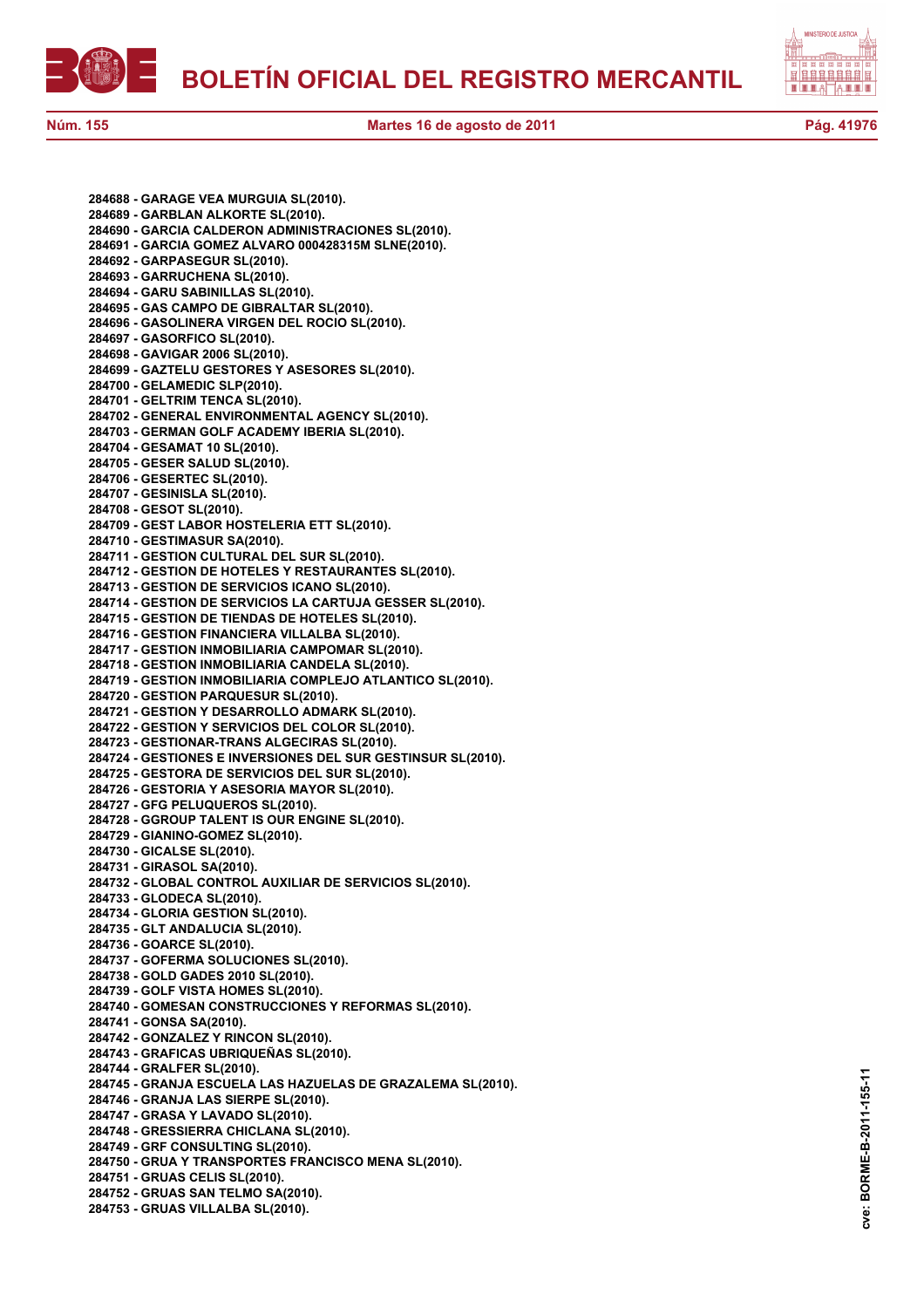



**284754 - GRUNNEN SERVICES SL(2010). 284755 - GRUPO ALIMENTACION CARAVI SL(2010). 284756 - GRUPO INMOBILIARIO ARAGON MONTERO SL(2010). 284757 - GRUPO MEDICO DE REPRODUCCION SLP(2010). 284758 - GRUPO OMEGA BAHIA DE CADIZ SL(2010). 284759 - GRUPO VIPREN EMPRESARIAL SL(2010). 284760 - GUADACORTE CENTER SA(2010). 284761 - GUADALETE DE INVERSIONES SL(2010). 284762 - GUERRERO PEREZ 2005 SL(2010). 284763 - GUILLERMO PICON DE GRACIA Y ASOCIADOS SLP(2010). 284764 - GUISADO ABOGADOS SL(2010). 284765 - GYORKALIDA SL(2010). 284766 - GYS REPARACIONES Y MANTENIMIENTOS MARITIMOS SL(2010). 284767 - H & A PERFUMES Y COLOR SL(2010). 284768 - HACILLA VICENTE SL(2010). 284769 - HAPPYBOYS 2003 SL(2010). 284770 - HARAS DEL SUR SL(2010). 284771 - HAZA ROJA SL(2010). 284772 - HE MANG XIAN SL(2010). 284773 - HEALTH AND SAFETY ENVIRONMENT, SOLUCIONES TECNICAS SL(2010). 284774 - HERBECHI SL(2010). 284775 - HERBO 21-SUMINISTROS INDUSTRIALES SL(2010). 284776 - HERBORISTERIA ROMAN JIMENEZ SLL(2010). 284777 - HERCU SL(2010). 284778 - HERCULES CONSULTORES SL(2010). 284779 - HEREDEROS DE ANTONIO RIOS GIL SL(2010). 284780 - HEREDEROS DE TORRENT MIRANDA SL(2010). 284781 - HEREDITAS ASESORES SL(2010). 284782 - HERMANOS CEBADA ESTRADA SL(2010). 284783 - HERMANOS GIL TRABAJOS FORESTALES SL(2010). 284784 - HERMANOS GODINO RAMIREZ SL(2010). 284785 - HERMANOS GOMEZ JIMENEZ DE VILLAMARTIN SL(2010). 284786 - HERMANOS IZQUIERDO NIÑO SL(2010). 284787 - HERMANOS ORELLANA MESTRE SL(2010). 284788 - HERMANOS PEREZ JIMENEZ SL(2010). 284789 - HERMANOS RAMOS MANCILLA SL(2010). 284790 - HEROA SL(2010). 284791 - HERSEGAL SL(2010). 284792 - HIDALGO BAREA CONSTRUCTORA SL(2010). 284793 - HIDRODIESEL CHICLANA SLL(2010). 284794 - HIDROGRAFIA Y CARTOGRAFIA SL(2010). 284795 - HIELOS SALMEDINA SL(2010). 284796 - HIERROS CONIL LA JANDA SL(2010). 284797 - HIERROS MONTALBAN Y SANCHEZ SL(2010). 284798 - HIERROS Y SUMINISTROS CARTUJA SL(2010). 284799 - HIJOS DE BALTASAR ACEDO SL(2010). 284800 - HIJOS DE EL PATERNERO SL(2010). 284801 - HIJOS DE FELIPE DE JUAN Y GARCIA SL(2010). 284802 - HIJOS DE GARCIA SOSVILLA SL(2010). 284803 - HIJOS DE JOSE VAZQUEZ SL(2010). 284804 - HIJOS DE RODRIGUEZ LOPEZ SL(2010). 284805 - HINOJO LOPEZ SL(2010). 284806 - HIPICA PFERDE KOLNER SL(2010). 284807 - HIVA REPROGRAFIA SL(2010). 284808 - HK EUROTRIX SL(2010). 284809 - HONG KONG ELECTROHOGAR SL(2010). 284810 - HORMALFER SL(2010). 284811 - HORMIGONES SANCTI-PETRI SL(2010). 284812 - HORMIGONES TARIFA SL(2010). 284813 - HORMIGONES Y PREFABRICADOS SA(2010). 284814 - HORMISIERRA SL(2010). 284815 - HORTENSIA DURAN SL(2010). 284816 - HORTICOLA LITORAL DE LA JANDA SL(2010). 284817 - HOSPEDERIA ZAHARA SL(2010). 284818 - HOSTAN SL(2010). 284819 - HOSTELAJE EL PALMITO SL(2010).**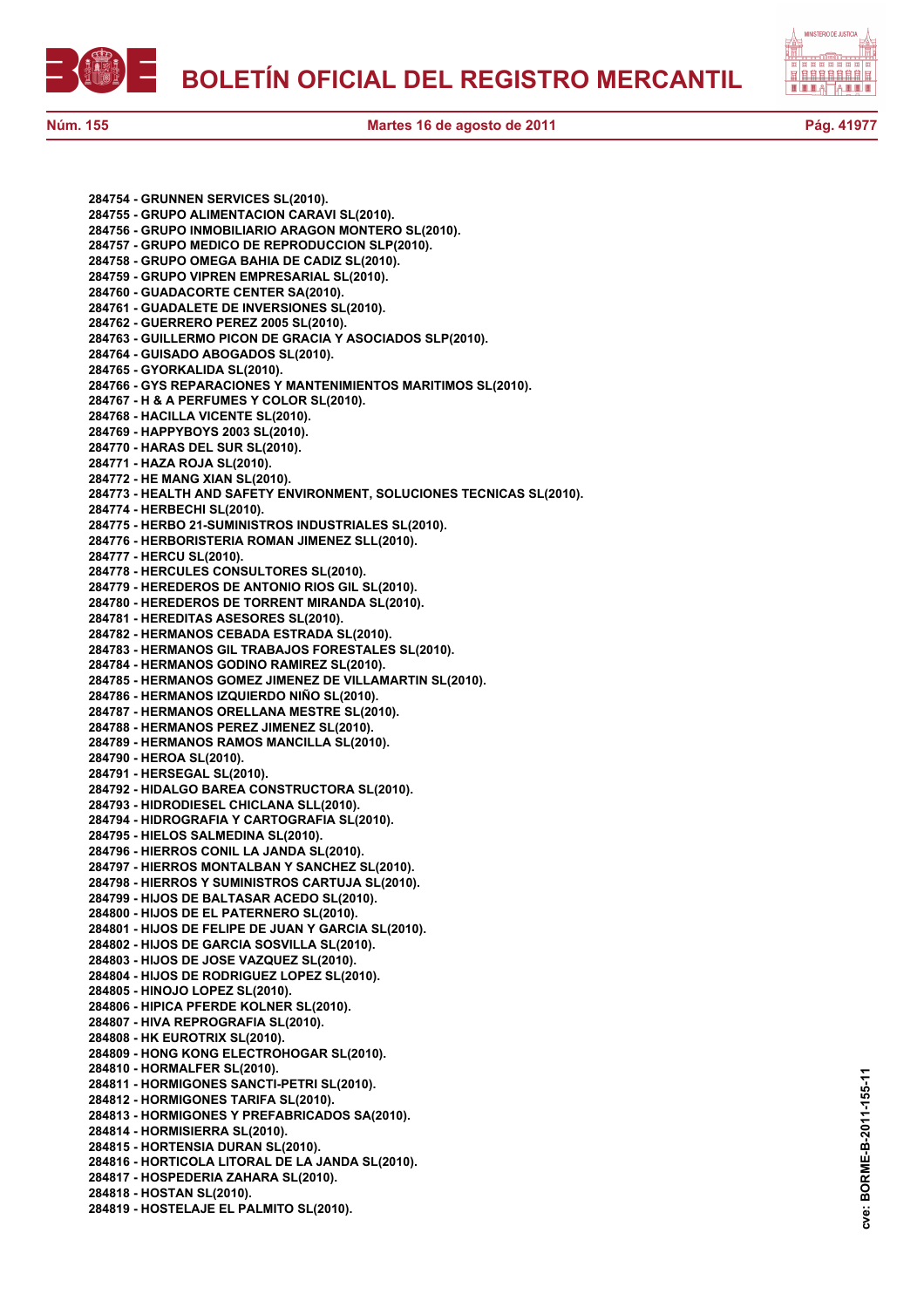

**cve: BORME-B-2011-155-11**

cve:

BORME-B-2011-155-11

**284820 - HOSTELMARQUEZ SL(2010). 284821 - HOTEL CADIZ PLAZA SL(2010). 284822 - HOTEL CAMINO REAL DE MONTENEGRAL ALTO SL(2010). 284823 - HOTEL CORTIJO LOS GALLOS SLL(2010). 284824 - HOTEL GADIR SL(2010). 284825 - HOTEL GUADACORTE PARK SA(2010). 284826 - HOTEL REAL LOS BARRIOS SL(2010). 284827 - HOTEL RESTAURANTE PUERTA DEL PARQUE SL(2010). 284828 - HOTELES Y RESIDENCIAS GADITANOS SL(2010). 284829 - HOZGARGANTA SL(2010). 284830 - HUBERTO DOMECQ SL(2010). 284831 - HUVIOL PROMOCIONES INMOBILIARIAS SL(2010). 284832 - I P M MAQUINAS SL(2010). 284833 - I T C INGENIEROS Y TECNICOS CONSULTORES SL(2010). 284834 - ICANO SL(2010). 284835 - IDYC ROBOTICA SL(2010). 284836 - IGNACIO CANO SL(2010). 284837 - IGNACIO DE LA PIEDAD MENDIA DISTRIBUCIONES SL(2010). 284838 - IMDELEC 2006 SL(2010). 284839 - IMMOTEAM EL DELFIN SERVICE & BERATUNGSGESELLSCHAFT SL(2010). 284840 - IMPERGEL GRUPO C24 SL(2010). 284841 - IMPERGER C4 SL(2010). 284842 - IMPORTACIONES FERRICAS Y NO FERRICAS SANLUQUEÑAS SL(2010). 284843 - IMPRECROMO SL(2010). 284844 - IMPRENTA BOLLULLO SL(2010). 284845 - IMPRENTA ROCA SL(2010). 284846 - IMPRENTA Y PAPELERIA NAVARRO SL(2010). 284847 - INDALBI SUR SL(2010). 284848 - INDASA SUR SA(2010). 284849 - INDUSTRIAS CARNICAS PORTUENSES SL(2010). 284850 - INDUSTRIAS DAHESA SL(2010). 284851 - INDUSTRIAS ROMEVAZ SL(2010). 284852 - INFA DESARROLLO INMOBILIARIO SL(2010). 284853 - INFOMEGO2005 SLL(2010). 284854 - INFOR PAPEL LA MARQUESA SL(2010). 284855 - INFOTECA ASESORES SIERRA DE CADIZ SLL(2010). 284856 - INGENIERIA INVESTIGACION E INNOVACION PARA INTERNET SL(2010). 284857 - INGENIERIA Y DESARROLLOS DEL SUR SL(2010). 284858 - INGENIERIA Y PROYECTOS DEL ACERO SLL(2010). 284859 - INGENIERIA, VIAS Y OBRAS SL(2010). 284860 - INGEOTEC LA BAHIA SLL(2010). 284861 - INICIANET SL(2010). 284862 - INICIATIVA MAR DE VIENTO SL(2010). 284863 - INICIATIVAS COSTA OESTE SL(2010). 284864 - INICIATIVAS PARA LA PROMOCION ARCENSE SL(2010). 284865 - INMOALCHI SL(2010). 284866 - INMOBILIARIA ALMIJAR 2001 SL(2010). 284867 - INMOBILIARIA ALMIJAR 2002 SL(2010). 284868 - INMOBILIARIA BAHIACAM SL(2010). 284869 - INMOBILIARIA BAKER BROS SL(2010). 284870 - INMOBILIARIA CASTIELLO BERNUECES SL(2010). 284871 - INMOBILIARIA COSTA SHERRY SA(2010). 284872 - INMOBILIARIA JOSE ARMARIO SL(2010). 284873 - INMOBILIARIA TRESS SA(2010). 284874 - INMOFERESA SL(2010). 284875 - INNOVA VEGETALIA DEL MAR (SABOR ORIGINAL DEL SUR) SLL(2010). 284876 - INNOVA'T GRAFICA Y MARKETING SL(2010). 284877 - INOVA BAHIA DE CADIZ SL(2010). 284878 - INSTALACION Y MANTENIMIENTO DE SISTEMAS INTEGRALES DE SEGURIDAD Y TELECOMUNICACION SL(2010). 284879 - INSTALACIONES ELECTRICAS LAS MONTAÑAS SL(2010). 284880 - INSTALACIONES FONTANERIA BERMUDEZ BRAZA SL(2010). 284881 - INSTALACIONES NAYA SL(2010). 284882 - INSTALACIONES POZOBA SL(2010). 284883 - INSTALACIONES SISTEMAS ELECTRICAS ELECTRONICOS SL(2010). 284884 - INSTALACIONES TREBUJENA SL(2010). 284885 - INSTALADORA LA FABRICA SL(2010).**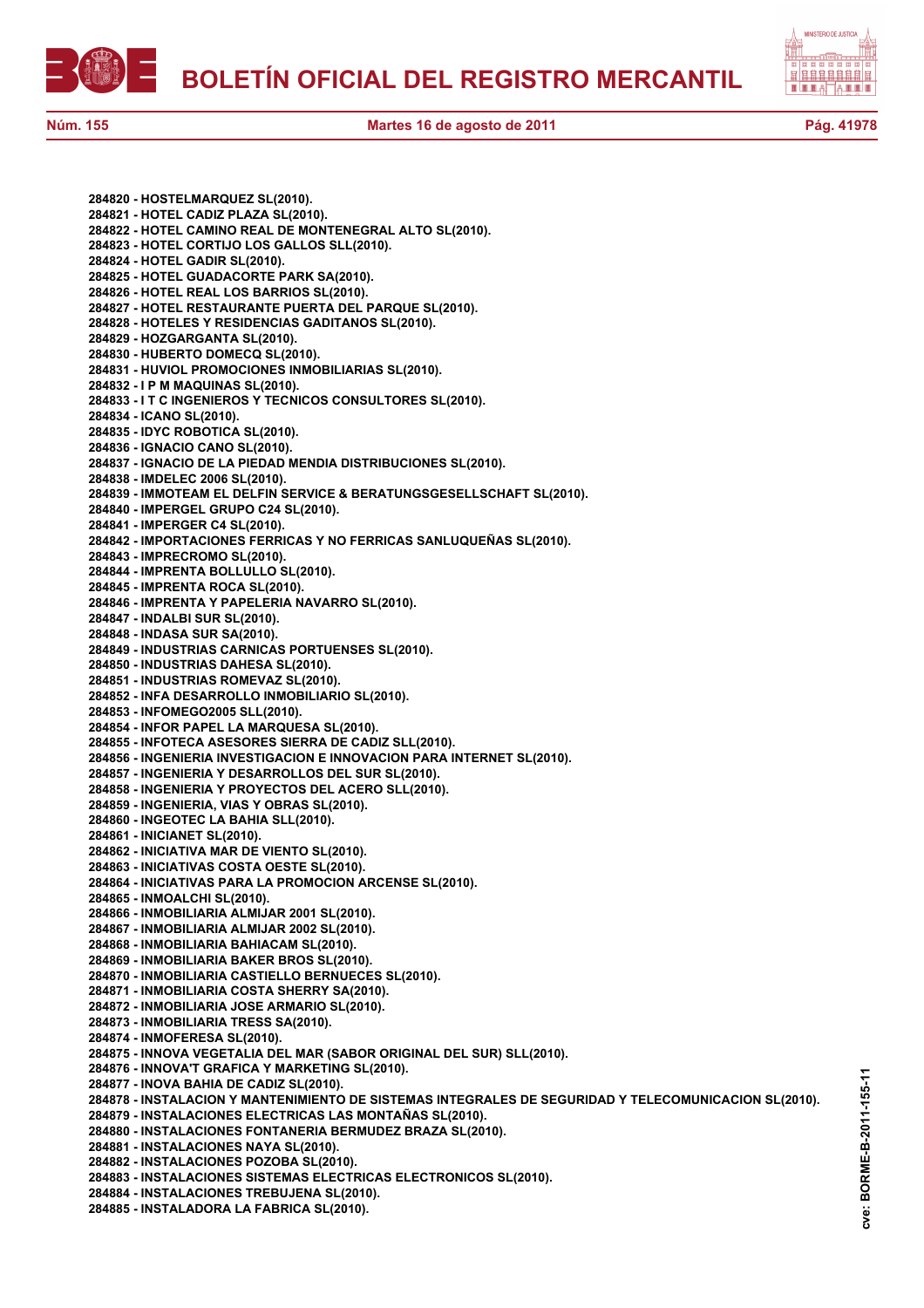



**284886 - INSTITUTO DE REHABILITACION GRANADA SL(2010). 284887 - INSTITUTO DE REHABILITACION HUELVA SL(2010). 284888 - INSTITUTO DE REHABILITACION JEREZ SL(2010). 284889 - INSTITUTO DE REHABILITACION MALAGA SL(2010). 284890 - INSTITUTO DE REHABILITACION SEVILLA SL(2010). 284891 - INSTITUTO INTERNACIONAL LA JANDA SL(2010). 284892 - INTECHEAT SA(2010). 284893 - INTEGRACION DESARROLLO Y MANTENIMIENTO ELECTRONICO SL(2010). 284894 - INTER GUADALRIO SL(2010). 284895 - INTERNET SUR Y DISCOS CHIPIONA ROCK DIGITAL STAR MAX COMPUTERS SL(2010). 284896 - INTERPLAY SA(2010). 284897 - INTERPUBLIC IMAGEN Y PUBLICIDAD SL(2010). 284898 - INTIHISPANIA SL(2010). 284899 - INTUICION TECNOLOGICA SL(2010). 284900 - INVER TEILAN SL(2010). 284901 - INVERGADES SL(2010). 284902 - INVERSIERRA RUSTICA SL(2010). 284903 - INVERSIONES ALBA Y CORTES SL(2010). 284904 - INVERSIONES ALJAROMDI SL(2010). 284905 - INVERSIONES BALJOMERU SL(2010). 284906 - INVERSIONES DRAGO SL(2010). 284907 - INVERSIONES FUERTECIUDAD SL(2010). 284908 - INVERSIONES GALAMAYA 73 SL(2010). 284909 - INVERSIONES GAMOS SL(2010). 284910 - INVERSIONES INDUSTRIALES GILFER SL(2010). 284911 - INVERSIONES INMOBILIARIAS Y COMERCIALES SL(2010). 284912 - INVERSIONES MARJA ANDALUZA SL(2010). 284913 - INVERSIONES MARQUEZMOSCOSO 2010 SL(2010). 284914 - INVERSIONES MONTEJIRO SL(2010). 284915 - INVERSIONES PATRIMONIALES ONEROM SL(2010). 284916 - INVERSIONES ROYSAN E HIJOS SL(2010). 284917 - INVERSIONES RUMJER SL(2010). 284918 - INVERSIONES Y CONSTRUCCIONES OMNIA PUERTO SL(2010). 284919 - INVERSIONES Y PROMOCIONES BAHIA DE CADIZ SL(2010). 284920 - INVESTIGACIONES TURISTICAS AVANZADAS SL(2010). 284921 - IRAJUL SL(2010). 284922 - IRO VERDE SL(2010). 284923 - ISABEL PELOS SL(2010). 284924 - ISAJOELI SL(2010). 284925 - ISAKEN DE ATLANTERRA SL(2010). 284926 - ISLAFOR SL(2010). 284927 - ITABRANCA SL(2010). 284928 - IZMARA DISTRIBUCIONES SL(2010). 284929 - J GONZALEZ & PARTNERS SLP(2010). 284930 - J M SANCHEZ 2003 SL(2010). 284931 - J R LUCAS SL(2010). 284932 - JADRAZA SL(2010). 284933 - JAFI 2000 SLP(2010). 284934 - JAIMEJUAN SA(2010). 284935 - JAJA BARCOS SL(2010). 284936 - JAMONES EMECE SL(2010). 284937 - JAMPE SERVIMAN SL(2010). 284938 - JAPISITO SL(2010). 284939 - JARAMA BAHIA SL(2010). 284940 - JARAPOLIS SL(2010). 284941 - JARDINES DE JEREZ SL(2010). 284942 - JARNHY SL(2010). 284943 - JAVIER FERNANDEZ ARQUITECTOS SLP(2010). 284944 - JAYBER CARPINTERIA METALICA SL(2010). 284945 - JEDECA 2002 SL(2010). 284946 - JEDULA ENERGIAS RENOVABLES SL(2010). 284947 - JERAN BEACH SL(2010). 284948 - JEREZ PAN SL(2010). 284949 - JEREZALBA SL(2010). 284950 - JEREZANA DE LIMPIEZAS SL(2010). 284951 - JEREZANA DE MARCOS Y CUADROS SL(2010).**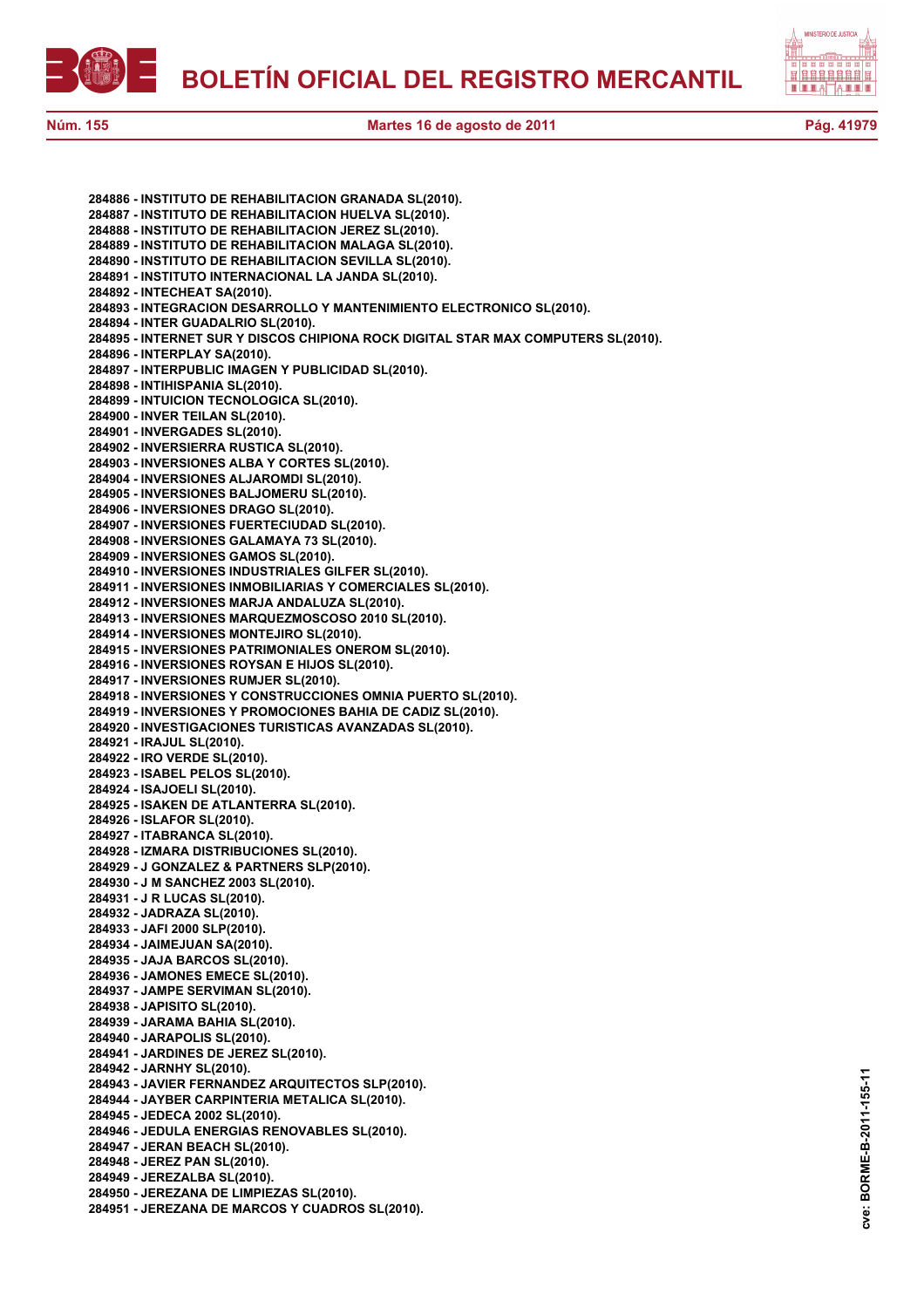



**Núm. 155 Martes 16 de agosto de 2011 Pág. 41980**

**284952 - JEREZANA DE TECNICAS AGRICOLAS Y RIEGO SL(2010). 284953 - JEREZANA S,2003, SOCIEDAD LIMITADA(2010). 284954 - JERMI SA(2010). 284955 - JIME PUB SL(2010). 284956 - JM VEIGA SL(2010). 284957 - JOAQUIN BOLAÑOS SL(2010). 284958 - JOSE BRAZA E HIJOS SA(2010). 284959 - JOSE BUSTAMANTE SL(2010). 284960 - JOSE MANUEL ROLDAN SL(2010). 284961 - JOSE MARIA RODRIGUEZ FERNANDEZ 2003 SL(2010). 284962 - JOSE MEDINA Y CIA SL(2010). 284963 - JOSE MESA VELAZQUEZ SL(2010). 284964 - JOSE ROMERO ABAD Y ASOCIADOS SL(2010). 284965 - JOSE Y VICENTE GUERRERO PEREZ SL(2010). 284966 - JOSEFA SERRANO E HIJOS SL(2010). 284967 - JOTAERRE SOCIEDAD DE RESPONSABILIDAD LIMITADA(2010). 284968 - JOYMA SANEAMIENTOS SL(2010). 284969 - JR PROMOCIONES PUBLICITARIAS SL(2010). 284970 - JUAN ANTONIO SICRE Y ASOCIADOS SL(2010). 284971 - JUANJOSEMIL SL(2010). 284972 - JUEGOS RECREATIVOS SANCHEZ SL(2010). 284973 - JULLASA P C SL(2010). 284974 - JUSANFRA SL(2010). 284975 - JYG CHARTERS OCEANICOS SL(2010). 284976 - KALMAN 2002 SL(2010). 284977 - KAPOTE INVERSIONES SL(2010). 284978 - KAPOTE PUERTO SL(2010). 284979 - KILCHBER INVESTMENT SL(2010). 284980 - KIOSKO MURGA SL(2010). 284981 - KITCHEN IMPORT SL(2010). 284982 - KRAME INSTALACIONES SL(2010). 284983 - KRAMER DENTAL SL(2010). 284984 - L DOMORT SL(2010). 284985 - L LAINEZ Y RUBIO ASESORES SL(2010). 284986 - LA ALBORADA GASTOREÑA SLL(2010). 284987 - LA BOUTIQUE DE LA PLANTA SL(2010). 284988 - LA CANGRESA SL(2010). 284989 - LA FORESTAL ROTEÑA SL(2010). 284990 - LA GUACHI SL(2010). 284991 - LA HERENCIA DE JUAN CARLOS SL(2010). 284992 - LA ORATIVA SL(2010). 284993 - LA PALMA DE CADIZ SL(2010). 284994 - LA SCARAFUNO SL(2010). 284995 - LA TABERNA DEL FARO SL(2010). 284996 - LA TABERNA DEL FRAILE SL(2010). 284997 - LA TRAJIÑA SL(2010). 284998 - LABGAL 13 SLP(2010). 284999 - LABOPROF DEL SUR SL(2010). 285000 - LABORATORIO OJEDA & FRAILE SL(2010). 285001 - LABORATORIOS LALLEMAND SL(2010). 285002 - LABORATORIOS M REAL SL(2010). 285003 - LABORATORIOS MONIK SL(2010). 285004 - LABORATORIOS SKINWINE SL(2010). 285005 - LABREAL SL(2010). 285006 - LADRILLERA INMOBILIARIA SAN FERNANDO SL(2010). 285007 - LAGUNAS DE FARIAS SL(2010). 285008 - LALIZAS ESPAÑA SL(2010). 285009 - LAMADRID ECONOMISTAS & ASESORES SLP(2010). 285010 - LAMPARAS NYDEA SL(2010). 285011 - LAS FLORES DE SETENIL SL(2010). 285012 - LAS NIÑAS DEL TROCADERO SL(2010). 285013 - LAS PITAS SA(2010). 285014 - LAURASIA SLL(2010). 285015 - LAVADO Y ENGRASE RAYCA SL(2010). 285016 - LEAMSI SL(2010). 285017 - LEDER EXPERT SL(2010).**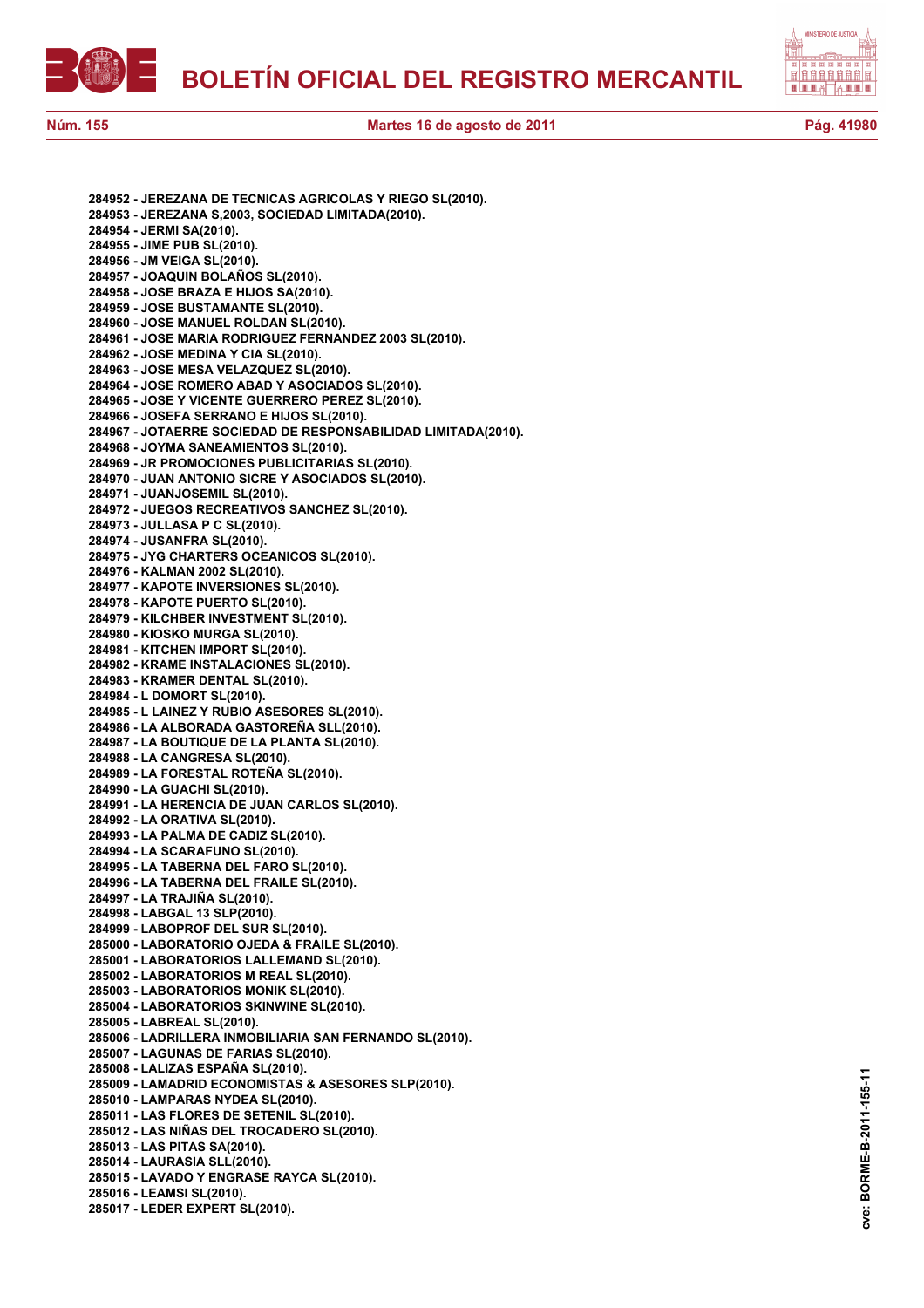



**285018 - LEON DAZA SL(2010). 285019 - LEON FERNANDEZ, MARIA PETRA 002036794N SLNE(2010). 285020 - LEZASE SLL(2010). 285021 - LIJAMAN SERVICIOS INTEGRALES SL(2010). 285022 - LIMPIALYM SL(2010). 285023 - LIMPIASOL SA(2010). 285024 - LIMPIEZA ASERE SL(2010). 285025 - LIMPIEZAS ATLAS CLEANING SL(2010). 285026 - LINEA CERAMICA SL(2010). 285027 - LIVELY INVESTMENTS SL(2010). 285028 - LOOSE FIT SL(2010). 285029 - LOPINAFLOR CHIPIONA SL(2010). 285030 - LOS ALCORNOQUES DE SOTOGRANDE SL(2010). 285031 - LOS CUATRO LUCEROS SL(2010). 285032 - LOS KUENY SL(2010). 285033 - LOS PUITOS SA(2010). 285034 - LOS TRES RANCHOS SL(2010). 285035 - LUCAS PARRADO SOCIEDAD LIMITADA EN LIQUIDACION(2010). 285036 - LUIS FERNANDEZ BARRERA SL(2010). 285037 - LULE ROOM SL(2010). 285038 - LUQUE Y CALLEJA SA(2010). 285039 - LUSARE 2001 SL(2010). 285040 - LUSMATIC SL(2010). 285041 - LUZ ELECTRICA DE ALGAR SL(2010). 285042 - M F CADIZ SA(2010). 285043 - MACARONESIA INVERSIONES Y PROMOCIONES SL(2010). 285044 - MACIAS AMADOR SL(2010). 285045 - MACIAS MANCHEÑO SL(2010). 285046 - MACOINMAR 2000 SL(2010). 285047 - MACOMA PROPERTIES SL(2010). 285048 - MADAJU SL(2010). 285049 - MAESCOM LOGISTICS SL(2010). 285050 - MAGAPLA SL(2010). 285051 - MAGNUM PLUS SL(2010). 285052 - MAGOFER GESTIONES SL(2010). 285053 - MALBA GESTION Y DESARROLLO SL(2010). 285054 - MALLAS Y METALES SPAMERICA SL(2010). 285055 - MALUGRA SL(2010). 285056 - MALVASIA DEL SOL SL(2010). 285057 - MANCHON BEN SA(2010). 285058 - MANDUCA HISPANIA EXPORT COMPANY SL(2010). 285059 - MANIPULACION DE HIERRO ROGELIO PEREZ SL(2010). 285060 - MANJON Y ASOCIADOS PSICOLOGIA SL(2010). 285061 - MANTENIMIENTO Y SERVICIOS MAYSE SL(2010). 285062 - MANTENIMIENTOS Y REFORMAS FERNANDEZ SANCHEZ 2006 SL(2010). 285063 - MANTENIMIENTOS Y REFORMAS HERMANOS GONZALEZ Y FERNANDEZ SL(2010). 285064 - MANUEL SANCHEZ ROMATE SL(2010). 285065 - MANUEL TORRES GARCIA E HIJOS SL(2010). 285066 - MAQUINARIAS VELA SRL(2010). 285067 - MAQUINAS DE COSER A LOPEZ CEPERO SL(2010). 285068 - MAR DEL GOLF OCIO SL(2010). 285069 - MARAI SOTOCONSULTORES SL(2010). 285070 - MARDEKAY SL(2010). 285071 - MARFA SL(2010). 285072 - MARIA JOSE CASTRO HERNANDEZ SL(2010). 285073 - MARIA RUIZ OPTICAS SL(2010). 285074 - MARIN DOMENECH CORREDURIA DE SEGUROS SL(2010). 285075 - MARIQUENO SL(2010). 285076 - MARKA'S ESTUCHES Y CAJAS FORRADAS SL(2010). 285077 - MARMOLES BOLAÑOS SL(2010). 285078 - MARMOLES MORENO RAMIREZ SL(2010). 285079 - MARMOLES ROSADO SLL(2010). 285080 - MARMOLES Y GRANITOS GAR Y GAS SL(2010). 285081 - MARMOLES Y GRANITOS HNOS GARCIA CHAVES SL(2010). 285082 - MARPE-DECOR SL(2010). 285083 - MARQUEZ PEREGRINA SL(2010).**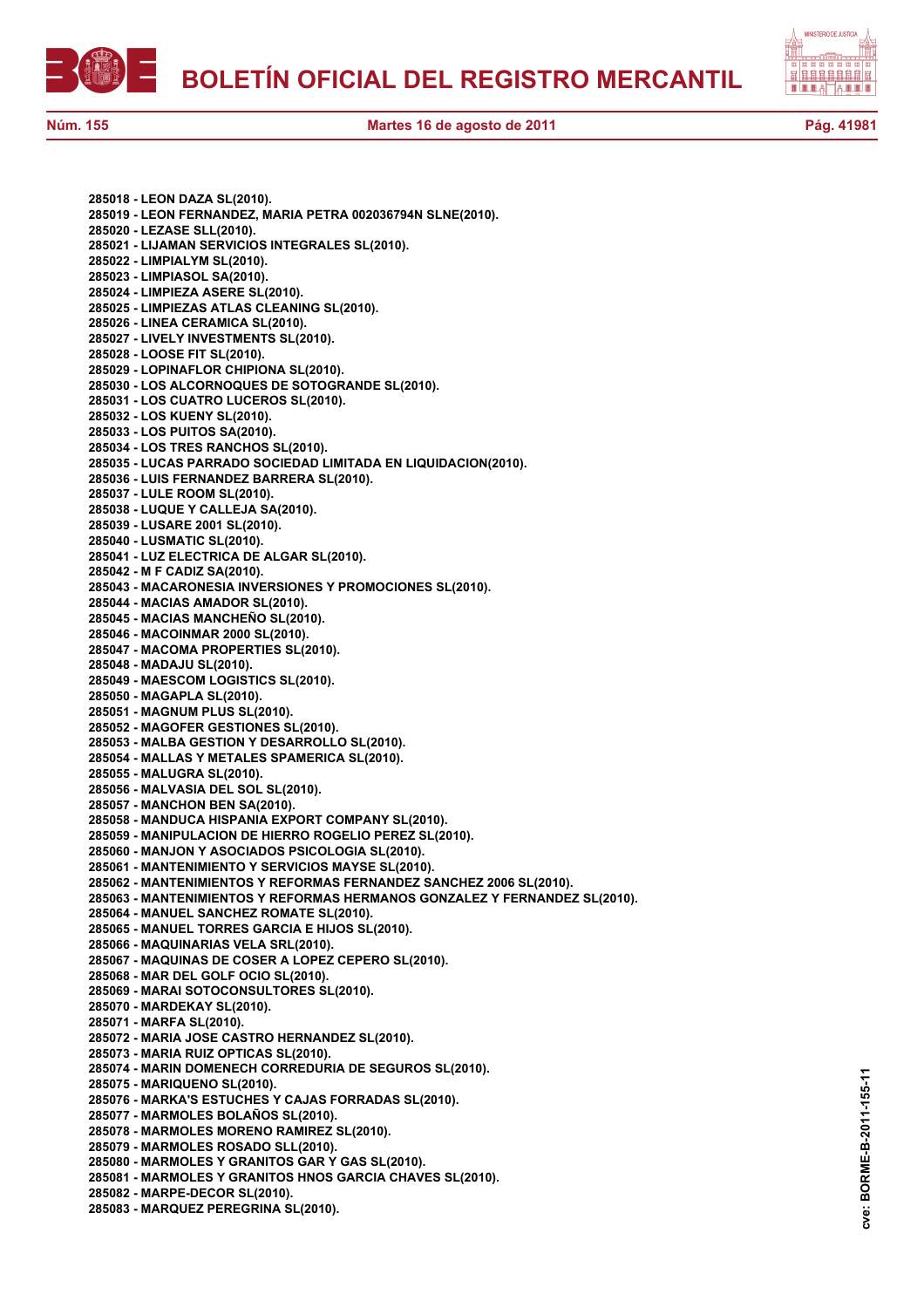



**285084 - MARQUEZ SANCHEZ VILCHES SL(2010). 285085 - MARROQUINERIA DINMAR SL(2010). 285086 - MARSUR SERVICIOS INDUSTRIALES GADITANOS SL(2010). 285087 - MARTIN-RUIZ OBRAS Y SERVICIOS SL(2010). 285088 - MARTURBINAS DE VAPOR SL(2010). 285089 - MAS GRAFICO CHICLANA SL(2010). 285090 - MASA ALGECIRAS SA(2010). 285091 - MATAMOROS ALBAÑILERIA Y MATERIALES DE CONSTRUCCION SL(2010). 285092 - MATEO INURRIA 24 SL(2010). 285093 - MATEOS SL(2010). 285094 - MATERIALES JOVICONT SL(2010). 285095 - MATERIALES MACHUCA SL(2010). 285096 - MATIAS LEBRON SL(2010). 285097 - MAXICONFORT URBISUR SL(2010). 285098 - MAYLLO DEL SUR SL(2010). 285099 - MCOTUR VIAJES SL(2010). 285100 - MECANOGRAFICA GADITANA SL(2010). 285101 - MEDI & FER JEREZ SL(2010). 285102 - MEDIAVILLA GESTION DE PATRIMONIOS SL(2010). 285103 - MEDINA AC PORTFOLIO SL(2010). 285104 - MEDINA LAMADRID CONSULTORES SL(2010). 285105 - MEDINA VALENTE SL(2010). 285106 - MEDITERRANEO EUROCONSULTING SL(2010). 285107 - MEDRIGUEZ SL(2010). 285108 - MEGANET FORMACION SL(2010). 285109 - MELEGA SL(2010). 285110 - MELGAREJO TORRECILLAS SL(2010). 285111 - MELOPOP SL(2010). 285112 - MENSATOUR OLLERO SL(2010). 285113 - MERCADO AGRICOLA PRC SA(2010). 285114 - MERFRAN SOCIEDAD LIMITADA(2010). 285115 - MESA AZUL TARIFA SL(2010). 285116 - MESON CASA MANOLO MORALES SL(2010). 285117 - METALES Y ALUMINIOS P F SL(2010). 285118 - MGF GESTION DE NEGOCIOS SL(2010). 285119 - MILALE'N DISTRIBUCIONES SL(2010). 285120 - MINERVA EDUCACION SL(2010). 285121 - MINIAN SL(2010). 285122 - MINZA SL(2010). 285123 - MIPAN 1999 SL(2010). 285124 - MIRAMAR ZAHARA SL(2010). 285125 - MOBILIARIO DE HOSTELERIA Y OFICINA SL(2010). 285126 - MODAS BOUTIQUE GALA SOCIEDAD LIMITADA(2010). 285127 - MODELEC SOCIEDAD DE RESPONSABILIDAD LIMITADA(2010). 285128 - MODERNIZACION DE CULTIVOS SA(2010). 285129 - MODO 88 SL(2010). 285130 - MONTAHOGAR TREBUJENA SL(2010). 285131 - MONTAJE TIRADO SA(2010). 285132 - MONTAJE Y DISEÑO DE INGENIERIA DE FLUIDOS SL(2010). 285133 - MONTAJES ELECTRICOS ALGECIRAS SA(2010). 285134 - MONTAJES ELECTRICOS CASAS SL(2010). 285135 - MONTAJES FONDRI SL(2010). 285136 - MONTAJES TORREVIEJA 2008 SL(2010). 285137 - MONTAJES Y MANTENIMIENTOS DEL ESTRECHO SL(2010). 285138 - MONTE RUIZ SL(2010). 285139 - MONTESINOS BARRANCO RIVERO SL(2010). 285140 - MONTIJO DEL MAR SL(2010). 285141 - MONUMENTOS A LA VISTA SL(2010). 285142 - MORABITA SL(2010). 285143 - MORENO OLMEDO CONIL SL(2010). 285144 - MORILLO Y BARRERA SL(2010). 285145 - MOTOMOVIL NAUTICA SL(2010). 285146 - MOTONAUTICA ALGECIRAS SL(2010). 285147 - MOTORES DEL PUERTO SL(2010). 285148 - MOVI JEREZ SA(2010). 285149 - MOVIMIENTOS Y EXCAVACIONES ASTA REGIA SL(2010).**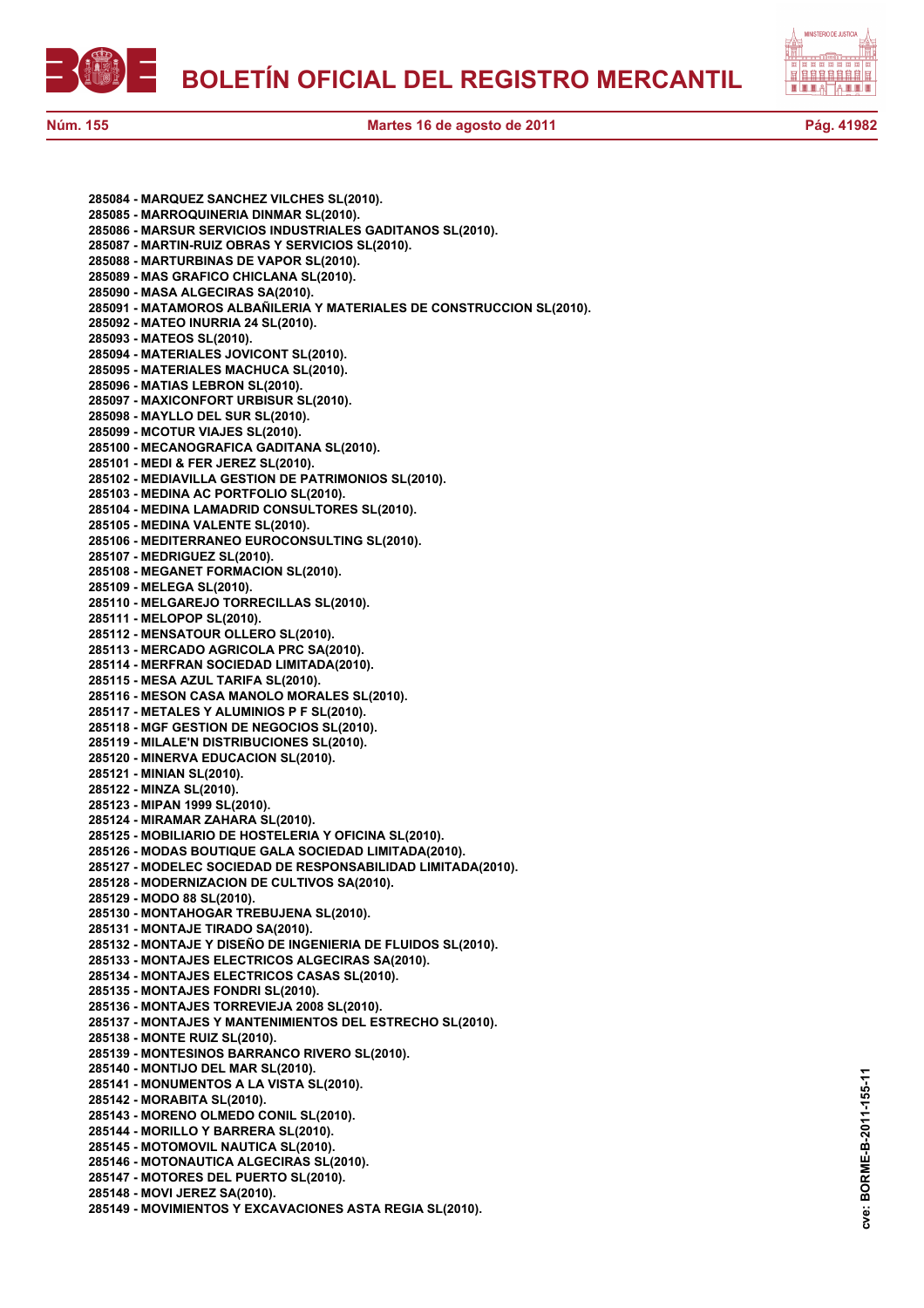



**285150 - MOY Y RODRIGUEZ SL(2010). 285151 - MUCHOSPINOS SL(2010). 285152 - MUEBLES DE COCINA Y ELECTRODOMESTICOS NATURALEZA Y HOGAR SL(2010). 285153 - MUEBLES JOSE MARI SL(2010). 285154 - MUEBLES NURAFE SL(2010). 285155 - MUEBLES RAMIREZ CHICLANA SL(2010). 285156 - MUEBLES Y ELECTRODOMESTICOS ARTURO SL(2010). 285157 - MULTI ASSITS HOLDINGS PROPERTIES SL(2010). 285158 - MULTI MANAGEMENT SL(2010). 285159 - MULTIEVENTOS JEREZ SL(2010). 285160 - MUMA TECNICA Y CONSTRUCCION SL(2010). 285161 - NAGUMAR 2002 SL(2010). 285162 - NAINZA CAMPO DE GIBRALTAR SL(2010). 285163 - NAUTICA MARITIMA DE ALGECIRAS SL(2010). 285164 - NAUTICA MARITIMA DEL SUR SL(2010). 285165 - NAVAJITA SL(2010). 285166 - NAVALSUR ELECTROMECANICA SL(2010). 285167 - NAVEDA INDUSTRIAL SL(2010). 285168 - NAVES GONZALEZ Y MATEOS SL(2010). 285169 - NAVIARCOS MOTOR SL(2010). 285170 - NAYPEMAR SL(2010). 285171 - NEFER PELUQUERIA SL(2010). 285172 - NEGOZENTRIC SPAIN 2006 SL(2010). 285173 - NEO ALIUS SL(2010). 285174 - NEW KITCHEN SL(2010). 285175 - NEXO COURIER SL(2010). 285176 - NH RESORTS SL(2010). 285177 - NIARI SL(2010). 285178 - NIVELACIONES Y CARRETERAS DEL SUR SL(2010). 285179 - NO QUIERO LAGRIMAS SL(2010). 285180 - NOE GRAPH SERIGRAFIA SLL(2010). 285181 - NORE CIC SL(2010). 285182 - NORGE AND SPANIA SL(2010). 285183 - NOTIFICACIONES Y REQUERIMIENTOS SL(2010). 285184 - NOVACENTER DEL SUR SL(2010). 285185 - NOVAF ANDALUCIA 2007 SL(2010). 285186 - NOVAQUA BAHIA SL(2010). 285187 - NOVARLEX REAL ESTATES SL(2010). 285188 - NOVO ARGANTONIO SL(2010). 285189 - NOVO FITNESS SPORT SL(2010). 285190 - NOVO GRUAS SL(2010). 285191 - NOVOFINCAS SL(2010). 285192 - NUESTRA TAHONA SL(2010). 285193 - NUEVA GADES INVERSIONES SL(2010). 285194 - NUEVA GENERACION INTERIORISMO SLL(2010). 285195 - NUEVAS INVERSIONES GADITANAS INMOBILIARIAS 2006 SL(2010). 285196 - NUEVOS ACTIVOS PATRIMONIALES DEL SUR SL(2010). 285197 - NUTRICENTER CENTRO DE NUTRICION Y SALUD SLL(2010). 285198 - NV26 DISTRIBUCIONES SL(2010). 285199 - O&R 08 ARQUITECTOS TECNICOS ASOCIADOS SLP(2010). 285200 - OBISPO NUM 6 SL(2010). 285201 - OBRAS CIVILES DEL SUR SL(2010). 285202 - OBRAS PEÑA Y PEREZ SL(2010). 285203 - OBRAS Y EXCAVACIONES MANZANO SL(2010). 285204 - OCEANWIND REAL ESTATE BROKER SL(2010). 285205 - OCIMAN DEL SUR SL(2010). 285206 - OCIO SPORT AVENTURA SL(2010). 285207 - OCIO Y NAUTICA SL(2010). 285208 - OETIKER ESPAÑA SA(2010). 285209 - OFFICIA SL(2010). 285210 - OFICINA DE COMUNICACION SL(2010). 285211 - OLABLAN SLP(2010). 285212 - OLGA GODOY SL(2010). 285213 - OLIMOB SL(2010). 285214 - OLMO Y OLIVARES SL(2010). 285215 - OLYMPIA LOGISTIX SL(2010).**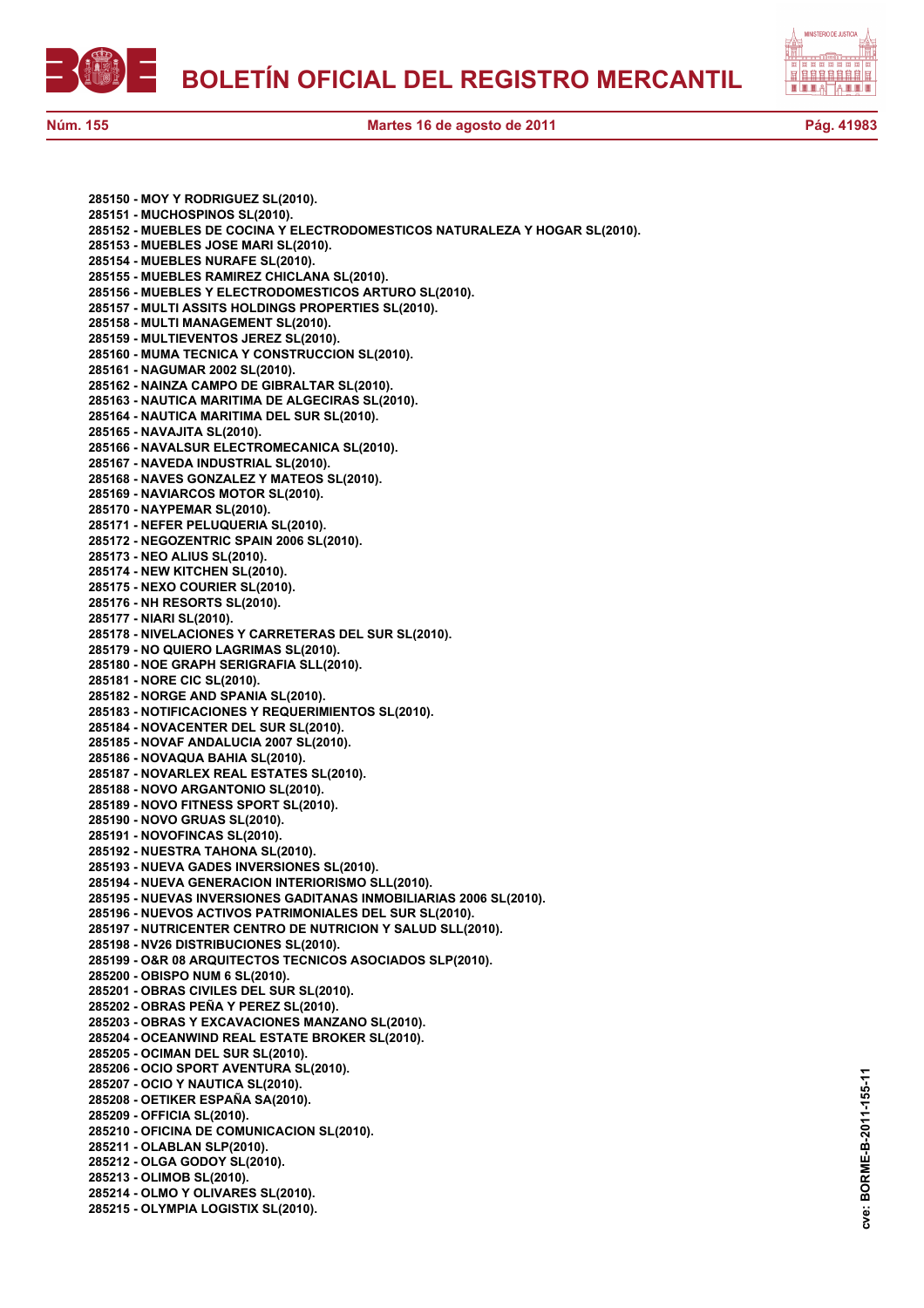



**285216 - OM 28 ARQUITECTURA & URBANISMO SLP(2010). 285217 - OMBROTHER SL(2010). 285218 - OMEGA ELECTRICIDAD SL(2010). 285219 - OPEN SUR ASESORES SL(2010). 285220 - OPERADORA GADITANA DE JUEGO SA(2010). 285221 - OPTICA BARRAMEDA SL(2010). 285222 - ORENA YANERO SL(2010). 285223 - ORTODONCIA DE LA CUADRA SLP(2010). 285224 - ORTOPEDIA EUROCARMENES SL(2010). 285225 - ORTOPEDIA GARO SL(2010). 285226 - ORTOPEDIA PUERTO REAL SL(2010). 285227 - ORYGES CENTER SL(2010). 285228 - OSANFA SL(2010). 285229 - OSMAC SL(2010). 285230 - OTWAY PROPERTIES SL(2010). 285231 - OVAMAJ SL(2010). 285232 - OVERBOOKING DVD SLL(2010). 285233 - OZONIA CONSULTORES SL(2010). 285234 - P LLINARES SL(2010). 285235 - PACO RUIZ Y GARRIDO SL(2010). 285236 - PACOMER CONGELADOS SL(2010). 285237 - PAFISUR SL(2010). 285238 - PAGO DON BERNAL SL(2010). 285239 - PALANGREROS DEL ATLANTICO SA(2010). 285240 - PALMANOVA PROPERTIES SL(2010). 285241 - PANADERIA ALGECIREÑA SL(2010). 285242 - PANADERIA FRANCISCO MORILLO SL(2010). 285243 - PANADERIA HERMANOS NIÑO SL(2010). 285244 - PANADERIA ISABEL FUENTES SL(2010). 285245 - PANADERIA JOSE Y MIGUEL SL(2010). 285246 - PANADERIA LA VID SL(2010). 285247 - PANADERIA Y PASTELERIA HERMANOS MESA SL(2010). 285248 - PAPELERIA LAS CORTES SLL(2010). 285249 - PARAFUSO SL(2010). 285250 - PARQUE URBISUR SL(2010). 285251 - PARRAO HERRERA SL(2010). 285252 - PARVULARIO ERYTHREA SL(2010). 285253 - PAS BO PAN SL(2010). 285254 - PASTELERIA CAFETERIA HELADERIA LA ROSA SL(2010). 285255 - PATRIMONIAL GUERRERO ESTRADA SL(2010). 285256 - PAVI EXCAVACIONES Y MOVIMIENTOS DE TIERRA SL(2010). 285257 - PAVIMENTOS GUADALETE SL(2010). 285258 - PE ZHEN SU, IMPORTACION Y EXPORTACION SL(2010). 285259 - PEDRO CONTRERAS SL(2010). 285260 - PEGASUS CENTRO FORMACION VIAL-AUTOESCUELA SL(2010). 285261 - PEREA ACEVEDO SEGUROS SL(2010). 285262 - PEREA GOMEZ MANUEL 002024973D SLNE(2010). 285263 - PEREZ CARREÑO SA(2010). 285264 - PEREZ POLANCO SL(2010). 285265 - PERSON SIETE SL(2010). 285266 - PESCADERIAS PUERTO SL(2010). 285267 - PESCADOS CONGELADOS HERMANOS MOY SA(2010). 285268 - PESCADOS JUAN VILLAR GUIMERANS SL(2010). 285269 - PESCADOS Y MARISCOS MAR DE LA LINEA SL(2010). 285270 - PESCADOS Y MARISCOS SALAS SL(2010). 285271 - PESCARAN SL(2010). 285272 - PETRES CAMPO DE GIBRALTAR SL(2010). 285273 - PHYSET MANAGEMENT SL(2010). 285274 - PICASO CID Y LINDO SL(2010). 285275 - PICOLO GRANDE AMORE SL(2010). 285276 - PIEL GALVAN SL(2010). 285277 - PIENSOS Y CEREALES ROTA SL(2010). 285278 - PIEZAS SONIDO E INTERIORISMO SL(2010). 285279 - PINALETA SL(2010). 285280 - PINAR DEL NOVO SL(2010). 285281 - PINO FLORIDO SL(2010).**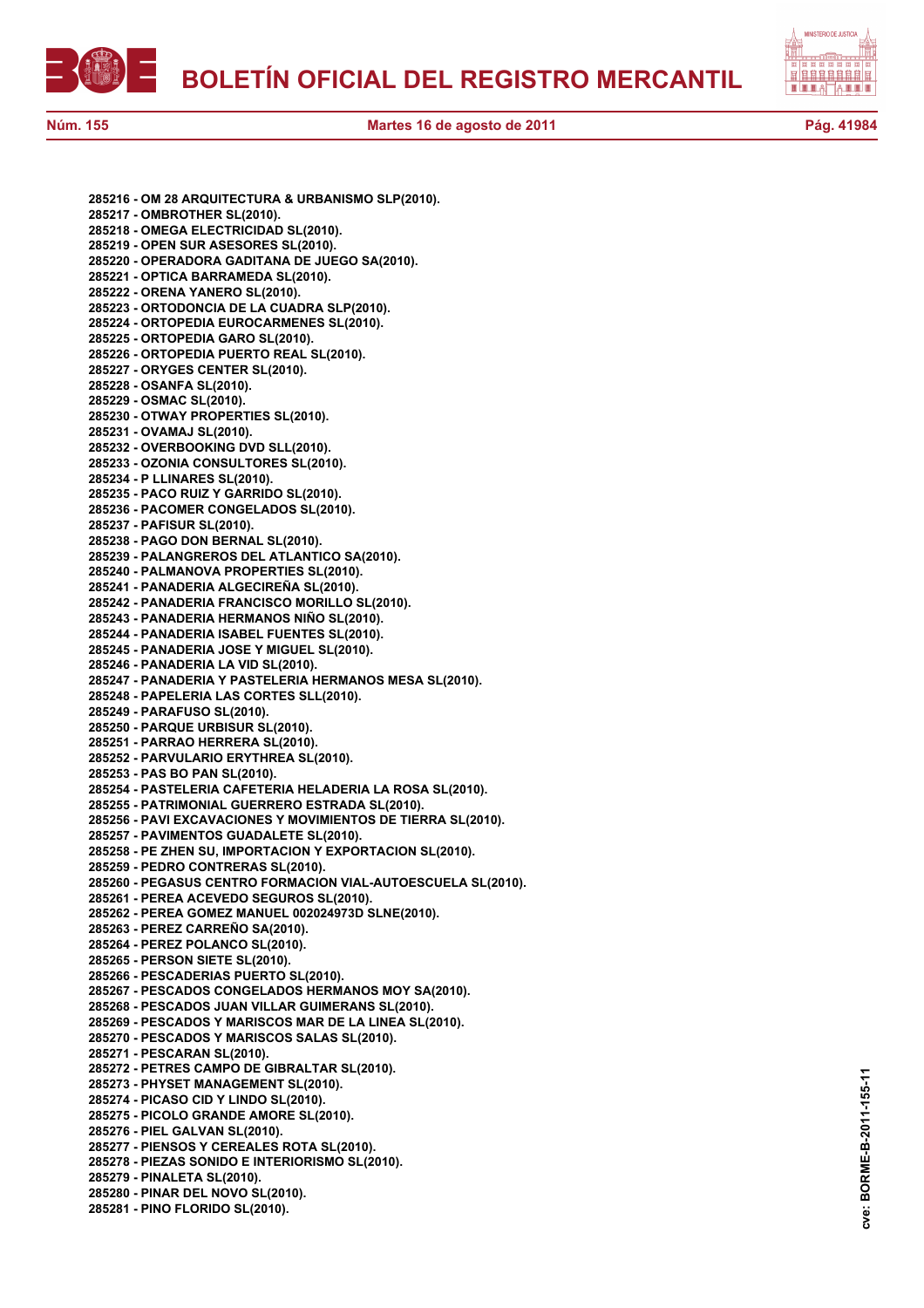



**285282 - PINTURAS BLANCOSUR SL(2010). 285283 - PINTURAS Y DECORACION APLISUR SL(2010). 285284 - PIZZERIA LA TARANTELA SHERRY SL(2010). 285285 - PIZZERIA MARIA REGINA SL(2010). 285286 - PIZZERIA VANU'S SL(2010). 285287 - PLACOBEN SL(2010). 285288 - PLAYA DE GETARES BEACH SL(2010). 285289 - PLAYINTER SL(2010). 285290 - PLAZUELA DE SAN CARLOS SL(2010). 285291 - PLUSNET ENERGY SOCIEDAD LIMITADA(2010). 285292 - PODAS VELASCO SL(2010). 285293 - POETA NIETO SL(2010). 285294 - POLANCO INSTALACIONES ELECTRICAS SL(2010). 285295 - PORTALES PEREZ SL(2010). 285296 - PRAGMA TRADE SL(2010). 285297 - PRECOPAN JEREZ SL(2010). 285298 - PREFABRICADOS Y MARMOLES HERMESA SL(2010). 285299 - PRESENTOY SLNE(2010). 285300 - PRESTO PUERTO SL(2010). 285301 - PREVENCION MEDICA JEREZ SL(2010). 285302 - PRIEGAL NUEVAS TECNOLOGIAS SL(2010). 285303 - PRIMERA INSPIRATO SL(2010). 285304 - PRINCI JEREZ SL(2010). 285305 - PRO ELECTRONICA SUR SA(2010). 285306 - PROAMSUR 2000 SL(2010). 285307 - PRODUCCIONES VIDEOGRAFICAS CAPOTE SL(2010). 285308 - PROM Y CONST PERECOM SL(2010). 285309 - PROMOCIONES ARIZA HOGAR SL(2010). 285310 - PROMOCIONES ATHENEA 2007 SL(2010). 285311 - PROMOCIONES BARROSA COSTA SL(2010). 285312 - PROMOCIONES CHICLANA 92 SOCIEDAD LIMITADA(2010). 285313 - PROMOCIONES COLON 51 SL(2010). 285314 - PROMOCIONES DEPORTIVAS MOCHON SL(2010). 285315 - PROMOCIONES E INVERSIONES CHICLANA 2006 SL(2010). 285316 - PROMOCIONES E INVERSIONES MAYGO SL(2010). 285317 - PROMOCIONES INMOBILIARIAS LINEACRUZ SL(2010). 285318 - PROMOCIONES ISLAGRAS SL(2010). 285319 - PROMOCIONES JEYCO BAHIA SL(2010). 285320 - PROMOCIONES LOMAR CHICLANA SL(2010). 285321 - PROMOCIONES MARTIN SORIA SL(2010). 285322 - PROMOCIONES ORELLAMENDI SL(2010). 285323 - PROMOCIONES PASEO MARITIMO SL(2010). 285324 - PROMOCIONES PHIRO SERVICIOS INMOBILIARIOS SL(2010). 285325 - PROMOCIONES PINARES DE CAMPOMAR SL(2010). 285326 - PROMOCIONES RODOSAN SL(2010). 285327 - PROMOCIONES SAN ANTONIO BENJUMEDA SL(2010). 285328 - PROMOCIONES SIO SA EN LIQUIDACION(2010). 285329 - PROMOCIONES Y CONSTRUCCIONES ARROYO BAREA SL(2010). 285330 - PROMOCIONES Y CONSTRUCCIONES CARRAJOLILLA SL(2010). 285331 - PROMOCIONES Y CONSTRUCCIONES COATLAN SL(2010). 285332 - PROMOCIONES Y CONSTRUCCIONES GANAZA SL(2010). 285333 - PROMOCIONES Y PROYECTOS DE LA BAHIA SL(2010). 285334 - PROMOCIONES Y SERVICIOS INMOBILIARIOS CUMBRES Y BAHIA DE CADIZ SL(2010). 285335 - PROMOCIONES Y VIVIENDAS PARQUE Y SUR P G SL(2010). 285336 - PROMOFINANCE PUERTO SL(2010). 285337 - PROMOSAGRA 2002 SL(2010). 285338 - PROMOTORA DESARROLLOS INMOBILIARIOS DE LA PROVINCIA DE CADIZ SL(2010). 285339 - PROMOTORA INMOBILIARIA JEREZ MEJIAS SL(2010). 285340 - PROMOTORA JOCAZ SL(2010). 285341 - PROMOTORA MEGAPROMOCIONES SL(2010). 285342 - PROMOTORA MOLINO ANCHO SL(2010). 285343 - PRONASU 2000 SL(2010). 285344 - PROSUPLAN SL(2010). 285345 - PROTANDEM SL(2010). 285346 - PROTELEC JL SA(2010). 285347 - PROTERMIC SL(2010).**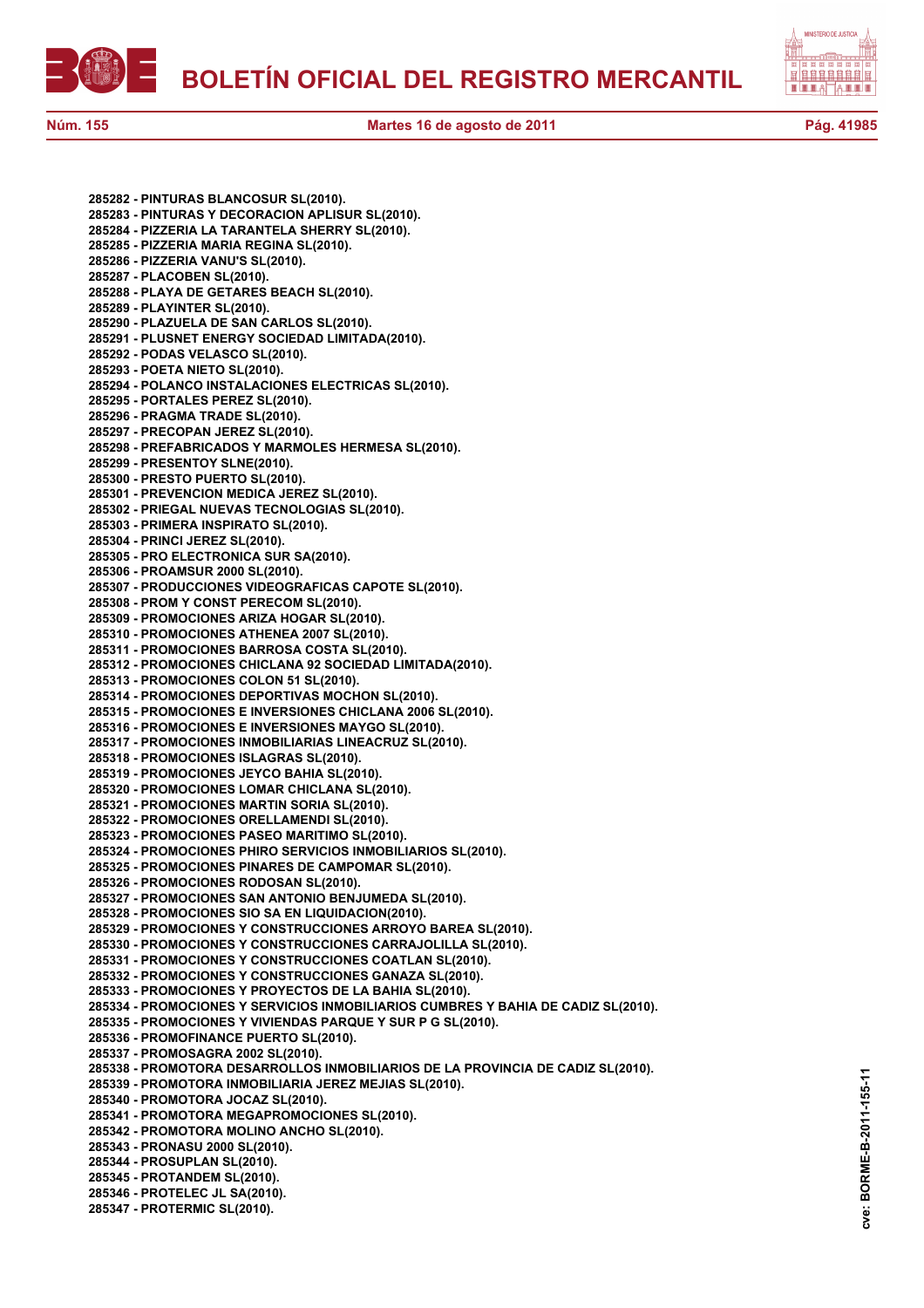

**Núm. 155 Martes 16 de agosto de 2011 Pág. 41986**

**285348 - PROTEUS ASESORES REUNIDOS SL(2010). 285349 - PROYECTADOS IPTUCI SLL(2010). 285350 - PROYECTO SOLAR ERES NATURALES I SL(2010). 285351 - PROYECTO SOLAR ERES NATURALES II SL(2010). 285352 - PROYECTO SOLAR ERES NATURALES III SL(2010). 285353 - PROYECTO SOLAR ERES NATURALES IV SL(2010). 285354 - PROYECTO SOLAR ERES NATURALES SL(2010). 285355 - PROYECTOS FINANCIEROS Y EMPRESARIALES SL(2010). 285356 - PROYECTOS TECNICOS, PROMOCIONES Y REHABILITACIONES SL(2010). 285357 - PSINDRA CENTRO DE PSICOLOGIA SLP(2010). 285358 - PUBLICOLOR SISTEMAS PUBLICITARIOS GLOBALES SL(2010). 285359 - PUEBLOS BLANCOS CONSTRUCCIONES Y OBRAS SL(2010). 285360 - PUERTAS LAS ALBINAS SL(2010). 285361 - PUERTO BASTANTE SL(2010). 285362 - PUERTO DE GALIS SL(2010). 285363 - PUERTO DE LA CARRASCA SL(2010). 285364 - PUERTO DEL CORCHITO SL(2010). 285365 - PULIMENTADOS RUIZ DE SANLUCAR SL(2010). 285366 - PUNTAGALON SL(2010). 285367 - PURE FITNESS CONCEPT IBERIA SL(2010). 285368 - QUALITY CLUB SPAIN SL(2010). 285369 - QUESO PAYOYO SL(2010). 285370 - R M DIVERSOS CORREDURIA DE SEGUROS SL(2010). 285371 - R. EL FARO DE CADIZ SL(2010). 285372 - R. RAFAEL GROUP SL EN LIQUIDACION(2010). 285373 - R&M CLARKSON SL(2010). 285374 - RACING ENGINEERING DEVELOPMENT SL(2010). 285375 - RACING ENGINEERING INNOVATION SL(2010). 285376 - RADIO TAXI PUBLICIDAD SL(2010). 285377 - RAGONPLAY SL(2010). 285378 - RAMECAR 99 SL(2010). 285379 - RAMON RUIZ MESA SLP(2010). 285380 - RAMOS HERMANOS TALLERES ESPECIALIZADOS SL(2010). 285381 - RANCHO DEL BARBERO SL(2010). 285382 - RAYO CLEEN SL(2010). 285383 - RB COMPLEMENTOS SL(2010). 285384 - RB CUTE RURAL HOMES SL(2010). 285385 - RBP NUEVE LUNAS SLL(2010). 285386 - REALISOL SL(2010). 285387 - REBAJE GOMEZ SL(2010). 285388 - REBOLLO APARCAMIENTOS DEL SUR SL(2010). 285389 - RECAUTO EXPRESS SL(2010). 285390 - RECIO 82 SL(2010). 285391 - RECONVI SL(2010). 285392 - RECREATIVOS ABDERA SL(2010). 285393 - RECREATIVOS EUROSIERRA SL(2010). 285394 - RECREATIVOS GADITANOS SOCIEDAD LIMITADA(2010). 285395 - RECREATIVOS J RIVADULLA E HIJOS SL(2010). 285396 - RECREATIVOS JIMOR SOCIEDAD LIMITADA(2010). 285397 - RECREATIVOS LA PLAYA SL(2010). 285398 - RECREATIVOS SAGASTA 21 SL(2010). 285399 - RECREATIVOS SIGAR SL(2010). 285400 - RECTASUR JEREZ SL(2010). 285401 - RECTIFICADOS CHICLANA SAL(2010). 285402 - RECTIFICADOS DEL SUR SL(2010). 285403 - RECTIFICADOS REINA E HIJOS SL(2010). 285404 - RECUPERACION Y COMERCIALIZACION DE METALES SL(2010). 285405 - REDTRANS ALGECIRAS SL(2010). 285406 - REFORMAS CORONIL SL(2010). 285407 - REFRARU SL(2010). 285408 - REINA LA HIGUERA SL(2010). 285409 - RENER SUR SL(2010). 285410 - RENSON ASHLAR CONSTRUCTION SL(2010). 285411 - RENSON MANAGEMENT SL(2010). 285412 - REPARACIONES AGRICOLAS CAULINA SL(2010). 285413 - REPARACIONES DE AUTOS HERMANOS ALMAGRO SL(2010).**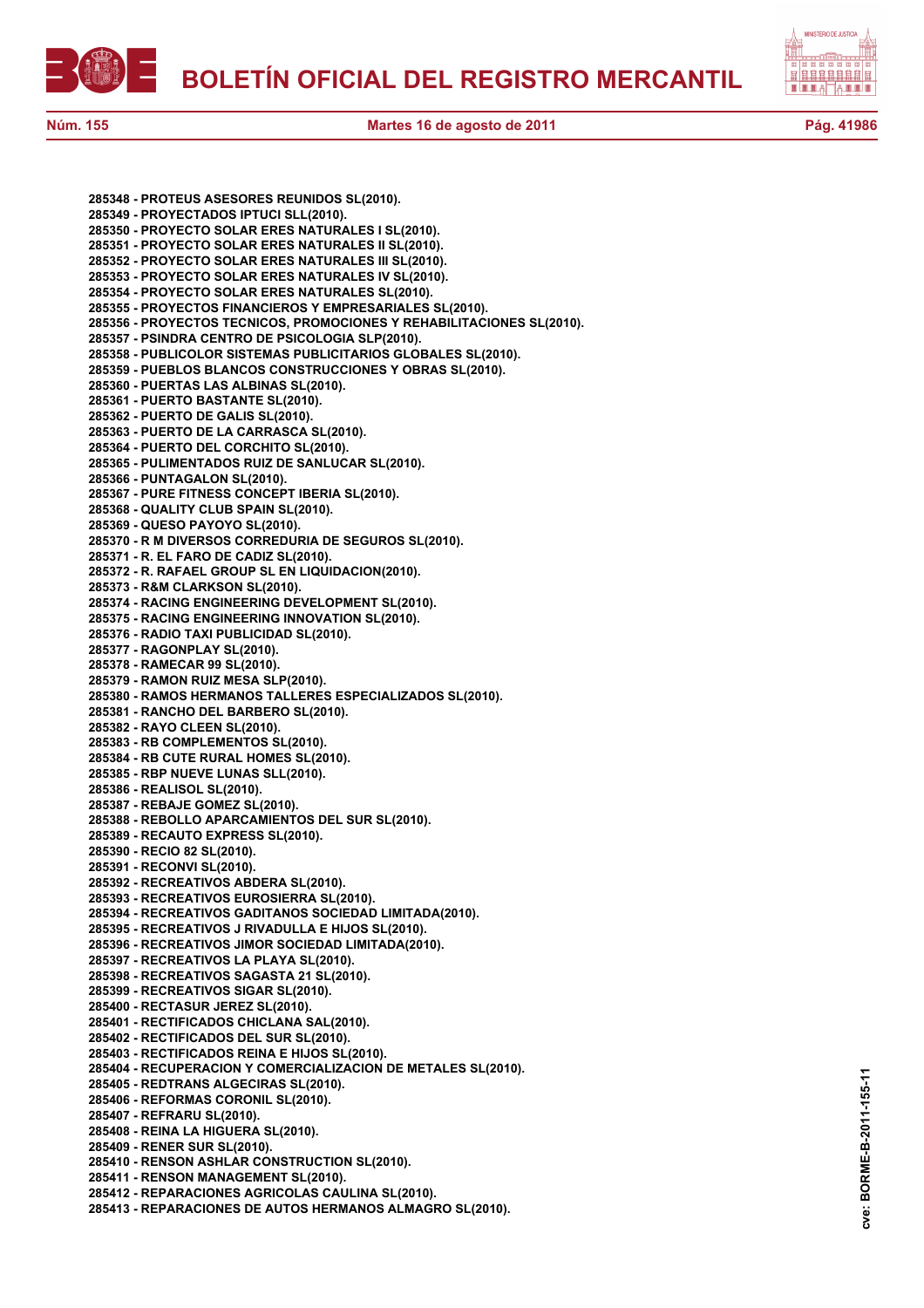自自自自自自自 <u>Le el e</u>

**285414 - REPARACIONES E INSTALACIONES MARITIMAS SL(2010). 285415 - REPOLIM SL(2010). 285416 - REPUESTOS ORCHA SL(2010). 285417 - RESCO SOTOGRANDE SL(2010). 285418 - RESERVAS DEL SUR SL(2010). 285419 - RESIDENCIA CHAMARA SL(2010). 285420 - RESIDENCIAL MARLIN SL(2010). 285421 - RESTASADOR SL(2010). 285422 - RESTAURACIONES CANTOMAR SL(2010). 285423 - RESTAURADORES COSTA OESTE SL(2010). 285424 - RESTAURANTE DON PEPPONE SL(2010). 285425 - RESTAURANTE EL FARO DE EL PUERTO SA(2010). 285426 - RESTAURANTE EL FARO SOCIEDAD LIMITADA(2010). 285427 - RETRIEVER SL(2010). 285428 - REYMON SHERRY SL(2010). 285429 - REYSAN VEJER SL(2010). 285430 - RHM COMUNICACION DIRECTIVA SLL(2010). 285431 - RIEGOS SIERRA SL(2010). 285432 - RISTORANTE IL MACININO SL(2010). 285433 - RIVANORTE SL(2010). 285434 - ROBLANAL SL(2010). 285435 - ROBLEDO MARIANO SL(2010). 285436 - RODOLFO NOGALES SL(2010). 285437 - ROJEPAN SL(2010). 285438 - ROLIVA LA LINEA SA(2010). 285439 - ROMER HIJO SL(2010). 285440 - ROMERIJO SL(2010). 285441 - ROMERO & MARISCAL ASESORES SL(2010). 285442 - ROMERO ABREU HERMANOS SL(2010). 285443 - ROMERSA INMOBILIARIA SL(2010). 285444 - ROMESAN OCIO SL(2010). 285445 - ROSADO Y ASOCIADOS ESTAMPACIONES SL(2010). 285446 - ROTAVILELA SL(2010). 285447 - ROYSA LA LINEA SA(2010). 285448 - RRHH MAGAZINE SL(2010). 285449 - RUB & ELI MARROQUINEROS SL(2010). 285450 - RUBAY FRUIT SL(2010). 285451 - RUBEMI SA(2010). 285452 - RUBEMSUR OCIO SL(2010). 285453 - RUBOL SA(2010). 285454 - RUEDA Y FAMILIA SL(2010). 285455 - RUIZ VERANO SLL(2010). 285456 - RUMABE SOLUCIONES SL(2010). 285457 - RUZ ROTA SL(2010). 285458 - S & C AUTOMATISMOS DE SEGURIDAD SL(2010). 285459 - SAKURA NATURAL SL(2010). 285460 - SALAZAR MENDI CONSTRUCCIONES SL(2010). 285461 - SALINAS DE LA TAPA SL(2010). 285462 - SALINILLA SL(2010). 285463 - SALVADOR RUBIO SL(2010). 285464 - SAM INFORMATICA 2005 SLL(2010). 285465 - SAN ANDRES GOLF SA(2010). 285466 - SAN BARTOLOME MUEBLES Y ELECTRODOMESTICOS SL(2010). 285467 - SAN JUAN INVESTMENTS ESPAÑA SL(2010). 285468 - SANARE SA(2010). 285469 - SANCHEZ ARELLANO E HIJOS SL(2010). 285470 - SANCHEZ ROMATE HERMANOS SA(2010). 285471 - SANCHEZ ROMERO CARVAJAL JABUGO SA(2010). 285472 - SANDRA PRADA SL(2010). 285473 - SANIX SERVICIOS SANITARIOS SL(2010). 285474 - SANLUCAR DE EDIFICACIONES SL(2010). 285475 - SANLUCAR DE INFORMATICA Y TELECOMUNICACIONES SL(2010). 285476 - SANLUCAR DENTAL 05 SL(2010). 285477 - SANLUCAR PESCADOS Y MARISCOS SL(2010). 285478 - SANLUQUEÑA DE PAVIMENTOS SA(2010). 285479 - SANPER INDUSTRIAS Y ELABORADOS CARNICOS SL(2010).**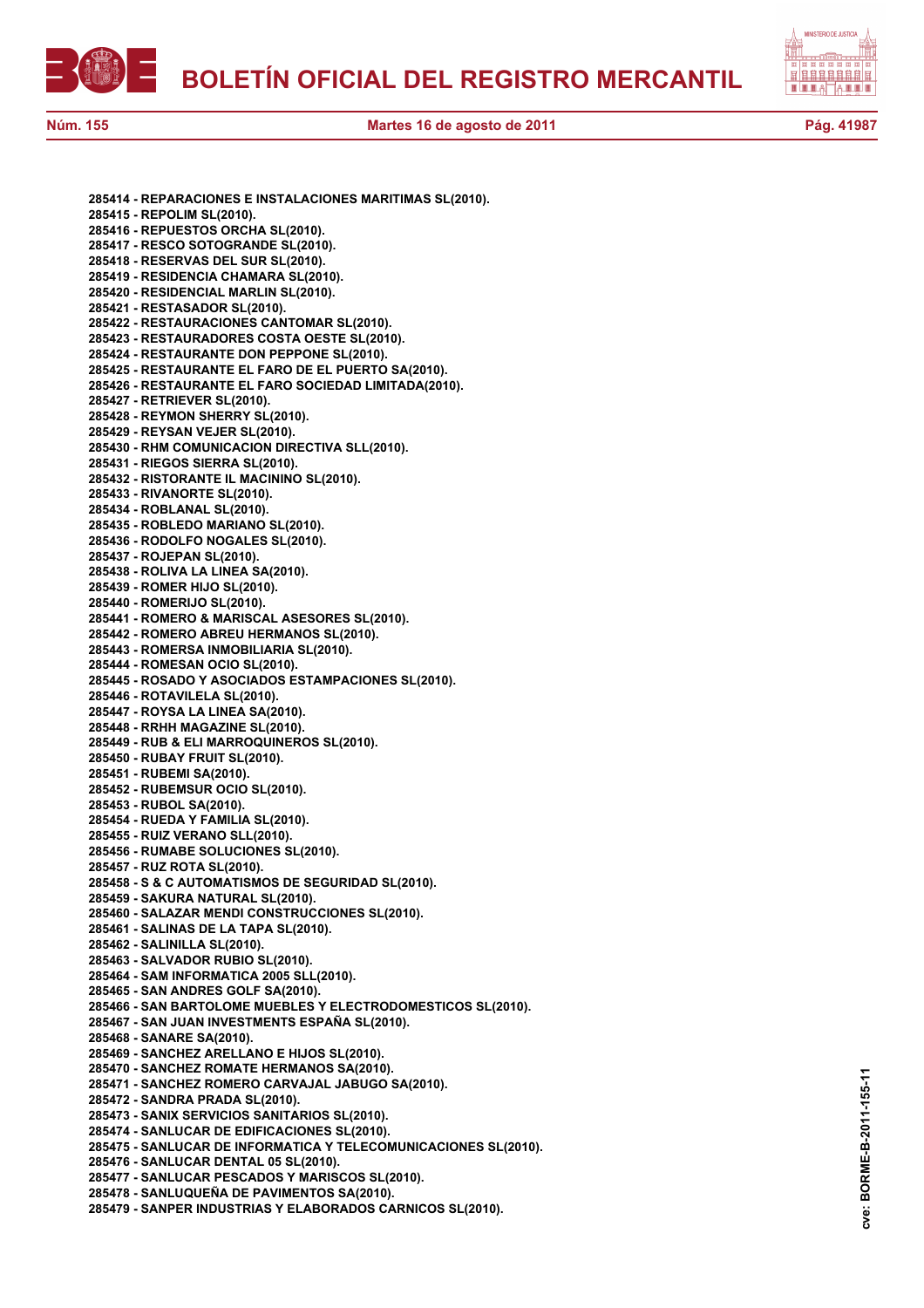



**285480 - SANT OBRA SL(2010). 285481 - SANTO DOMINGO FISIOTERAPIA SL(2010). 285482 - SAREMA PROPERTIES SL(2010). 285483 - SAVOIR FAIR RESTAURACION SL(2010). 285484 - SCRITAMANET SL(2010). 285485 - SEBASTIAN JIMENEZ CHACON SL(2010). 285486 - SECO SA(2010). 285487 - SEGARME SL(2010). 285488 - SEGUROS RAMIREZ DE ALBA E HIJOS SL(2010). 285489 - SENDA ANIMACION SOCIOCULTURAL GESTION DEL OCIO Y EL TIEMPO LIBRE S XXI SLL(2010). 285490 - SERAFIN MARISCAL Y ASOCIADOS SL(2010). 285491 - SERFLUID SL(2010). 285492 - SERVICIO DE PREVENCION SEGURIDAD Y SALUD LABORAL VIGAL S.L.(2010). 285493 - SERVICIOS ASISTENCIALES DE PROXIMIDAD EMPRESA MUNICIPAL SA(2010). 285494 - SERVICIOS AVANZADOS DE INGENIERIA PARA LA CERTIFICACION Y LA ACREDITACION SL(2010). 285495 - SERVICIOS EMPRESARIALES HOZ BAUTISTA SL(2010). 285496 - SERVICIOS GENERALES NOFLASUR SL(2010). 285497 - SERVICIOS INDUSTRIALES PORTUENSES NIMALSA SL(2010). 285498 - SERVICIOS INMOBILIARIOS SPAINHOUSES SL(2010). 285499 - SERVICIOS INTEGRALES DE FORMACION Y ASESORAMIENTO SL(2010). 285500 - SERVICIOS INTEGRALES ISLA VERDE SL(2010). 285501 - SERVICIOS INTEGRALES SALLEGAR-60 SL(2010). 285502 - SERVICIOS INTEGRALES Y PROYECTOS 2012 SL(2010). 285503 - SERVICIOS NAUTICOS J A MORETA SL(2010). 285504 - SERVICIOS TECNICOS INTEGRADOS DE STORE ELECTRONICS SL(2010). 285505 - SERVICIOS TOPOGRAFICOS PORTUENSES SL(2010). 285506 - SERVICIOS Y EXPLOTACIONES BAHIA PUERTO SL(2010). 285507 - SERVICIOS Y OBRAS JEREZANOS SA(2010). 285508 - SERVICIOS Y REPARACIONES JOYMA SL(2010). 285509 - SERVIDIA VEJER SL(2010). 285510 - SERVIFRIO MEDINA SL(2010). 285511 - SERVIGESTION CHICLANA SL(2010). 285512 - SERVIMAC SUR SL(2010). 285513 - SERVIMAR SUR SL(2010). 285514 - SEÑALIZACIONES BAHIA SL(2010). 285515 - SEÑALIZACIONES ORTEGA SL(2010). 285516 - SEÑALIZACIONES Y VIALES DE ANDALUCIA SL(2010). 285517 - SETENTA SOLES SL(2010). 285518 - SEVELUZ SL(2010). 285519 - SH INFORMATICA CADIZ SL(2010). 285520 - SHERRY OBRAS SL(2010). 285521 - SHERRYCOPIER SL(2010). 285522 - SHERRYMAXMUNDY SL(2010). 285523 - SIERRA GARCIA ASOCIADOS SL(2010). 285524 - SIERRA Y CAMPIÑA DE CADIZ SL(2010). 285525 - SIERRACAR SL(2010). 285526 - SIERRANET INFORMATICA SL(2010). 285527 - SIGE 72 SL(2010). 285528 - SILLERIAS YPTUCI SOCIEDAD LIMITADA(2010). 285529 - SILVERGLEN HOLDINGS SL(2010). 285530 - SIMA SERVICIOS INTEGRALES DE MANTENIMIENTO SL(2010). 285531 - SINAVAL SL(2010). 285532 - SINUVE PIZZA SL(2010). 285533 - SISTEDECOM BAHIA SL(2010). 285534 - SISTEMECS CONSTRUCCIONES DEL SUR SL(2010). 285535 - SKINWINE SL(2010). 285536 - SMC PROGRAMACION TECNOLOGICA SL(2010). 285537 - SOCIEDAD ANONIMA DEPORTIVA SOTOGRANDE SA(2010). 285538 - SOCIEDAD DE ALQUILERES GADITANA SL(2010). 285539 - SOCIEDAD MARITIMA DE ESTIBA DE CADIZ SL(2010). 285540 - SOCIEDAD MUNICIPAL DE DESARROLLO ECONOMICO DE ROTA SA(2010). 285541 - SOCIOVETORVE SLL(2010). 285542 - SOLAR EUROPEAN SOLUTIONS SA(2010). 285543 - SOLBA INFORMATICA SL(2010). 285544 - SOLCAISUR SL(2010). 285545 - SOLUCIONES MODULARES ANDALUZAS SLL(2010).**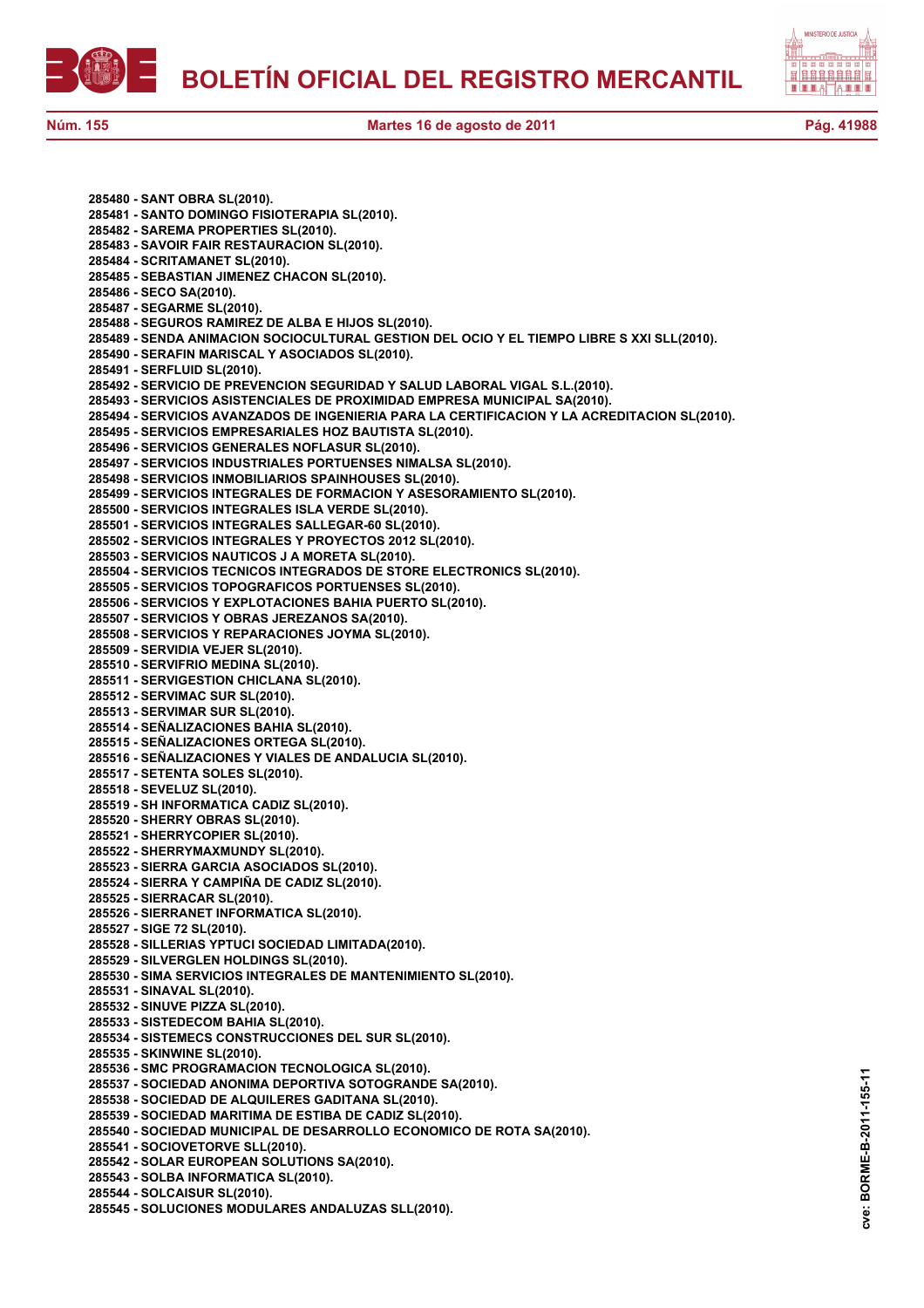



**285546 - SOLUCIONES PRACTICAS ARCOS SL(2010). 285547 - SORRENTO PROPERTIES SL(2010). 285548 - SOTDEFIN SL(2010). 285549 - SOTO BLUEINVEST SL(2010). 285550 - SOTO LEX SERVICIOS DE ADMINISTRACION SL(2010). 285551 - SOTO OBISPO 19 SL(2010). 285552 - SOTO PONIENTE SL(2010). 285553 - SOTO SOLAR SL(2010). 285554 - SOTO TRACEY SL(2010). 285555 - SOTO-KRISSMAR SL(2010). 285556 - SOTODAVRA INVESTMENTS SL(2010). 285557 - SOTOGRANADA 2006 SL(2010). 285558 - SOTOMASINNGA SL(2010). 285559 - SOTOMISTRAL SL(2010). 285560 - SOTOPROPERTIES SL(2010). 285561 - SPA CENTER SANTAMARIA SL(2010). 285562 - SPAGADES SL(2010). 285563 - SPIN OUT WINDSURF SL(2010). 285564 - SPIN-OFF DESARROLLO INMOBILIARIO SL(2010). 285565 - SPORT LAND XERA SL(2010). 285566 - SPORT MANAGEMENT LOGISTIX SL(2010). 285567 - SPRIMSOL LIMPIEZAS SL(2010). 285568 - SQUILAMANTIS SL(2010). 285569 - STUDIOS SLEY SL(2010). 285570 - SUCESORES DE MANUEL RUIZ GARCIA SL(2010). 285571 - SUCLIBA SL(2010). 285572 - SUIDAMAR SL(2010). 285573 - SUINBASA SL(2010). 285574 - SUMI 89 SL(2010). 285575 - SUMIBECA SL(2010). 285576 - SUMIELECTRIC DEL SUR SL(2010). 285577 - SUMIGADES SL(2010). 285578 - SUMINISTRADORA ELECTRICA DE CADIZ SA(2010). 285579 - SUMINISTROS GUTIERREZ SL(2010). 285580 - SUMINISTROS INDUSTRIALES RAME SL(2010). 285581 - SUMINISTROS NOVOSAN SL(2010). 285582 - SUMINISTROS PINTURAS Y MAQUINARIA SL(2010). 285583 - SUMINISTROS Y CABLEADOS DEL NORTE SL(2010). 285584 - SUNDOWN PROPERTIES SL(2010). 285585 - SUPER CARMELA SL(2010). 285586 - SUPER TREBOL SL(2010). 285587 - SUPERMERCADO AVENIDA DE CADIZ SL(2010). 285588 - SUPERMERCADOS BAHIA DE CADIZ SL(2010). 285589 - SUPERMERCADOS LA CAMPANA SL(2010). 285590 - SUPERMERCADOS PACO PAZOS SL(2010). 285591 - SUPERMERCADOS PEPA E HIJOS SL(2010). 285592 - SUPINSUR SL(2010). 285593 - SURCONTA GESTION SL(2010). 285594 - SURMEYCA SLL(2010). 285595 - SURWAYS OSBAR SL(2010). 285596 - SUVACLIMA SL(2010). 285597 - SYC SISTEMAS AUTOMATICOS SL(2010). 285598 - TALLER CALDERERIA MANTENIMIENTO SL(2010). 285599 - TALLER DE CARROCERIAS ASEMA SL(2010). 285600 - TALLER JOSE A GARCIA SL(2010). 285601 - TALLER NUESTRA SEÑORA DE LOS MILAGROS SL(2010). 285602 - TALLER PACOL SL(2010). 285603 - TALLER PUERTO DIESEL SL(2010). 285604 - TALLERES CALDERERIA DEL SUR SL(2010). 285605 - TALLERES EL PESCA SL(2010). 285606 - TALLERES EL VENTA SL(2010). 285607 - TALLERES GOERRI SL(2010). 285608 - TALLERES GUADALETE SL(2010). 285609 - TALLERES LUCRIS SOCIEDAD LIMITADA(2010). 285610 - TALLERES MASDEL SL(2010). 285611 - TALLERES MECANICOS TIRADO SL(2010).**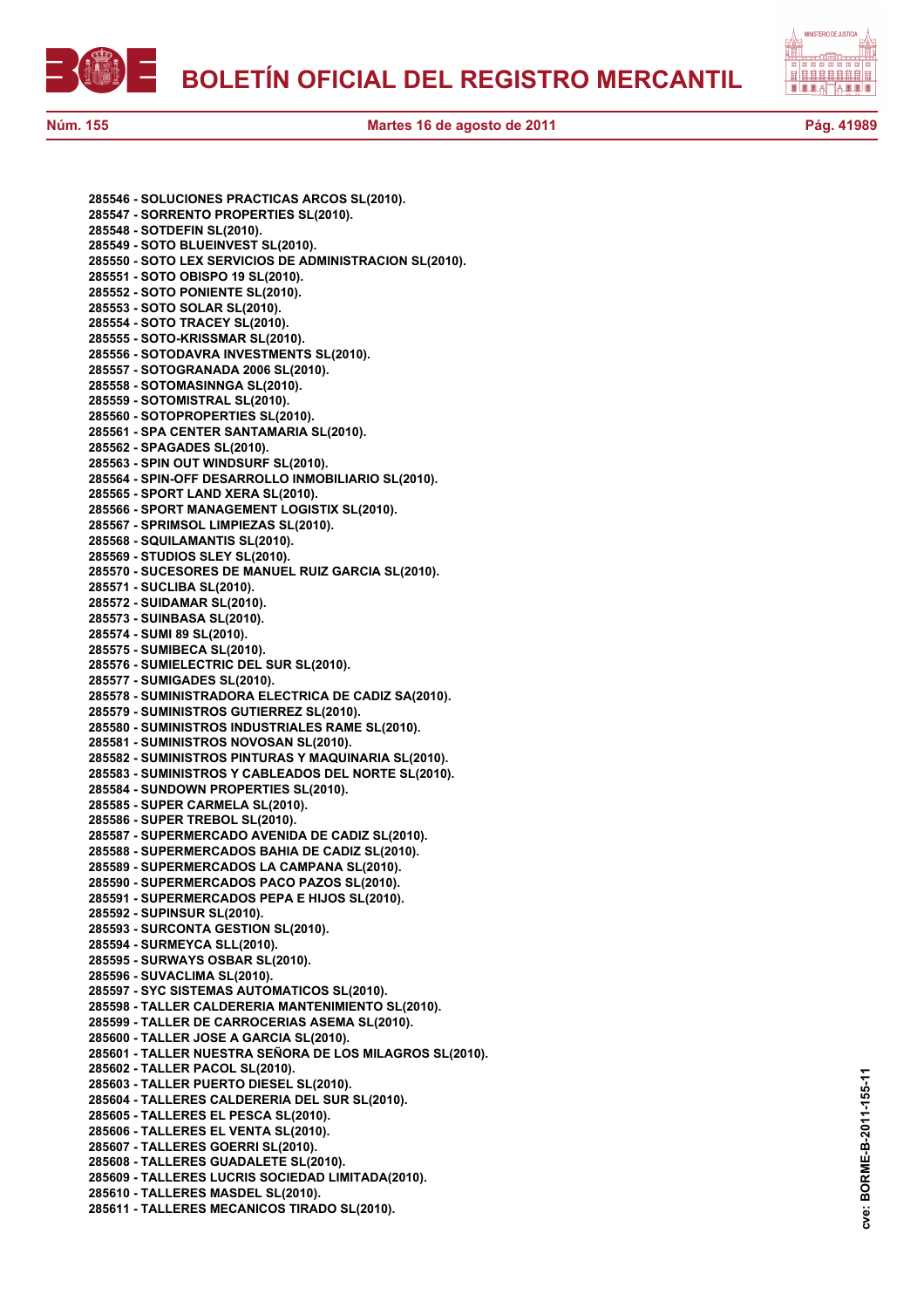



**cve: BORME-B-2011-155-11**

cve:

BORME-B-2011-155-11

**285612 - TALLERES ROMEGON SL(2010). 285613 - TALLERES YESTE SOCIEDAD LIMITADA(2010). 285614 - TAMEGA 2002 SL(2010). 285615 - TAPA GADITANA AMARILLA SL(2010). 285616 - TARIFA WAVES RIDER SL(2010). 285617 - TARTAS MANYSAN SL(2010). 285618 - TASACIONES DEL MARCO DE ESPAÑA SA(2010). 285619 - TAWNY LANE SL(2010). 285620 - TD PR ARLU SA(2010). 285621 - TDN CADIZ SA(2010). 285622 - TEBANSUR 2000 GESTION INMOBILIARIA SL(2010). 285623 - TEBAR PARDO SL(2010). 285624 - TECNI FRIO SIERRA CADIZ SL(2010). 285625 - TECNICAS GADES SL(2010). 285626 - TECNICOS REUNIDOS DEL SUR SL(2010). 285627 - TECNOLOGIA ANDALUZA SL(2010). 285628 - TECNOLOGIAS REUNIDAS PARA LA DEFENSA TRD SOCIEDAD ANONIMA(2010). 285629 - TELE PUERTO REAL SL(2010). 285630 - TELECOMUNICACION Y AUTOMATICA CADIZ SL(2010). 285631 - TELECOMUNICACION Y AUTOMATICA SA(2010). 285632 - TELEFONIA REA COMPANY SL(2010). 285633 - TELEFONIA Y COMPLEMENTOS CG SL(2010). 285634 - TELEGRAFIA 2000 SL(2010). 285635 - TELESANLUCAR SL(2010). 285636 - TELETRONIC SA(2010). 285637 - TENDISUR SL(2010). 285638 - TERMER SA(2010). 285639 - TERMINALES DE CADIZ SL(2010). 285640 - TERRAGADES SL(2010). 285641 - TERRENOS Y EDIFICIOS DE JEREZ SL(2010). 285642 - TERRENOS Y PARCELAS SL(2010). 285643 - TERRENOS Y VASIJAS SA(2010). 285644 - TERRYSARO SL(2010). 285645 - TESADERO SOCIEDAD LIMITADA(2010). 285646 - TGS COMPUTERS SL(2010). 285647 - TGS 2001 SL(2010). 285648 - THERNELL INVERSIONES SL(2010). 285649 - TIENDAS ASOCIADAS JEREZANAS 2010 SL(2010). 285650 - TIENDAS DIAZ SL(2010). 285651 - TIENDAS EL TOMASO SL(2010). 285652 - TINTORERIA LAVANDERIA MARIA DEL CARMEN SL(2010). 285653 - TIO GILITO ROPA PARA NIÑOS SL(2010). 285654 - TIURBA SL(2010). 285655 - TODOMETAL BORNOS SLL(2010). 285656 - TODOMOTOR JEREZ SL(2010). 285657 - TOGASUR CADIZ SL(2010). 285658 - TOP BIKER JEREZ SL(2010). 285659 - TOPOLOBAMPO SL(2010). 285660 - TORREZAPATA SL(2010). 285661 - TRABAJOS SUBMARINOS DEL ESTRECHO SL(2010). 285662 - TRABAJOS, PRODUCTOS Y SERVICIOS INDUSTRIALES SL(2010). 285663 - TRACTORES RECAMBIOS Y SUMINISTROS AGRICOLAS SL(2010). 285664 - TRAFALGAR FISHING SL(2010). 285665 - TRAFFIC ANDALUCIA SL(2010). 285666 - TRAFISEGUR SL(2010). 285667 - TRAMANI SA(2010). 285668 - TRAMITACIONES DOCUMENTALES ROMA SL(2010). 285669 - TRANS GRAYCOM SL(2010). 285670 - TRANSFORMADOS METALICOS DEL SUR 2000 SL(2010). 285671 - TRANSGARVE SL(2010). 285672 - TRANSGRUAS JUMALA SL(2010). 285673 - TRANSPORTE Y MAQUINARIA NIMO SA(2010). 285674 - TRANSPORTES BRAZA RODRIGUEZ SL(2010). 285675 - TRANSPORTES DE HORMIGONES SANTO CRISTO SRL(2010). 285676 - TRANSPORTES DE MERCANCIAS HERMANOS SANCHEZ SL(2010). 285677 - TRANSPORTES INTERNACIONALES FERRIS SA(2010).**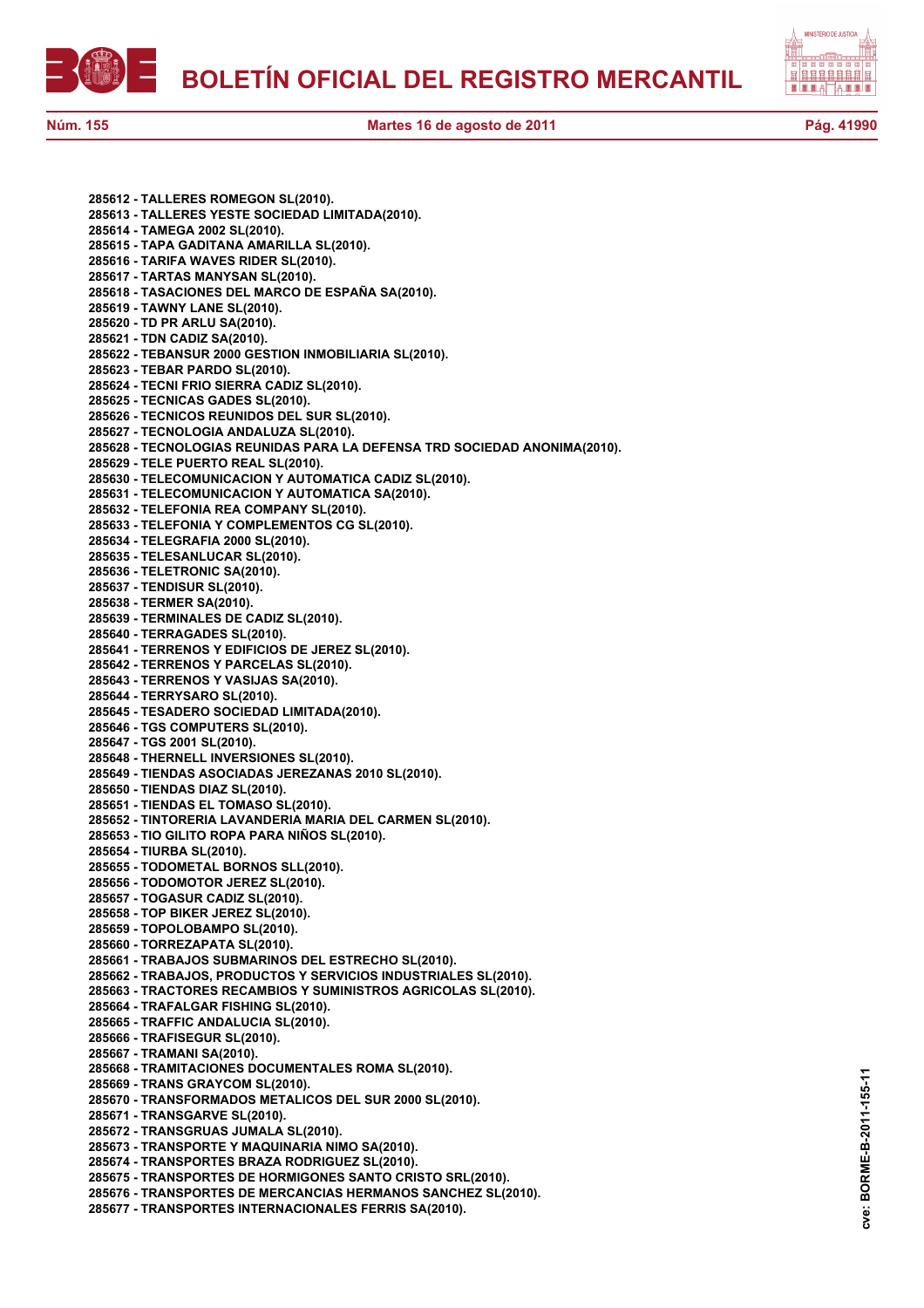



**285678 - TRANSPORTES SALVADOR Y SERGIO SL(2010). 285679 - TRANSRU SL(2010). 285680 - TRATAMIENTO DE ARCHIVOS SL(2010). 285681 - TRAVELKE SL(2010). 285682 - TRAVIMEL CONSTRUCCIONES SL(2010). 285683 - TREBOL UNION DE PROMOTORES SL(2010). 285684 - TRES24 GESTION DE DOCUMENTOS SL(2010). 285685 - TRIFLY INVERSIONES SL(2010). 285686 - TRIOFLOR SL(2010). 285687 - TROCADERO PRODUCCIONES SL(2010). 285688 - TURBO CADIZ SL(2010). 285689 - TURBOGAS 2 SL(2010). 285690 - TURISIDO SL(2010). 285691 - TURISMO DE SETENIL SLL(2010). 285692 - TURISMO INDIVIDUAL SL(2010). 285693 - TURISMO RESIDENCIAL MAGAZINE SL(2010). 285694 - TURYSUR-TRAVEL 2010 SL(2010). 285695 - UBRIFRIO SL(2010). 285696 - UBRIMELLI SL(2010). 285697 - UBRIQUEÑA DE TRANSPORTES 98 SL(2010). 285698 - UBRIROQUE INVERSIONES 2010 SL(2010). 285699 - UNDERWOOD ESTATES SL(2010). 285700 - UNESDI DISTRIBUCIONES SA(2010). 285701 - UNIHOGAR GESTION INMOBILIARIA SL(2010). 285702 - UNION ARTESANA BENALUP SL(2010). 285703 - UNION DE ALMADRABA SL(2010). 285704 - UNION DE NEGOCIOS CAPITAL SL(2010). 285705 - UNION FINANCIERA DEL SUR SL(2010). 285706 - UNION J. J. RUIZ SL(2010). 285707 - UNION PROMOTORA CHIPIONA SL(2010). 285708 - UNION PROMOTORA PLAZA ALTA SL(2010). 285709 - UNITER SL(2010). 285710 - URAYDI SL(2010). 285711 - URBANIZACIONES GESTIONADAS SL(2010). 285712 - URBANIZADORA ANGLO IBERICA SL(2010). 285713 - URBINFRA SL(2010). 285714 - URBISUR SL(2010). 285715 - VALDEMIMBRE SL(2010). 285716 - VALLE RACING PRODUCTS SLL(2010). 285717 - VALORIZACIONES ORGANICAS AGRICOLAS SL(2010). 285718 - VANELUZ HOSTELERIA SL(2010). 285719 - VANELUZ SL(2010). 285720 - VASCULOTEC SL(2010). 285721 - VELAZCO MENGUAL SL(2010). 285722 - VELIOL SL(2010). 285723 - VEMOGOLF SL(2010). 285724 - VENTA LA RUFANA SL(2010). 285725 - VERACRUZ 31 SL(2010). 285726 - VERAUTO CHICLANA SL(2010). 285727 - VERDE VISUAL SERVICIO INTEGRAL DE URBANIZACIONES SL(2010). 285728 - VERTICE DE LA BAHIA SL(2010). 285729 - VERTIGO PRODUCCIONES & MANAGEMENT SL(2010). 285730 - VETALENGUA SL(2010). 285731 - VIAJES DIFRAN SA(2010). 285732 - VIAJES EUROPASUR SL(2010). 285733 - VIAJES EUROTRAS SA(2010). 285734 - VIAJES GALARGA SL(2010). 285735 - VIAJES MUNDOTOUR TURISMO Y VACACIONES SL(2010). 285736 - VICTORY Y SAVIAL SL(2010). 285737 - VIDALUZ SERVICIOS ASISTENCIALES Y RESIDENCIALES SL(2010). 285738 - VILLAR Y NEIRA SL(2010). 285739 - VILLAS ALMADRABA SL(2010). 285740 - VINICOLA ALMIJAR SL(2010). 285741 - VIRGILIO CEBRIAN SL(2010). 285742 - VIRROME SL(2010). 285743 - VIRUES SERRANO SOCIEDAD LIMITADA(2010).**